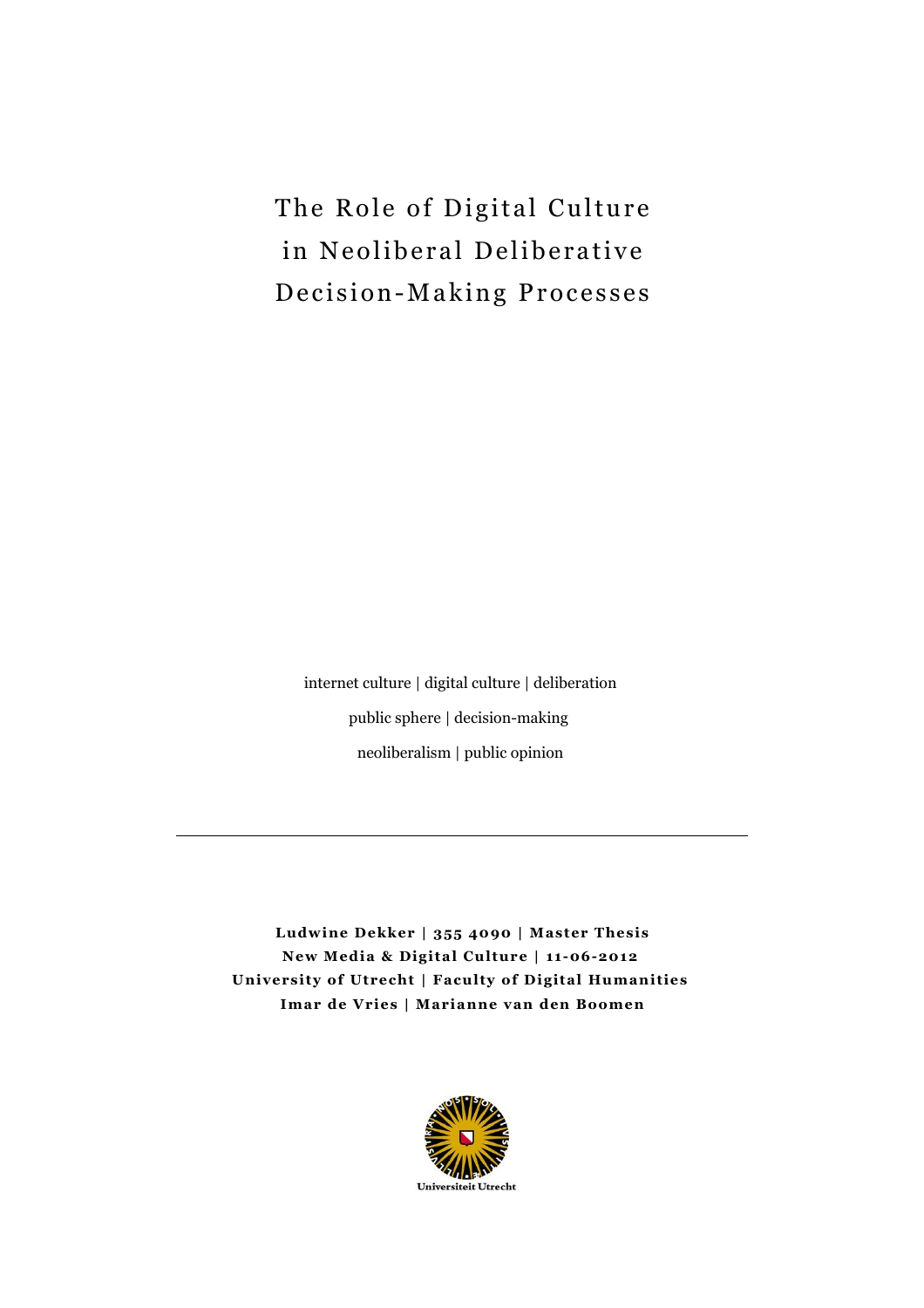# Inhoudsopgave

| 2. Context and definition: Online deliberate decision-making in Western democracies 9       |
|---------------------------------------------------------------------------------------------|
|                                                                                             |
|                                                                                             |
|                                                                                             |
|                                                                                             |
|                                                                                             |
| 16. The role of public opinion expressed through in digital culture in decision-making. .16 |
|                                                                                             |
|                                                                                             |
|                                                                                             |
|                                                                                             |
|                                                                                             |
|                                                                                             |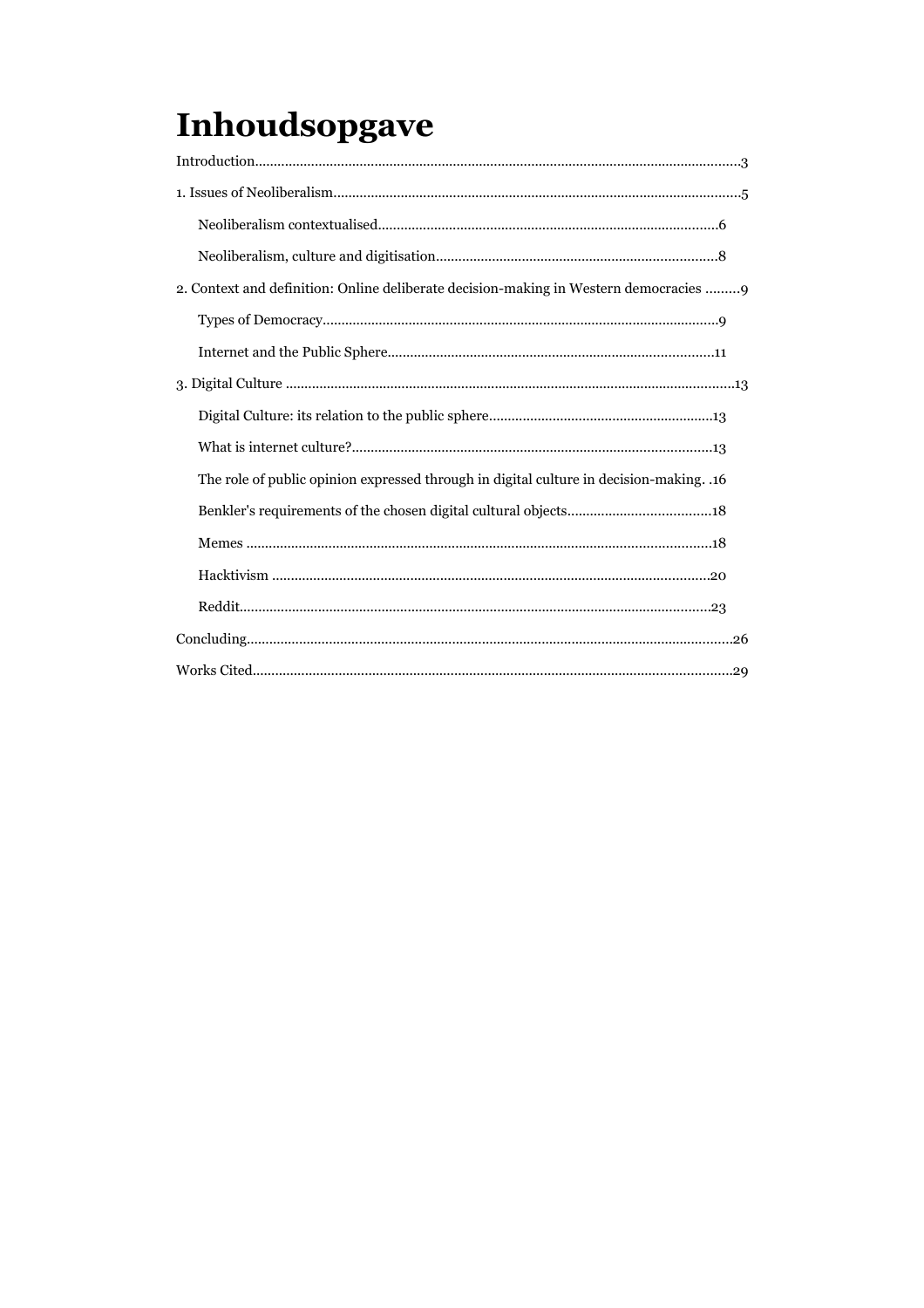## **Preface**

Writing this thesis as part of my graduation was the biggest eye-opener during my studies at the University of Utrecht. The constant flow of courses and 'in-between-papers' is breached and the anticipation of finishing my work inspired me with a continued energy, stamina and determination I had not yet experienced. The realisation that a relatively small formation of knowledge requires so much time and effort made me realise that writing a graduation thesis is only the beginning. Of course, I hope that the following thesis in quality measures up to the quantity of energy.

Two persons who have supported me in writing my thesis deserve my thanks. First, Ryanne Turenhout for giving feedback on the use of my sources and detailed suggestions in regards to my assumptions. Second, Maria Koomen for extensively and critically editing reviewing my English thesis, checking both language and content. Third, Imar de Vries who's most important contributions were critical feedback and the reminder that this thesis contributes to Digital Humanities. Finally, my thanks go to Marianne van den Boomen, who has helped me gain new insights in writing this thesis.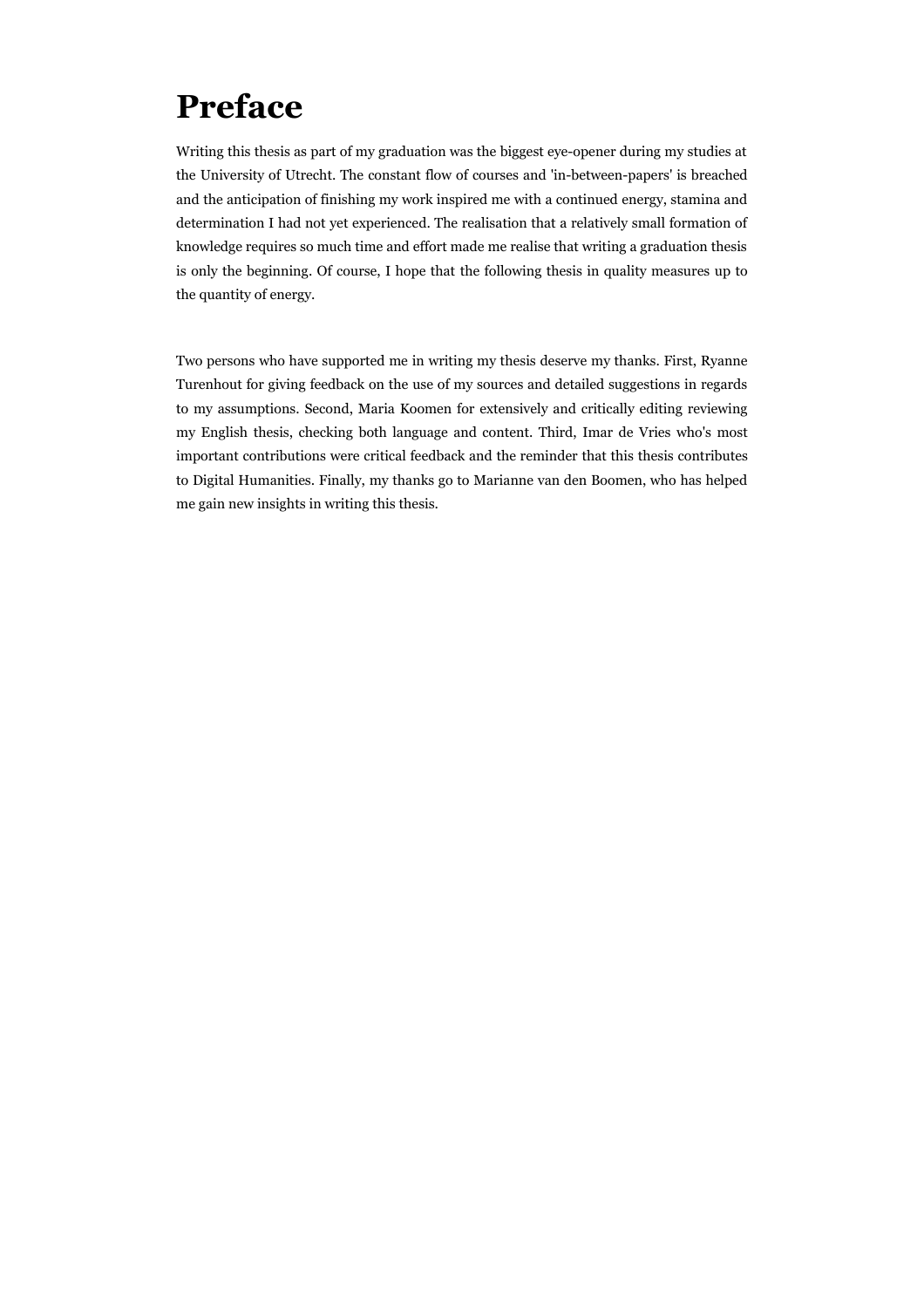## **Introduction**

Neoliberalism has been under discussion for a long time but the recently developing discourse concerning the financial crisis outlines issues fuelled by underlying neoliberal ideology, for which financial institutions, governments, and (major) corporations are often thought to be partially responsible (Volkskrant Binnenland, Volkskrant Archief, Socialistworker). Neoliberalism, as the guiding ideology of most contemporary Western democracies, eliminates part of the deliberative process (Couldry 5). Governmental decisionmaking ignores the political discourse that exists online, and therewith prioritises the neoliberal ideology; the focus on neoliberal ideology leaves no room to equally consider other options (Kennedy). Conceptually, neoliberalism is elusive since it can be defined as both a holistic concept as well as a set of principles, complicating its understanding (Kjear & Pedersen qtd. in Campbell & Pedersen 269, Hesmondhalgh 104). The overarching problem the neoliberal ideology creates is a destruction of the deliberative representative decisionmaking process that is standard in most Western societies (discussed in Chapter 2).

If neoliberalism is used as a basis to govern society, governments must address the issues it creates, and carry out the critical reflection such a political philosophy requires. Public and political deliberation takes place in and around initiatives, such as The Occupy Movement, Anonymous, Wikileaks, and Reddit, that are rarely part of official political movements. These initiatives can create pressure points in political processes shaping the political discourse. In this respect, they deserve more attention for their ability to facilitate the deliberative decision-making process (Lahusen 55). Public opinion, according to Biship is a sum of separate views (1). It should form the basis of government: "Without the support of public opinion it forfeits the right to govern and rule" (Sharma & Sharma 267). Yet, the French sociologist Pierre Bourdieu claims that public opinion only informs us about those who design or use the tools required to measure such sentiments (Champagne 114). To Bourdieu, there is no public opinion, meaning the public opinion charted by research is shaped, not pre-existent (ibid). Additionally, such practices divide society between proposing or opposing an idea while creating the illusion of having a political influence (Manin 173-174). If public opinion is seen as a deliberative process rather than a product finalise a discussion on one topic, it can better inform governments to make better decisions (Cain 276). Public opinion as an informative and deliberative process is not to be found in newspapers or polls, but in digital culture.

According to philosopher, economist, and one of the main contributors of early neoliberalism Friedrich Hayek, culture is crucial to a political philosophy as its task of spreading tacit knowledge forms the basis of a (self-regulating) society with minimum government intervention (O'Brien & Penna 83). Although governments justify minimal intervention without considering the deliberation of citizens educated through tacit knowledge, the same tacit knowledge is required to support the self-regulating society. What this exactly means for the original interpretation and obligatory inclusion of culture as Hayek foresaw, will be researched in this thesis.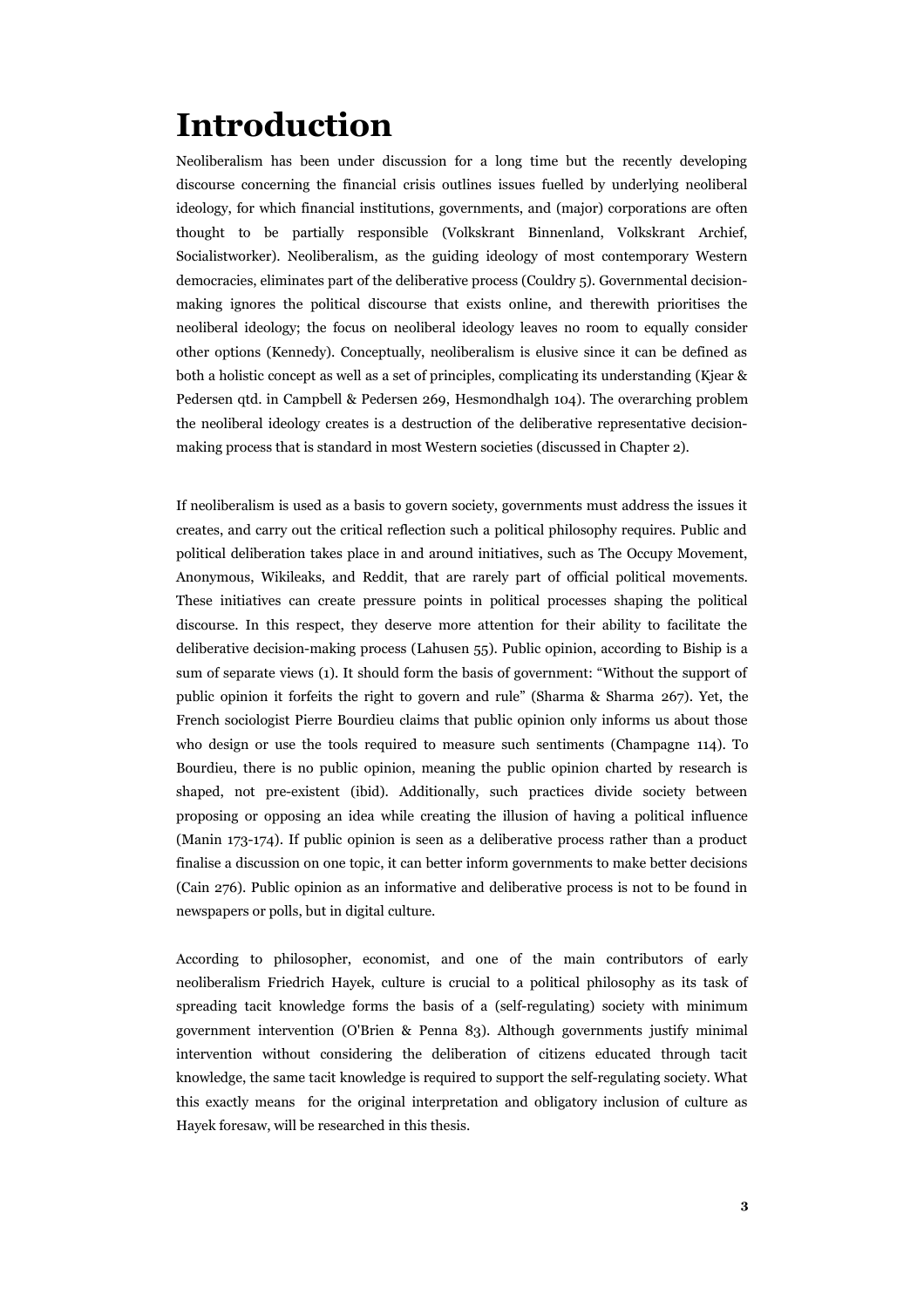The study of digital humanities considers power struggles in a neoliberal and digital environment. Jelte Timmer describes how in a Web 2.0 environment the neoliberal subject protests hegemonic structures, in which Web 2.0 potentially creates alternatives to these structures (31-32). Political theorist Jodi Dean has developed the concepts of neoliberalism, governments and communication technology in depth, while Yochai Benkler, digital society and information scholar, has offered insight to the understanding of how our digital environment restructures the relationships between culture, economy, politics and society. Following and supplementing the body of research laid by Dean and Benkler, this thesis will highlight the role of digital culture, positioning it as a centrefold to these topics. Specifically, this thesis investigates the role of digital culture in decision-making processes. How does the neoliberal ideology interrupt the deliberative process which supports democratic decisionmaking? Has deliberation become increasingly digitised and is the digitisation of democratic processes rightly criticised or even acknowledged? Can we say that the role of culture defined by Hayek is still relevant in the contemporary political system, despite its digitisation? Can digital culture still contribute to deliberation in the public sphere as "an arena for rational argument" and if so, what is the relationship between decision-making and digital culture (Paley 497)?

In order to understand the role of digital culture in political decision-making contextual components need first be investigated. Chapter 1 introduces 'the problem of neoliberalism' and its relation to deliberative decision-making. Chapter 2 continues to explore deliberative decision-making processes and (e-)democracy, considering how the public sphere is becoming increasingly digital. Chapter 3 continues to investigate what digitisation means for culture, whether digital culture exists as a separate culture or not, and its place in public discourse. By investigating how digital culture presents itself, the question of whether digital culture plays a role in deliberative decision-making processes will be explored. Three digital cultural movements which both carry the public opinion and are politically relevant are choosen as cases: memes, hacktivism and Reddit discussion boards. The following analysis of these cases is aimed at the discourse that they instigate and explores if and how digital culture facilitates deliberative decision-making.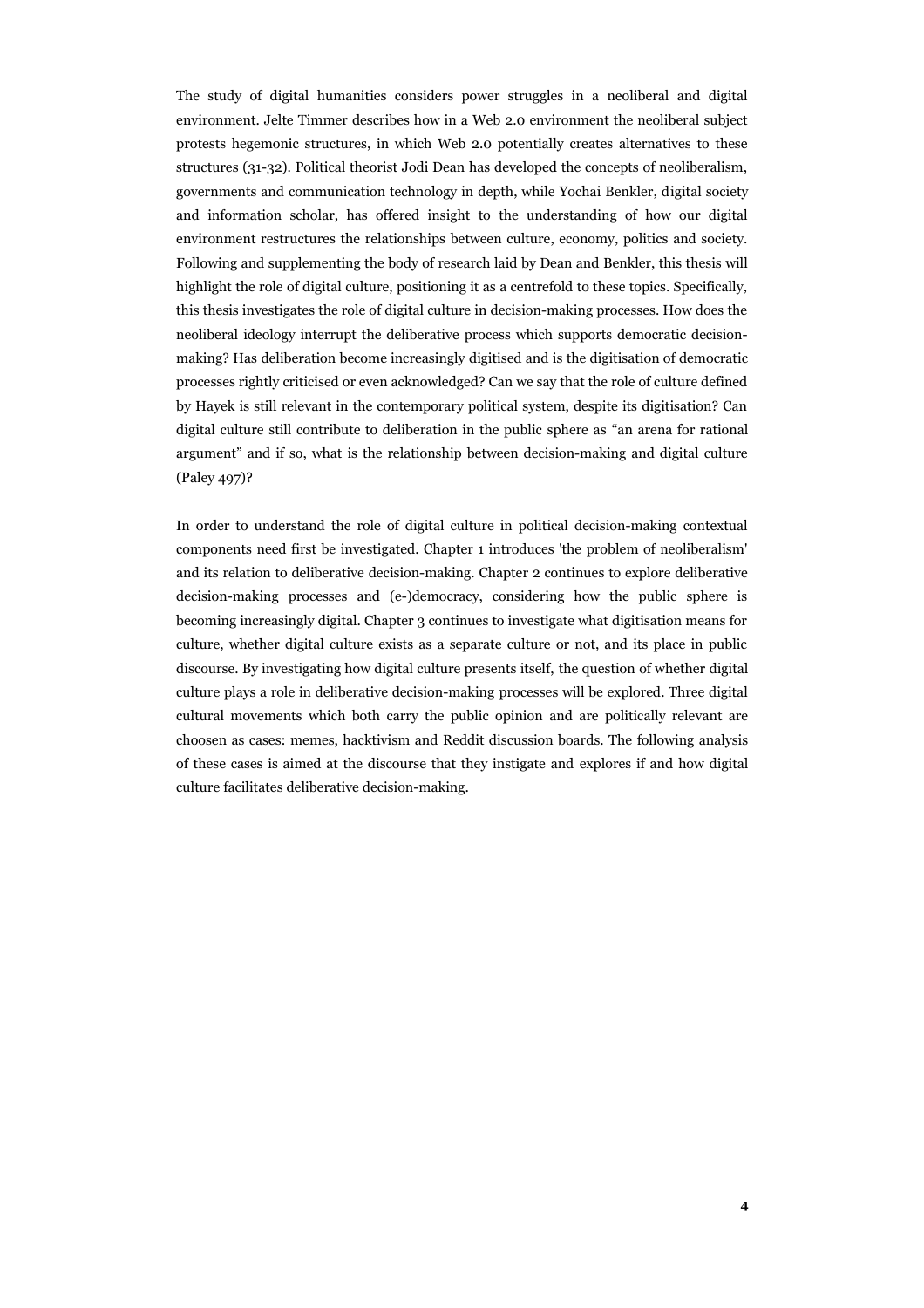## **1. Issues of Neoliberalism**

Neoliberalism can be defined as "a set of economic principles that came to prominence in the early 1980's," based on the assumption that an economy is most efficient when it is self-sufficient (Gallaher 152). This set of principles is perceived as continually privileging "the interests of the most wealthy corporations, states and individuals" (Hesmondhalgh 104). An overarching problem neoliberal ideology creates is the destruction of deliberative representative decision-making processes standard to most Western societies (discussed in Chapter 2). It does so by eliminating integral parts from the deliberative process which remain intact in digital culture (discussed in Chapter 3). The overarching problem consists of the following issues: first, neoliberalism as a concept is elusive, thus difficult to research properly; second, its elusiveness increases a sense of powerlessness in deliberating parties; third, this sense of powerlessness is increased by ignoring the discussion about the topics related to and governed by neoliberalism and politics. This powerlessness and lack of political engagement is described by Manuel Castells, information technology scholar, as partially stemming from the development of online political discourses that is not or is ineffectively included in the deliberative decision-making process (184-185). Finally, the diminishing of neoliberalism from a political philosophy into an ideology, partially reinforced by the issues above, stem from a neglecting culture as a conductor of political discourse.

The elusive nature of neoliberalism is based on three findings; first, governments do not consider themselves neoliberal; second, neoliberalism is often seen as a set of principles based on a misunderstanding of the concept (Hesmondhalgh 104). Third, the apparent lack of scrutiny in regards to its terminology (Gramsci's "common-sense") makes for a fictional common understanding (qtd. in Harvey 48). Neoliberalism is hard to attribute to a specific self-appointed subject because it is often "accused" of being neoliberal. Politicians or proponents of neoliberal ideas do not identify themselves as such (Plehwe, Walpen & Neunhöffer i, Van De Haar 24). A person knows their opinion about a topic but instead of "being neoliberal," a person can support neoliberal values. With this, as David Hesmondhalgh suggests, neoliberalism is a set of principles rather than one identifiable concept (104). Yet, to claim that neoliberalism does not exist just because the "encounter with a neoliberal in real life is nil," as Edwin Van De Haar suggests, is to suggest that there are more problems underlying the nature of neoliberalism.

Both a description and example of another problem with neoliberalism's elusiveness, Van De Haar explores the evasiveness of neoliberalism in "The Neoliberal Phantom" (24). He identifies a lack of understanding of neoliberalism amongst academics, the faulty use of the term in academic discourse and its function as a "catchphrase" (Boas & Ganse-Morse 138). In the following explanation, he outlines these misunderstandings, portraying how research fails when neoliberalism is positioned within a context of malevolence (Van De Haar 24-27). He concludes that, since academic research is partially failing to address neoliberalism properly, there is no real, sufficient definition of neoliberalism and further, its existence is imagined. Though some mitigation may be necessary since a three-page article can be considered insufficient to defend one's view, there exist misinterpretations in Van Der Haar's account of the concept. First, he does not distinguish between neoliberalism and liberalism. His classification of libertarianism, classical–liberalism and social-liberalism should include neoliberalism alongside these dimensions as it is another variety of liberalism (ibid.). Yet instead, he positions neoliberalism as a replacement of liberalism, equating them. Second, the academic issues in the research on "the problem of neoliberalism" that Van Der Haar mentions, form the backbone of the idea that if neoliberalism is researched incorrectly, it cannot be researched at all and therefore neoliberalism does not exist. What Van De Haar lacks to recognise is that neoliberalism is not a political philosophy like liberalism but an ideology, very different in nature than the liberal political philosophy.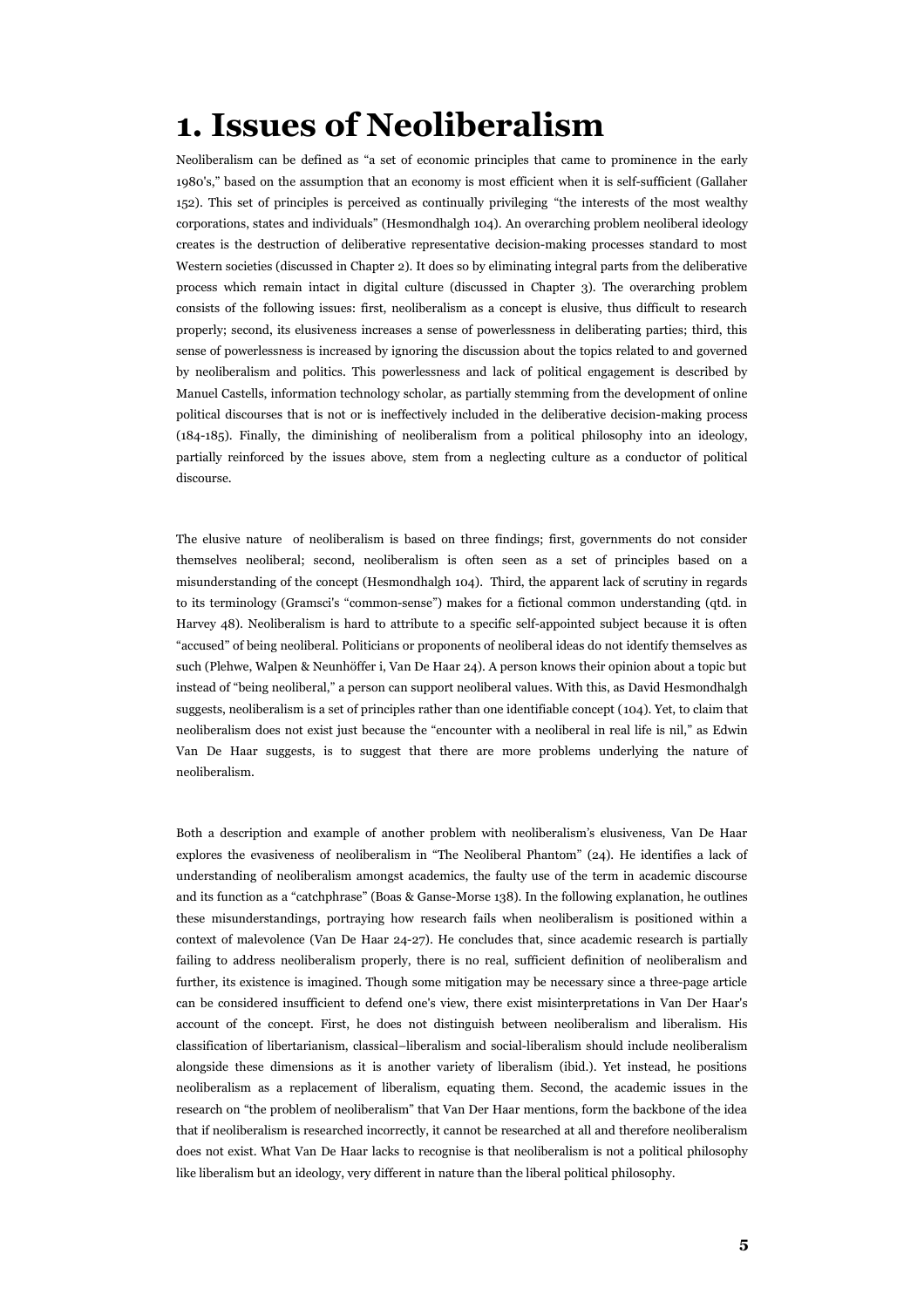This discussion is couched in a larger debate. The reason for Van Der Haar's denial of the existence of neoliberalism is that it is separable from its set of principles. This creates an axis for the 'amount' of neoliberalism an entity can strive for. Neoliberalism can be both existent and non-existent, depending on which criterion is utilised. The ideal 'end-goal' for neoliberalism would be a conceptual model (explained below) as to how our society should function, which currently exists as incomplete. If neoliberalism is ideological in nature, its realisation would render it non-existent. The other potential of neoliberalism is based on the idea that it is something existent rather than something that is not yet achieved. Every state for example wants to attain various neoliberal goals such as competitiveness, a certain degree of profitability and an efficient financial system. These goals are not ideals, but competences. The 'problem of neoliberalism' starts when other ideals are sacrificed in favour of neoliberalism under the same valour.

One example is the Bush Administration's war in Iraq wherein "the obligation to help spread the spread of freedom" justified what, according to Harvey, many considered a war for profit (6). According to Harvey, author of *A Brief History Of Neoliberalism,* citizens allow their governments to carry out such actions because of what Gramsci calls "common sense" concepts; "profoundly misleading, obfuscating or disguising real problems under cultural prejudices" (qtd. in Harvey 48). Such concepts enjoy misunderstanding, meaning that the concepts are so pervasive and embedded in our culture that everyone understands them. Simultaneously, its meaning is so ubiquitous that variations of understandings of the concept evolve, leading to misunderstanding between parties. In the case where debating parties share an understanding, concession is minimized and discussion is therefore redundant. After all, for example 'freedom' is an ideal which 'we all' understand and should strive for. In effect, the explanation of ontological problems or policy-design problems for example are no longer adhered to through deliberative decision-making or consulting of the public sphere. "Common sense" concepts play a major role in neoliberal discourse; they create a vacuum for deliberative decisionmaking. The exclusion of public discourse leads to a sense of public powerlessness, or the idea that public-political engagement (or with the public) is declining. Further, it increases the credibility of the notion that there is no need to include public deliberation need not be included in political decisionmaking processes.

One way to counter such perceived powerlessness, according to social activist Naomi Klein, is by opening the discourse to the public like the Occupy Movement . It gained traction worldwide aiming to spread awareness about and directing actions advocating at economic and social justice (The 99- Declaration). Klein claims The Occupy Movement "really changed the conversation (...) there was something about the framing – we are the 99% - that opened up a space to talk about equality (...) it was really a discussion about values" (McKenzie). The "silent conversation" between members of the Occupy Movement and the bankers on Wall Street passing by, highlighted a sense of shame and continued "putting the spotlight on the nexus between corporate power and political power" (ibid.). Klein's description exemplifies Jürgen Habermas' notion of the public sphere: "an arena for rational argument" (Paley 497). It is also is "a network for communicating information and points of view" (Benkler 181). The space where valuation and discussion of political ideas takes place is taken to the streets; trying to further open up a deliberative process, the protesters aim to change the course of decision-making. How this takes place can be understood considering the role of culture in neoliberalism and deliberation.

#### *Neoliberalism contextualised*

Contemporary neoliberalism is defined as "a set of economic principles that came to prominence in the early 1980s" (Gallaher 152). Also known as "The Washington Consensus", "thatcherism", "monetarism", today "most states in the world employ a neoliberal approach" (ibid.). Keynesianism and the Chicago School of Economics, or Neo-Keynesianism, formed the two precursory movements of neoliberalism, of which the latter prioritises the principle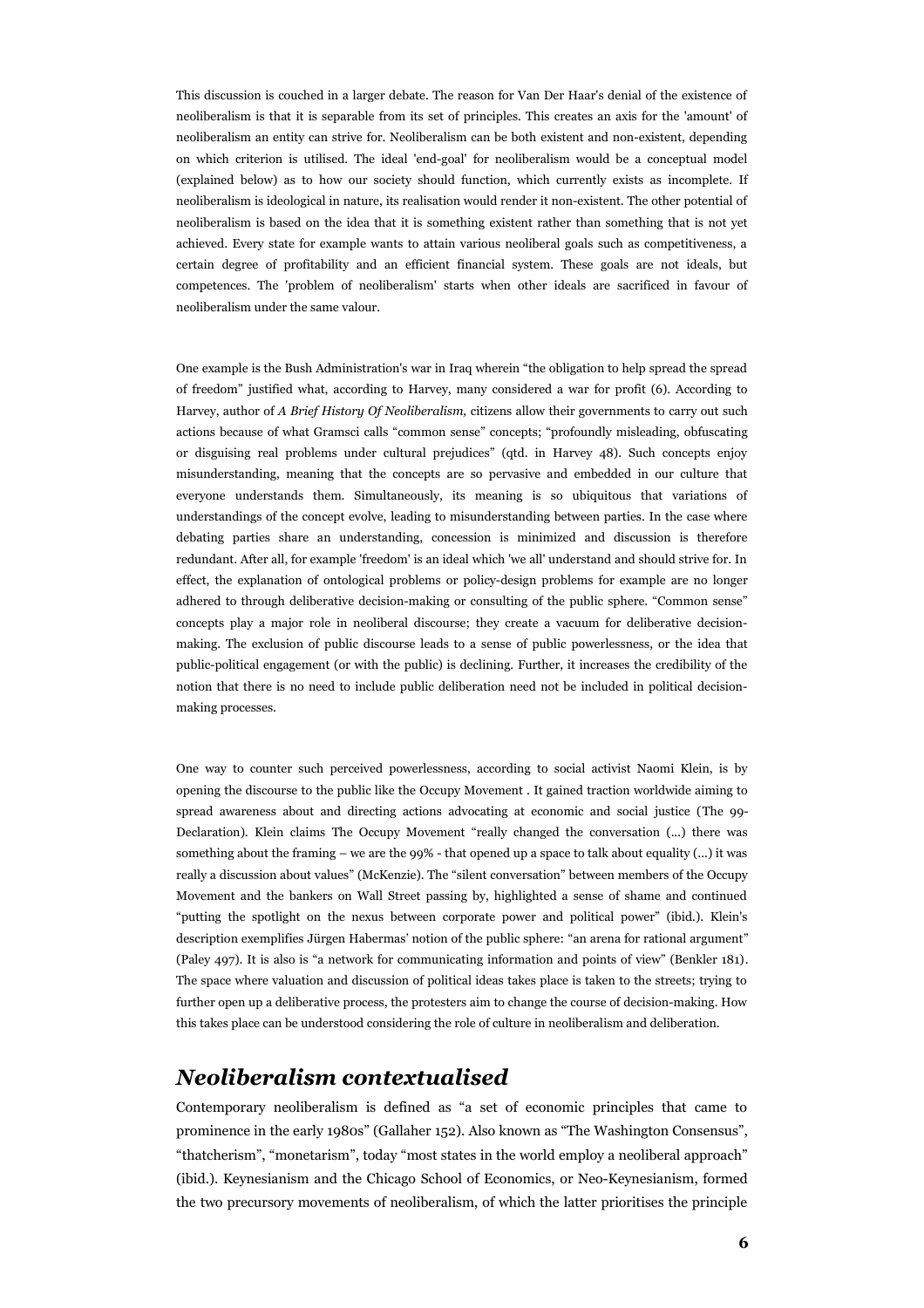of self-regulating capital (Palley 1). Its successful implementation during the mid 1970s including in the U.K. and the U.S., is partially explained by the substantial division of the two concepts of Keynesianism (ibid. 2). Traditional Keynesianism takes into account differences in for example bargaining power and can be seen as the human-centred interpretation. It is arguably the accurate interpretation in that it considers markets to be not self-regulating (Coddington 47). This is important because the market principle has been used as a guiding principle in policy-design, meaning that the self-regulating principle has been projected on to society at large, and seen by some as one of the major issues underlying neoliberal ideology (Mouffe 60-61). The reason Neo-Keynesianism was successful was because traditional Keynesianism failed "to develop public understandings of the economy that could compete with the neoliberal rhetoric of 'free markets'" (Palley 3). This shows how important the public understanding is in deciding which principles to direct the decisionmaking process.

Hayek saw neoliberalism as a political philosophy to guide society (O'Brien & Penna 83). It was to include culture and cultural institutions such as the family, the church and other social entities in order to educate tacit knowledge (ibid). This would help educate citizens, making for a liberal, "spontaneous order" (ibid.). This forms the backbone of the argument that governments should intervene minimally with societal matters because they can never know everything, which would cause state guidance to be flawed. Under these conditions only could Hayek's idea be relevant. Habermas' notion of the normative deliberative process of decision-making was aimed at consensus and equal contribution; without equal contribution the process would be invalid. In contrast, Hayek's neoliberal interpretation any outcome based on a spontaneous order as the right outcome since tacit knowledge would support an equal contribution and development of its citizens. Whether this idea is 'right' or not, it is based on "values or principles" that are necessary to the validation of any political philosophy (Weale 518). Hayek's neoliberalism outlines certain assumptions about what knowledge we have access to and how we should act upon it. It is reflective, sets requirements, and lends itself for creating guidelines for political reasoning and decisionmaking (Kreyche 82). In doing so, it forms a fundamental body of ideas and questions about its own political philosophy (Lane). However, contemporary neoliberalism is not reflective and its principles are not interdependent; its principles are usable under any condition as long as the ideal of the market-model is aspired to.

Contemporary neoliberalism projects its market-principles on society. Although its set of principles is not formed as a set of ethical regulations but it is visible in discourse by a distinguishable terminology. Terms that describe neoliberalism in relation to the state include "closed", "rigid", "group, lobby, holism", "uniformity" and "autocratic" (qtd. in McGuigan 233). A neoliberal ideology depicts the government as a slow moving body of uniform, totalitarian, and impenetrable entity. Neoliberalism itself is presented by very different terms; "freedom", "flexible", "open", "future", "growth", "individualism" and "collectivism", and finally "democracy" (ibid.). A kind of cherry picking can be witnessed since on the one hand the neoliberal ideology depicts the government as slow and massive, yet the same government that is to provide democracy and freedom is denied such associations which are projected by/with neoliberalism.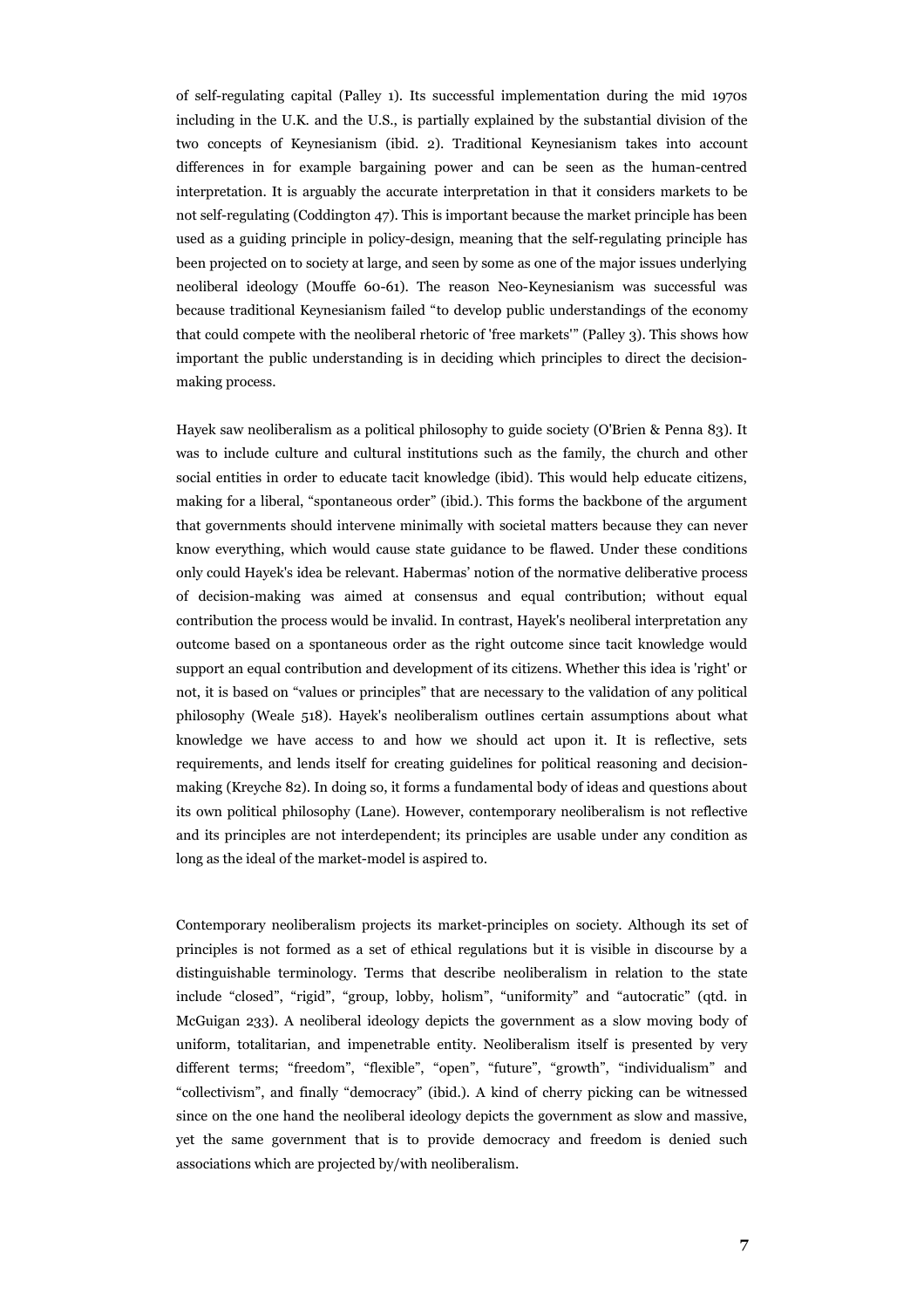#### *Neoliberalism, culture and digitisation*

Hayek's idea of how tacit knowledge should spread is no longer valid. In large parts of the Western world this knowledge is spread less frequently in churches or the family as centrefold of society. The same can be said of Habermas' public sphere and requirements of deliberation; Though the specific formats may have changed, the same activities still take place yet in a digital format. in his book *The Wealth of Networks. How social production transforms our markets and freedom*, the digital society and information scholar, Benkler, explains how "the Information revolution" is not a naïve notion thriving on ICT development, but a structural force that underlies everything on which our society is based; from democracy and economy to culture and the public sphere (1). Benkler witnesses a shift from an "industrial" mode of maintaining society to a networked information society which allows "a series of economic, social, and cultural adaptations that make possible a radical transformation of how we make the information environment we occupy as autonomous individuals, citizens and members of cultural and social groups" (Benkler 1).

If neoliberalism is a perspective from which society should be guided, it must extend its embrace to include deliberation, acknowledging the discourse developing in digital culture. This requires both an investigation into how neoliberalism politics are valued in online discourse, and how the discussion concerning its ideals takes place in a public sphere that exists in a hybrid space (De Souza e Silva). Further, a clear understanding of (digital) deliberative decision-making, the digital public sphere, and digital culture is necessary. What is the relation between our digitised society and decision-making process guided by neoliberalism? Is proper deliberative decision making possible when it is based on digital discourse; does digital culture provide the spread of tacit knowledge; does it play a role in the involvement of the public in political topics, and does it help the public put forward a stance on political topics and is digital culture able to establish a role in decision-making? The next chapter will explore deliberative decision making in Western democracies and how part of the process is digitising. In Chapter 3, digital culture will be further explored and positioned in the digital deliberative decision-making process in order to provide insight into the issues laid out above.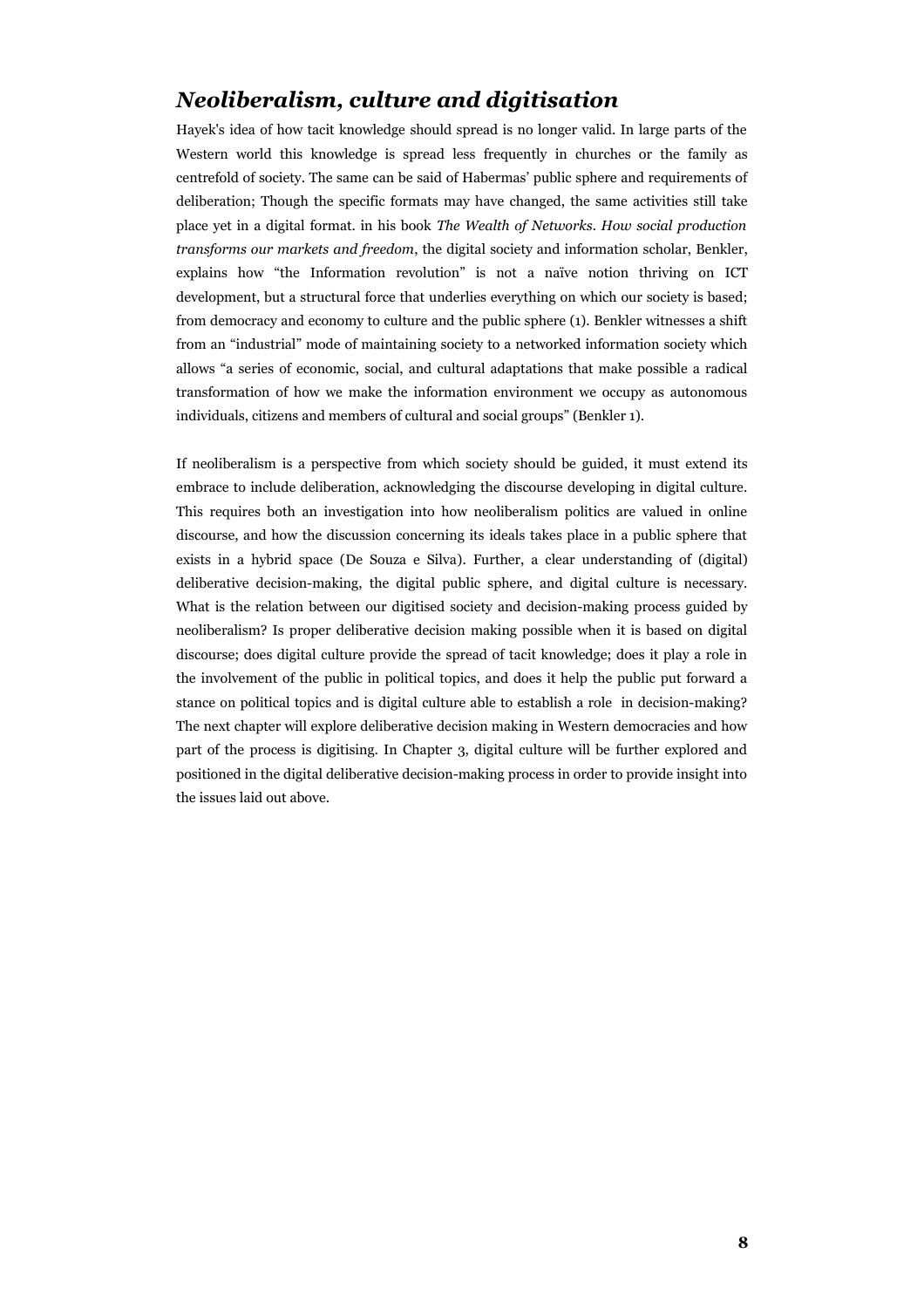## **2. Context and definition: Online deliberate decision-making in Western democracies**

In the last fifty years, The internet has evolved from an electronic decentralised communication tool for military purposes, to an information exchange network for scientists and researchers, from an overestimated commercial tool (for example, the Dotcom Bubble), to the Web 2.0 hype that still proliferates in today's internet-backbone of society.

Both visibly and invisibly, internet supports our daily activities. Each to their own, internet offers an "*imaginaire",* an idea, hope or fear, to all of us: a "designers' and promotors' imaginaire", a "scientific community's idea", new economies, loss of bodily obstruction and an "end of politics" (Flichy). Another one of these imaginaires is the idea of democracy online. It is difficult to define what an e-democracy, a cyberdemocracy, democracy in a virtual realm or the advent of online processes in democracy mean. As political scientist Robert Dahl already noted in 1956: "(...) there is no democratic theory – there are only democratic theories". This notion in combination with the ubiquitous nature of internet requires an identification of our current democratic model, how it has been interpreted in relation to internet, and finally what this relation means to the decision-making process involved.

In relation to e-democracy, the imaginaire generally holds that (e)-democracy is "a good thing" (Sen qtd. in Saward 23). It is also seen as the "default mode" of contemporary society while internet provides the potential for increased direct decision making (Grönlund 23). However, possibilities of democracy online have been questioned regularly (Sunstein). Castells rightly wonders if the internet "plays a purely instrumental role" or if "a transformation of the rules" takes place in regards to political and social engagement in our web-based society (Castells 137). The answer to this question will facilitate an analysis of the current e-democracy status, its decision-making process, and the potential and added value of reintegrated public opinion as a deliberative process. There are two approaches that can be taken: first, an analysis that assumes democracy, decision making, and internet are integrated, meaning that for example democracy is inherent to the web, yet this will be avoided to overcome teleological or utopian tendencies; second, the analysis can take an approach based on separability, meaning that each of the items will be investigated separately assuming they are not inherently related but randomly combined. It is clear that neither is completely correct and that both approaches offer valuable insights, but the approach of separability allows a clearer definition of the concepts and their relation to internet, intrinsic or not.

#### *Types of Democracy*

The current democratic model in Western-Europe and North-America according to Fitzpatrick can be categorised as deliberative, according to Janda et al. as representative, and according to Grönlund and the Economist as consensual. The representative model consists of two main interpretations: a majoritarian model and a pluralist model. The first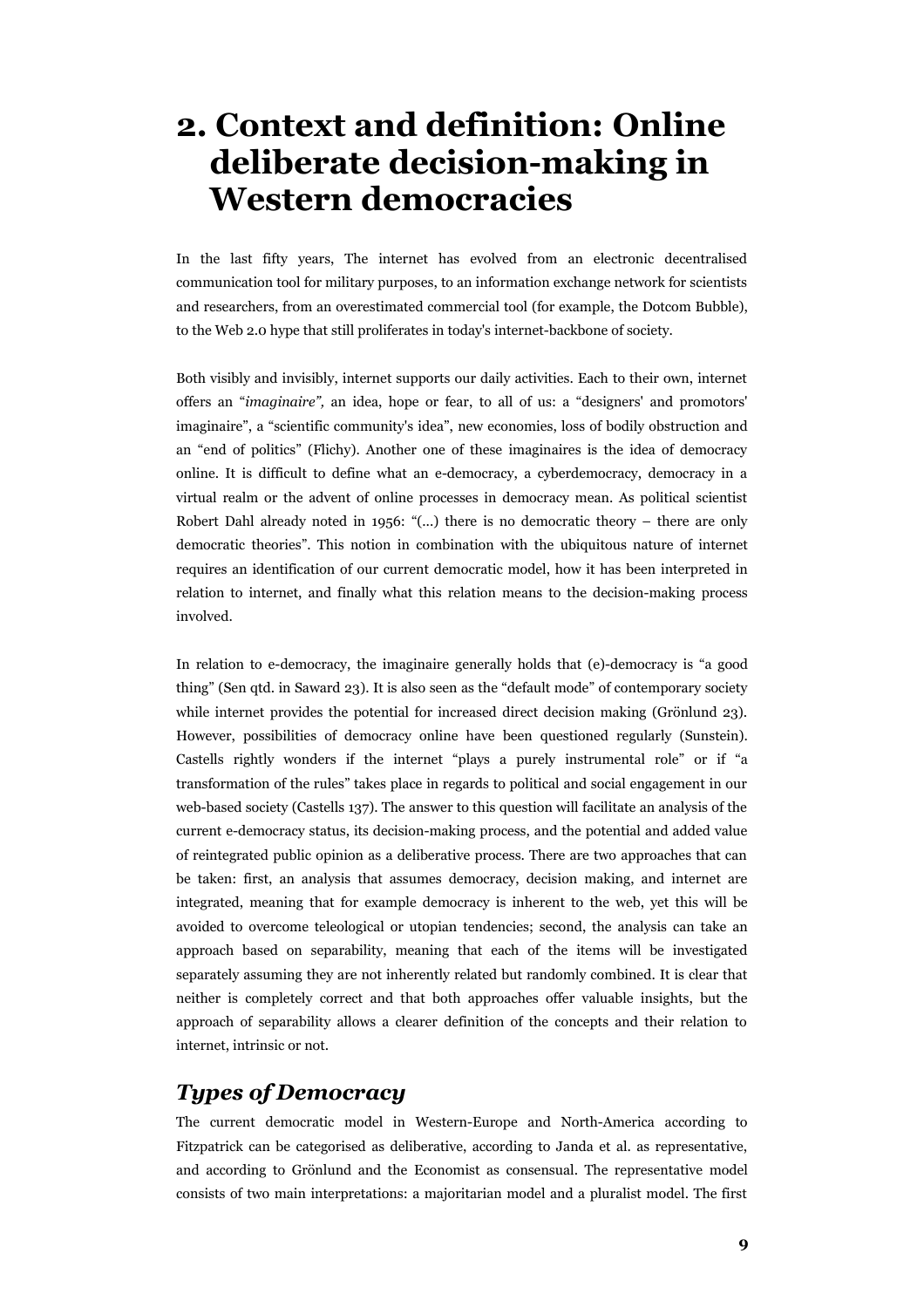still allows "the mass public" to control government actions, but requires citizens to be informed to some degree (Janda et al. 33). The main critique here is that evidence suggests the masses required for the model to function are hardly politically engaged or informed (ibid.). An alternative is the pluralist model that does not require knowledge from the masses and relies on interest groups to defend the masses' interests (ibid.). This can be considered as a multi-party government consisting of more than two political parties, which is increasingly a standard in Western Europe (Dunleavy & Margetts 295-297).

The multi-party model is closely connected with the notion of a democratic model based on consensus. The representative, plural party system that defends certain interests also creates opposing stakes: "Contrary to popular belief, consensus democracy is not so much based on consensus, but on dissensus" (Hendriks 66). The first aim amongst multiple parties is to safeguard their own stakes even when at times some sacrifices have to be made. The second is to ensure that their stakes are attended to by creating more agreement about that stake in a heterogeneous society. One way to achieve this is through deliberation which is based on the ideal of rationalisation, meaning that certain views can be defended by an organised set of motivations (Gaus 205). The broader interpretation holds that subjects are to be involved in discussing the motives of a political entity that is electable to make a motivated choice. Since the people do not engage in decision-making about society's issues directly, the voter only needs to organise and negotiate with themselves and others their ideas about the view or decisions that a political party endeavours. Though deliberation amongst representatives will not always lead to consensus, *if* consensus is the goal, deliberation is required (Smith 59). Deliberation itself, however, has some requirements.

In *Democracy and other Neoliberal Fantasies*, Dean notes that in order for a deliberative democracy to be valid, the outcomes of political processes are not only to be deliberated, but they also have to be deliberative in nature  $(77)$ . Thus, a separation is made between processes that has to be deliberative, and norms, meaning certain standards, are to be discussed. Further, a decision-making process includes the act of identifying values that an outcome should adhere to by rationalising the issues at hand. Several roles or dimensions can be ascribed to each of the properties ('representative', 'consensual', 'deliberative'). A representative model indicates a structure or dimension of efficiency or structure. This "democratic machinery" is aimed at structuring the massive amount of opinions, gathering and re-dividing them according to a set of principles considered representative of the ideas of large populations (Van Den Hoven 52). Consensus is the normative dimension. In relation to a deliberative model, consensus forms the "reason-giving and authoritative role in the deliberation and choices of individual citizens" (Cohen 274). The aim to create consensus indicates a concept of what is desirable and to be achieved; the norm is that the decisions eventually taken reflect everyone's interests in a satisfactory manner.

A third dimension is that of the decision-making process which is formed by deliberation. The deliberative decision-making process is based on the requirements of first, an "inclusive constraint," meaning the lack of "authoritarian schemes" and aimed at equal participation; second, a "judgemental constraint," meaning conscious and rational voting instead of spontaneous, self-assumptive voting; third, a "dialogical constraint" meaning the deliberation should take place in "an open and unforced dialogue" whether in a "centralized forum" or "decentralized contexts" (Pettit 92). These requirements are to be met through the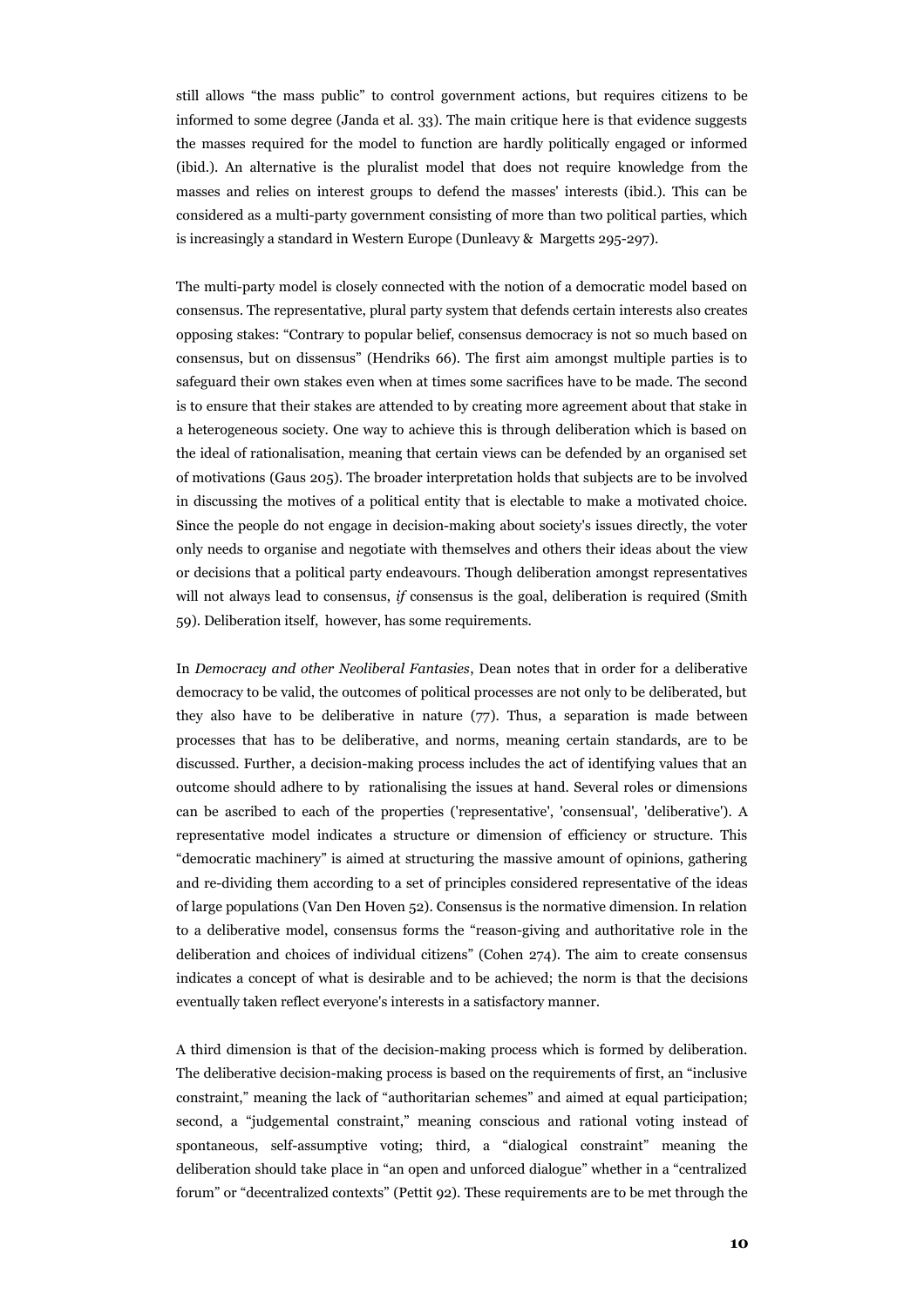existence of a public sphere as proposed by Habermas, and which' relation to internet has been extensively researched. Understanding the digital public sphere is central to understanding deliberative decision-making and its relation to internet.

#### *Internet and the Public Sphere*

The online public sphere has suffered as much critique as it has received praise. Such views sometimes are fuelled by pessimistic Luddite as well as overly optimistic accounts but it is nonetheless possible to identify a line of critical thought that helps to clarify the relationship between internet and the public sphere. Antje Gimmler provides a modern but a somewhat positivist account of online deliberative democracy and the public sphere. She interprets Habermas' public sphere as "transforming the bourgeois individual (…) into a genuine political actor" by its participation in an "autonomous public sphere" (22). Gimmler argues that deliberative democracy "captures the concept exactly: equal access to available resources; openness in pursuit of particular issues; the disclosure of outer and inner; and a public network of connected participants: all are distinctive features of the normative concept of a critical public sphere." (ibid. 25). Habermas explains the public sphere as "an arena for rational argument leading to consensus" and "a network for communicating information and points of view" (Paley 497, Benkler 181). So an online public sphere has to provide "genuine" political actors, inclusive, judgemental and dialogical demands while creating equality and openness leading to the "arena for rational argument".

Lincoln Dahlberg's research involves a critical investigation of the practices and meanings of Internet use with a particular focus on processes of democratisation (Journal of CMC). In researching e-democracy based on an online public sphere he concludes that, first, autonomy of the online public sphere is limited due to "state and (increasingly) economic interests"; second, the political actor that Gimmler mentions, lacks self-reflection and investigation into its own "cultural values, assumptions, and interests" while "many online forums experience a lack of respectful listening"; and third, that "discourse tends to be (…) dominated by certain individuals and groups" (First Monday.org). His critique is confirmed on several accounts; Habermas' earliest account of the public sphere itself has invoked much protest (Sustein, Rehmann 9).

Opposing Habermas' idea of equal participation in the public sphere, some argue that a consensus on the topic validates a process of power-play that is not necessarily emancipating, meaning the public sphere is not meeting one of its requirements (Lyotard 60-61). This evokes the question that if an online public sphere exists, in what way does it contribute to the empowerment of the public in the current (neoliberal) decision-making process? Additional questions that must be asked are based on Poster's notion that if to Habermas the public sphere is "a homogeneous space of embodied subjects in symmetrical relations, pursuing consensus through the critique and the presentation of validity claims", the term is not applicable to the internet (Poster 209). The internet hardly implies embodiment (though it invokes questions about its nature), homogeneity or symmetrical relations.

If deliberation is thought to be necessary because in decision making there are heterogeneous parties requiring a homogeneous space, deliberation becomes problematic since online places and subjects are harder to identify and label as hetero- or homogeneous.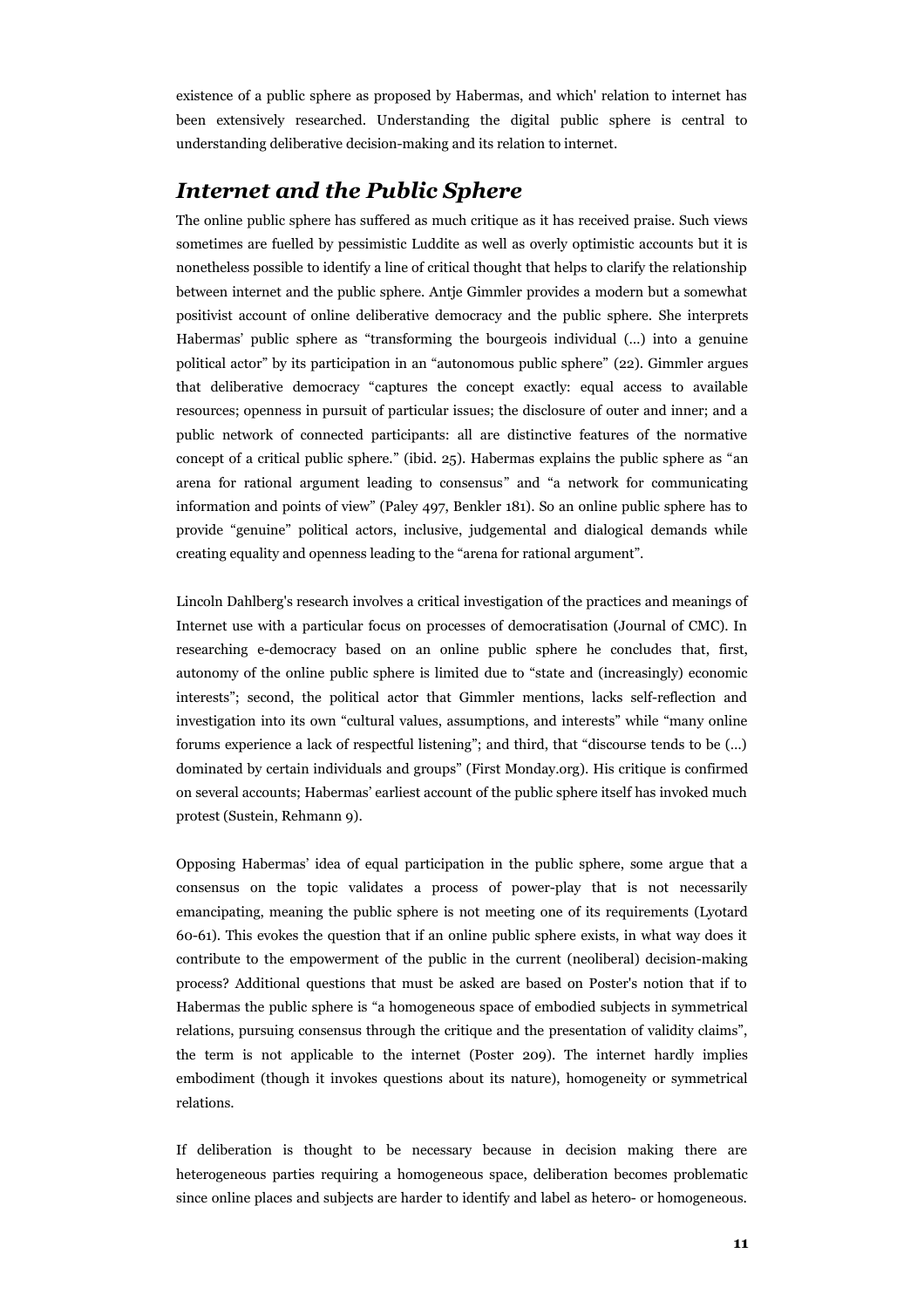For example, what is the basis of a homogeneous online space: its equal construction (for example only forums suffice) or its equal aim (for example, the topic should be politics)? What it is about the online public sphere that allows empowered decision-making? Problems exist regarding emancipating participation according to Lyotard (61-62). Additionally, according to Dean, misunderstanding exist about goal oriented deliberative decision-making processes, which must be distinguished from merely deliberating (77). Finally, equal participation in a hierarchical, representative decision-making process is difficult (Michelman 149-151). Such problems and questions have to be addressed in order to give meaning to the digital public sphere and its potentials.

Deliberative and representative democratic decision making processes are at odds in the public sphere since the former relies on equal participation of agents in deliberation, while the second latter relies on an hierarchical structure. In *Expanding the Dialogue: The Internet, Public Sphere, and Transnational Democracy*, James Bohman suggests that "the public sphere be a source of agency" (60). Michelman notes that direct deliberation tends towards problem solving, and indirect deliberative processes offer "epistemic quality" but lack the implementation of knowledge into the eventual official political bodies. Michelman (or he/she) concludes that it would be better to reform to a "public of publics" (149-151). This means that, due to mass-media and language barriers, a scattered public sphere via the internet can even enhance the decision-making process. Therefore, decision-making processes are designed to take into consideration the public opinion present in the online public spheres (ibid.). Bohman's deliberative agency can function while forming a junction between (direct) deliberative and (hierarchical) representative decision making. To generate legitimacy, online deliberation requires at least one representative for a particular group group because then it does not matter in terms of equal participation that not *everyone* participates directly and equally participates in the online deliberative process (Malcolm 289).

To summarize, the current democratic decision-making process depending on the public sphere has the potential to be enhanced through online activities, yet evidence of this in a cohesive, continuous practice is hard to come by. Returning to Castells' question concerning the instrumental or transformational role of the internet, it should be noted that the analysis above primarily answers questions aimed at the transformational role of the internet. What does the internet offer for existing democratic decision-making process, and can a supportive public sphere exist? Although constructions which allow the public to implement their opinion into deliberative, representative and consensus-based decision making are possible in theory, these constructions are complex and practically implausible due to institutions of political decision making. Yet it seems hard to conclude internet has nothing to offer to democratic decision-making. The alternative is to see what the internet have to offer a democracy that is not dependent on existing structures. This means evaluating deliberative practices which are not primarily aimed at supporting the existing decisionmaking process, but can contribute to this process nonetheless.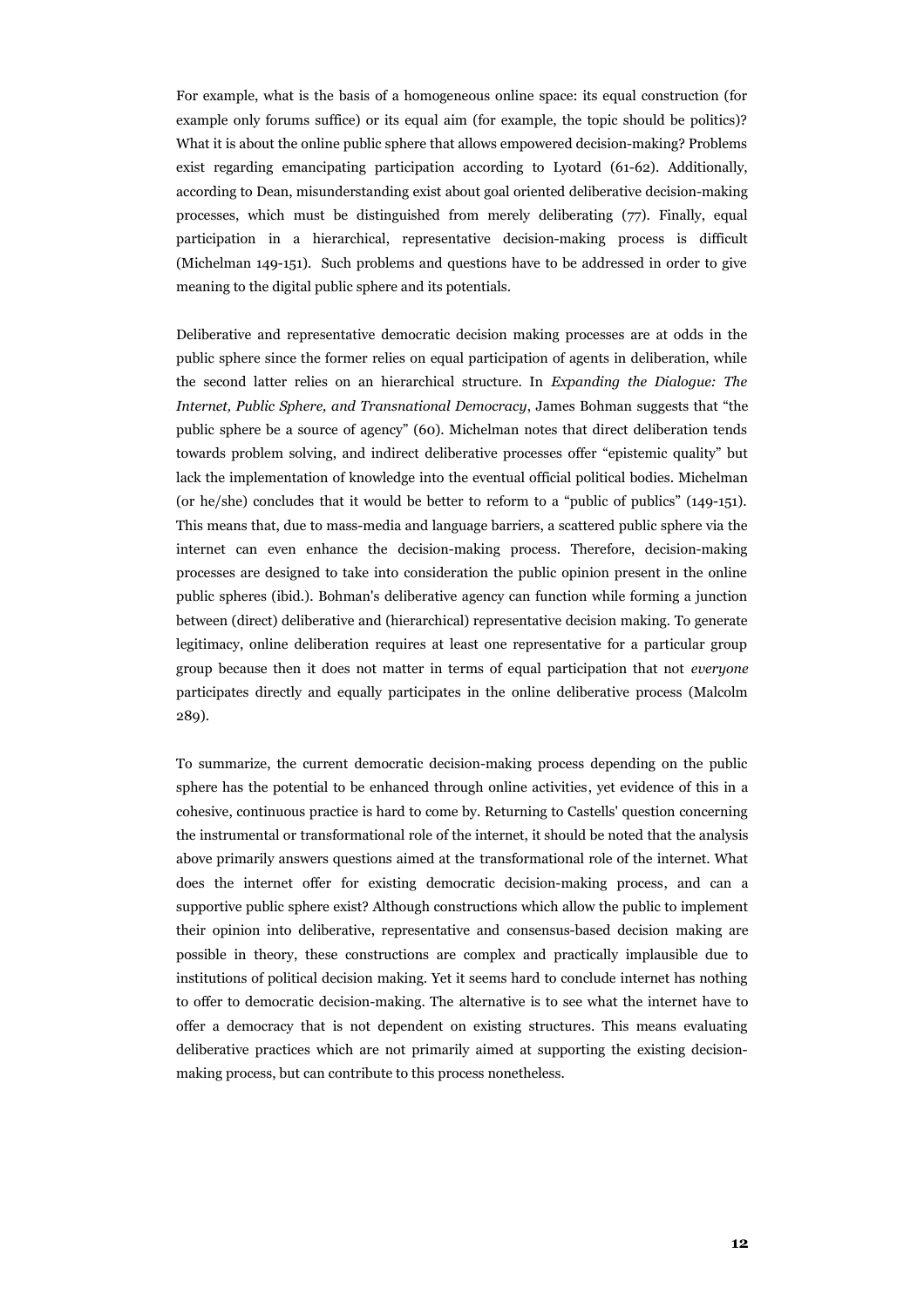## **3. Digital Culture**

#### *Digital Culture: its relation to the public sphere*

Returning to the question of whether it is possible for the public to participate in the deliberative decision-making process, it is important to return to Hayek's notion that culture is imperative in this process in the context of neoliberalism. If the neoliberal discourse is in part responsible for decreasing the function and need of deliberation, the conclusion from Chapter 1 that culture functions as a basis for decision-making, participating in, and constructing a society, requires investigation of whether culture can enhance the current decision-making process. In this investigation, the digitisation of culture will be discussed first. In this discussion, digital culture is defined in relation to the digital public sphere. It will then focus on examples of digital culture and how, as Benkler questioned, "is a political and public opinion converted into state action?" (180). If this is not possible, does digital culture still contribute to the decision-making process, and if so, how?

There is an immense body of thoughts about culture. According to Raymond Williams it is in fact one of the most complicated concepts in the English language (87). Answers to *how* we understand culture are multiple. There are three modes of understanding culture: as object, as appointing, and as product of our existence. It has been interpreted as objects outside of ourselves, embodied in books, TV, opera or architecture (Gitelman 4). It is seen as identifying or categorising of our (group) identity and that of others (for example 'indigenous people's culture', 'the culture that I belong to') (Macdonald 9-11). And finally, it is seen as our collective mental and emotional effort, or the thoughts and manners which we produce to establish understanding (Burke 6-13). An answer to *what* culture is, is provided by Scruton, philosopher and writer of *Modern Culture*. He explains that there are three types of culture: first, "high culture" defined by a specific body of knowledge, "cultivation" and often seen as elitist; second, "common culture" meaning a "shared spiritual force" to be found in nations where "culture and social membership are the same idea", and; third "popular culture," as suggested by Williams, strengthens one's identity as a structure to rebel against hegemonic elitist culture (1-4). The latter two are most important since an investigation of digital culture considers its potential "shared spiritual force" and the creation of political dissensus through common and popular culture, rather than the 'civilising' of the deliberative decision-making process.

How we define and understand culture is an indication that culture is too pervasive to be understood as a single entity. Attempts to describe culture as an isolated entity, such as in *Modern Culture*, find that it is simple to combine seperate perspectives in order to create an understanding. This approach will be employed here in order to make relevant the concept of culture in this thesis, Further, it to elaborate on the relations between internet and culture, digital culture and democracy, and digital culture and decision-making.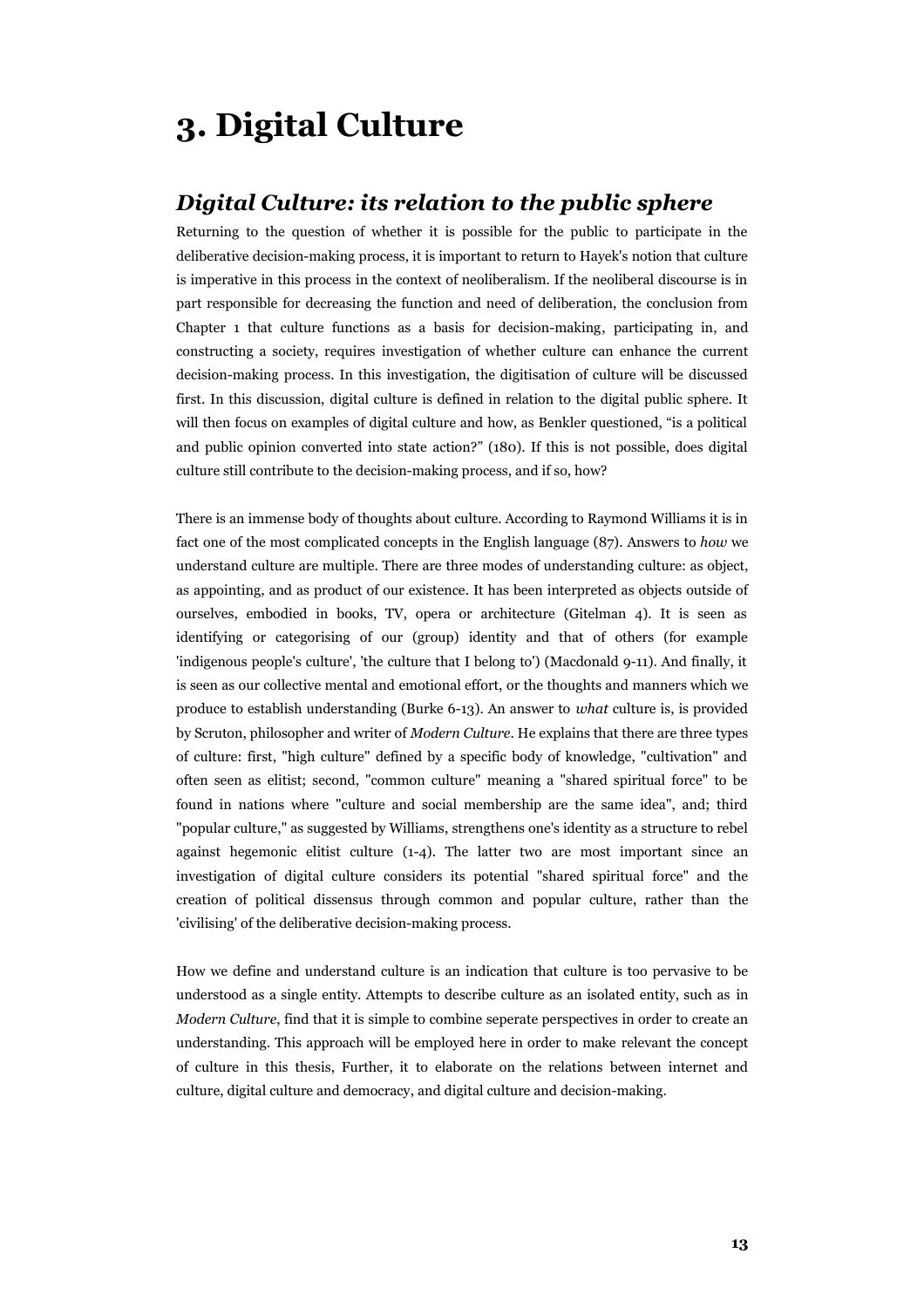#### *What is internet culture?*

There are two ways to approach digital culture<sup>[1](#page-14-0)</sup> based on Castells' idea of instrumentality and transformation; first, Castells' instrumentality suggests that internet 'does something to culture', and; second, in line with Castells remark of transformation, a relatively independent internet culture exists, which supports the notion that some ideas and practices would not have existed without internet. These two ways of understanding online culture are summarised by Lisa Gitelman in *Always Already New: Media, History and the Data of Culture*, with her questioning of what (digital) media mean to us and our experiences:

> "If media are sites for experiences of meaning— critics have pondered—to what degree are meaning and its experience determined or circumscribed by technological conditions? (…) Or are experiences of meaning more rightly produced than determined and imposed?" (8-9).

Both approaches are informative and cannot be understood separately. a distinction can be made, however, between definitions based on instrumentality, covering the more descriptive ideas of Mark Poster, Gitelman, and David Porter. The transformative interpretation of digital culture can be divided into three positivistic ideas: a phenomenological and carefully optimistic approach by Henry Jenkins and Pierre Lévy, and based on the work of Howard Rheingold, a future-minded approach from Sara Kiesler, and finally a more descriptive and critical approach by Kevin Robins, Frank Webster, and James Slevin. Since Poster creates an overview of characteristics of digital culture, this is our starting point.

Despite complexity of the concept of culture, Poster, in *What's the Matter with the Internet?*, further complicates the term in relation to internet, suggesting: "Culture has lost its boundary" (2). Internet distinguishes itself from traditional media by enabling "many-tomany communications", "simultaneous reception", eliminating or at least blurring geographical communication borders, immediate worldwide contact, and positioning the "modern/late subject" into a networked information environment, contributing to the blurring of the boundaries surrounding what was once "a safe ground of inquiry" (Poster 2, 16). questions regarding the archiving and manipulation of (digital) cultural objects reflect the Resulting problems (Fisher 111-132). Another approach targets our identity and, according to Stratton, includes topics such as global (homogeneous) cultures, and feminism as suggested by Haraway, or, according to Hayles, our postmodern identity. Finally, ideas about culture and what it means to us, our digital environment, and formerly non-existent attitudes are also questioned on several accounts (De Souza e Silva, Benkler). These questions are connected by the notion that internet and digitisation scatters, decentralises, and reorganises how and what we know.

One new dimension of digital culture is its decontextualisation, leaving identities and cultural objects "vocal inflections" or bodies while it is "the gradual process of adaptation to the semiotic universe of free-floating electronic alibis that constitutes the unique culture of the Internet" (Porter xii). To suggest that internet culture is inheritly different from culture 'outside' the internet, is a radical stance that ignores ideas of a hybrid space as suggested by

<span id="page-14-0"></span><sup>1</sup> Digital culture here will be interchangeably be used with internet culture because internet is not a restricted to computer use (for example mobile devices), while digitisation allows for the production of some forms of discourse (such as memes and visual messages) that are not depended on internet for its creation but are dependent on internet for its distribution.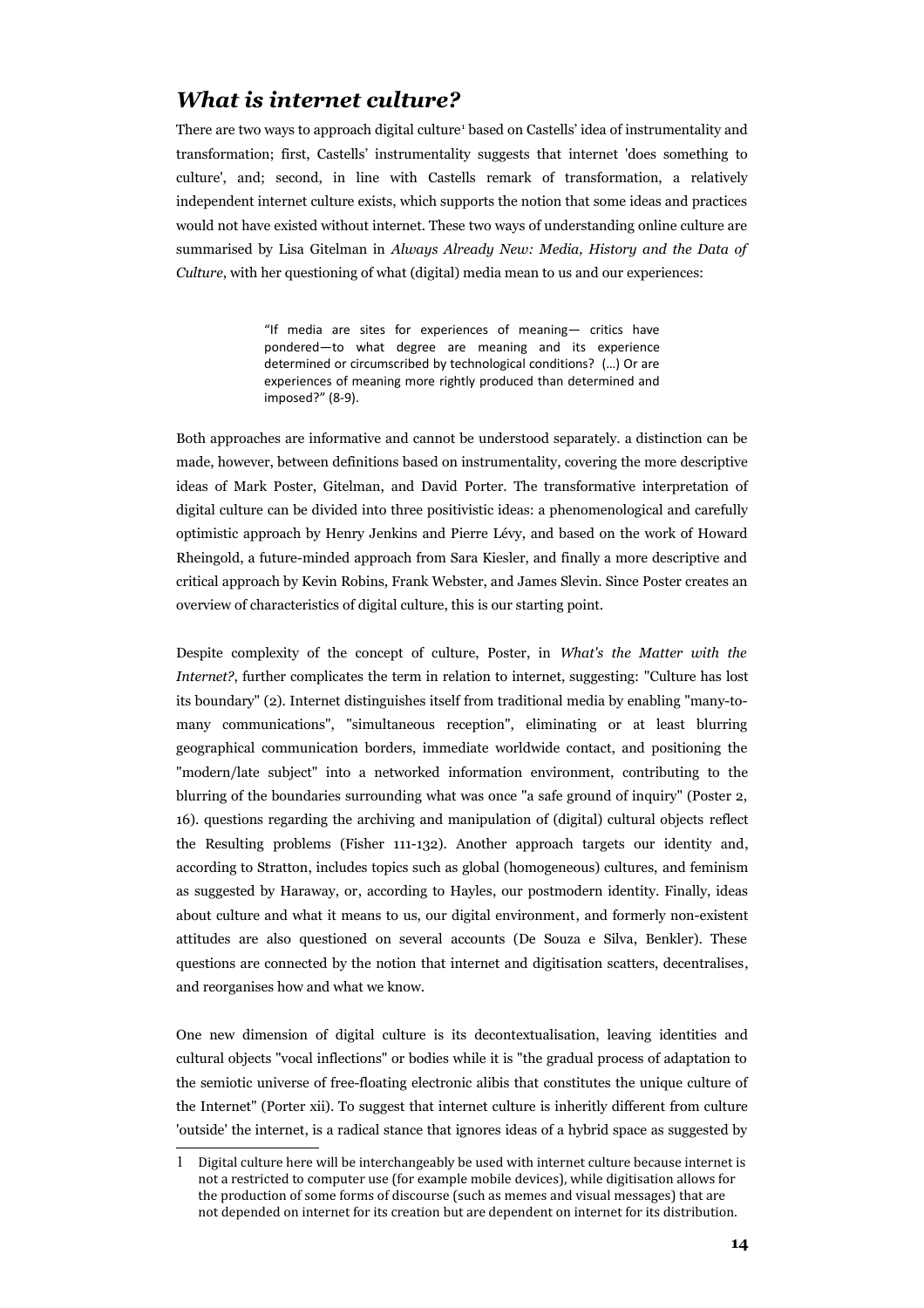De Souza e Silva and which attacks the idea that "We cannot make new culture ex nihilo" (Benkler 300). A more productive notion comes from Curtin who suggests that a medium has the capacity to "organize and reorganize popular perceptions of difference," so that increasingly "one's place is not so much a matter of authentic location or rootedness but one's relationship to economic, political, technological, and cultural flows" (qtd. in Gitelman 17). This positions culture as a process instead of an object allowing the notion that some *aspects* are new, adding newness to something that already exists. The reorganisation of culture also reorganises our relationships with political and cultural flows, thus instigating new perspectives.

Positivistic perspectives of what internet has made possible come from Jenkins and Lévy. New media and fandom scholar Jenkins is clear in his ideas on how media transforms culture: "(...) convergence represents a cultural shift" while people use new media to participate according to 'a new set of rules that none of us fully understands" (ibid.). This is justification of our inability to come to a single understanding of digital culture. But it also mystifies meaning and obliterates inquiry into the cultural shift and further, automates assumptions about digital culture. For example, Jenkins believes collective intelligence forms a mediated power that 'soon allows us' to use this shift for "more serious purposes" (ibid. 4). A more cautious approach is taken by Lévy, author of *Cyberculture*, who claims we judge technology to be "good or bad" yet he argues we should "recognise the qualitative changes in the ecology of signs, the unfamiliar environment that results from the extension of new communication networks throughout social and cultural life" (x). This suggests digital culture allows radical and intrinsic changes in culture while potentially creating something 'bigger and better'. Though failures and abuse are addressed by both authors, a critical approach has not necessarily been taken to demystify the processes Jenkins describes or the grand potentiality Lévy indicates.

Kiesler in *Culture of the Internet,* rightly concludes that "The Internet lives in imagination more than in reality" (ix). Ahead of the perspectives of Jenkins and Lévy, Kiesler already tried to understand the changes that the "symbolic force" of the internet has brought along, while giving meaning to the social patterns of behaviour internet in the late 90's was displaying. She correctly contextualises the development of internet culture in a "fastmoving, ideological senstive and economically important domain" (ibid. xiv). Instead of digital culture as a mass movement, the complexity, pervasiness and scattered nature are admitted to complicate an understanding of cultural movements. Robins and Webster in *Times of Technoculture*, summarise the development of internet techonologie by stating that:

> "The overall shift, over the last twenty years or so, has been from a political economic to a cultural perspective. (...) The technocultural project, as it is concerned with information and communications technologies, now embraces a very broad range of issues—from economic policy to virtual popular culture—and consequently mobilises a variety of discourses." (3).

Both at an instrumental and transformative level, internet creates new and transforms existing culture and its elements. For example, competitive terms for the same action, like 'pirating' or 'sharing' for downloading uploaded (copyrighted) content as an alternative to sharing via video- or audio tapes, imply that technologies support new instrumentality as well as new attitudes. Questions that remain unanswered are how digital culture is related to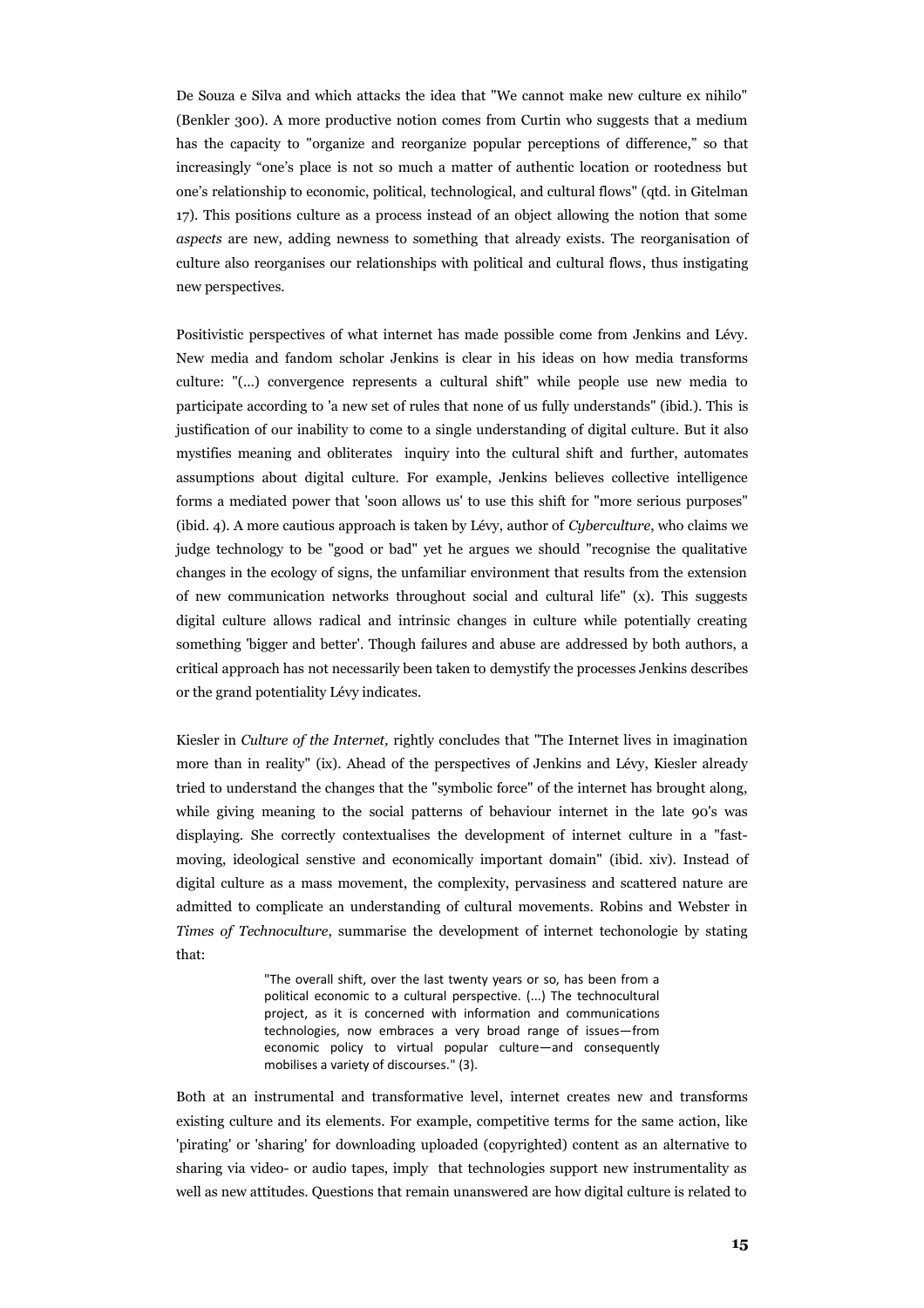decision-making specifically. Can digital culture contribute to deliberation and decisionmaking processes and if so, to what extent?

#### *The role of public opinion expressed through in digital culture in decision-making*

Culture and public opinion are closely related. Berger suggests that public opinion steers changes in culture (3-9). Additionally, "pop culture tends to reflect prevailing public attitudes," and that popular culture in relation to public opinion is "one of the best teachers invented" (Asimov & Mader 54-55). If the public opinion is an informative and deliberative process as suggested in the introduction of this thesis, then popular culture should be able to provide insight in regards to public opinion. For public opinion produced in the online public sphere to count as a political entity that can exert influence on decision-making, the values represented in digital culture must be considered. In other words, deliberation in the public sphere should also consider the more accessible forms of deliberation, those of popular and common cultures (Macnamara 160-174). There are several notions that must be discussed before researching the exact contribution of digital culture. One must consider first the place of public opinion in the digital public sphere as well as in the deliberative and decision-making processes, and secondly, the barrier existing between digital culture and the official political system.

In consideration of politics in the digital public sphere, Macnamara wonders, "what constitutes political discussion?". Benkler suggests the formation of the public sphere varies amongst democratic theories: "In deliberative concepts, this might make requirements of the form of discourse" (184-185). The public opinion has to be formed into "positions amenable for consideration and adoption into the form political sphere" (ibid.). This excludes popular culture as described by Jenkins: fan fiction, home-made video's, some blogs, etcetera. Yet Williams' idea is that such expressions help to "rebel against hegemonic structures" and "strongly identify one's position," which means a substantial amount of information can be gained from such expressions. Macnamara suggests that "spoofs, parodies and even abuse are a legitimate part of the public sphere", while "so-called independent public opinion polls", are "often paid for by one of the major political parties" (169). This means that in some case opinions presented in popular discourses are less credible and leading than official media outlets despite being more genuine. Digital products and their tendency for "corruption and misuse" raises the questions of whether digital culture improves the online public sphere or deteriorates it, though it remains part of the online discourse either way. If digital culture is part of the deliberative online public sphere, it has the potential to exert political influence.

But this potential is stifled due to the varying natures of popular culture and the "serious" nature of politics. Castells recognises a general crisis of political engagement which is due in part to the amount and quality of political insight our digital environment provides us with (156, 184-185). Since content in Castells' example is considered equally true and untrue, the resulting apathetic attitude may render one cynical about everything. If corresponding goals exist, one should acknowledge the generally accepted notion that politicians play a political game. Political engagement is based on strategy and pragmatics instead of principles and moral sentiments. Though an increase in political engagement online is acknowledged, governments trying to constitute a digital bond between themselves and citizens often fail to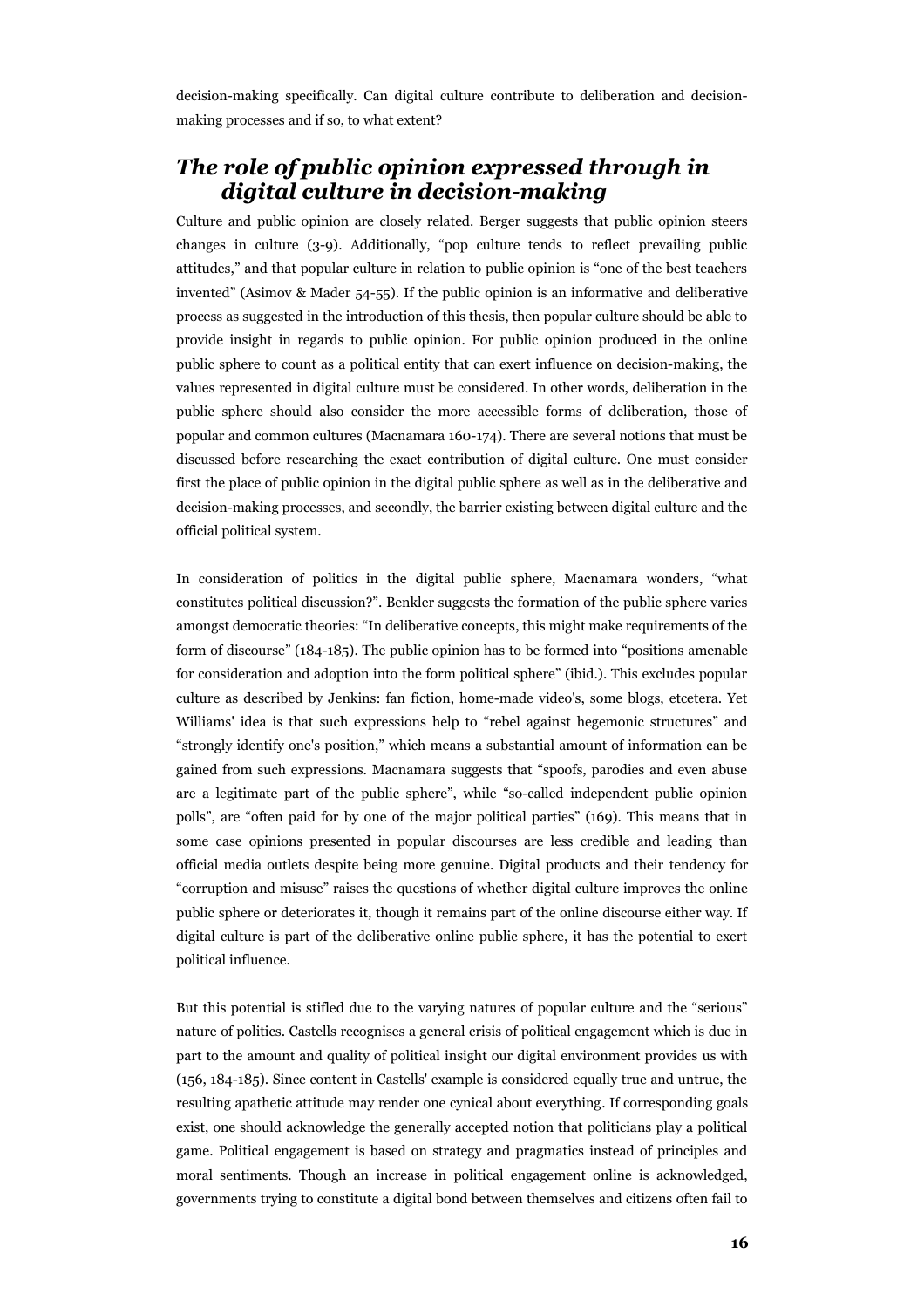do so (Grossklags Appel & Bridges, Dean 31). Some of these initiatives aim to take into account the considerations of what drives people, but more frequently consist of the instrumental digital repackaging of processes. Expressions in digital culture as a reaction to this are recognised, yet this role mostly means reflecting or echoing the public opinion rather than changing decision-making through deliberation (Cogan & Kelso xi). Even if popular digital culture has different roles such as "allusive," "disruptive," or "responsive" as suggested by Gournelos, some conclude that despite of the existence of digital deliberation, it holds no power (Valovich 127). Part of the cause of this lies in the disconnection between digital discourse and the government.

This is the second issue that needs to be addressed. The original public sphere "is body of individuals which remains outside of the official government but acts as a controlling force upon the powers of the state" (Mided 63). The digital public sphere has trouble fulfilling this role, however, since "Internet cannot converge with the state because its architecture denies the structure of the state" (ibid.). This indicates two notions; first, that the state will never experience any control resulting from the digital public sphere, and second, that to control the government, the convergence of the digital public sphere and the state is not obligatory. Benkler in this context wonders, "how, ultimately, is such a political and public opinion converted into state action?" (180). The idea that state action can result from the digital public sphere is idealised and, while the internet is praised for its decentralised nature, some form of organisation or centralisation has to take place before any influence on decisionmaking can be realised.

In conclusion, digital culture can function as a public opinion that puts forwards opposing ideas and has a place in the digital public sphere. One overarching question remains, however, which asks to what extent digital culture is considered deliberative in the sense that it contributes to decision-making? How does it exert control and what shape does this take? The tendency to answer this question on a pragmatic level is compelling, but the analysis of successful cases sheds light on what is required for popular digital culture to play a significant role in decision-making. Such cases are too dependent on circumstances and specificities. On a theoretical level such information does not provide insight into what digital culture can provide structurally. As digital culture is part of the public sphere, Benkler's identification of structural requirements for the digital public sphere will be used in the next section to describe in what way digital culture contributes to decision-making.

### *Digital Culture: its role in deliberation and decision-making*

As shown above, digital culture has a place in the public sphere and functions as a way to put forward opposing ideas in the existing discourse. Yet the question remains in what way it is capable of controlling the decision-making process. Recalling the previous findings, constructions aiding the convergence of public opinion with deliberative, representative, and consensus-based decision making are complex and practically implausible as confirmed by Mided (63). Attempts to steer deliberation according to official political structures have largely proven unsuccessful, which supports the idea that the only option for digital culture is to remain detached from official decision-making bodies (Grossklags Appel & Bridges, Dean 31). This means that if digital culture has something to offer decision making it should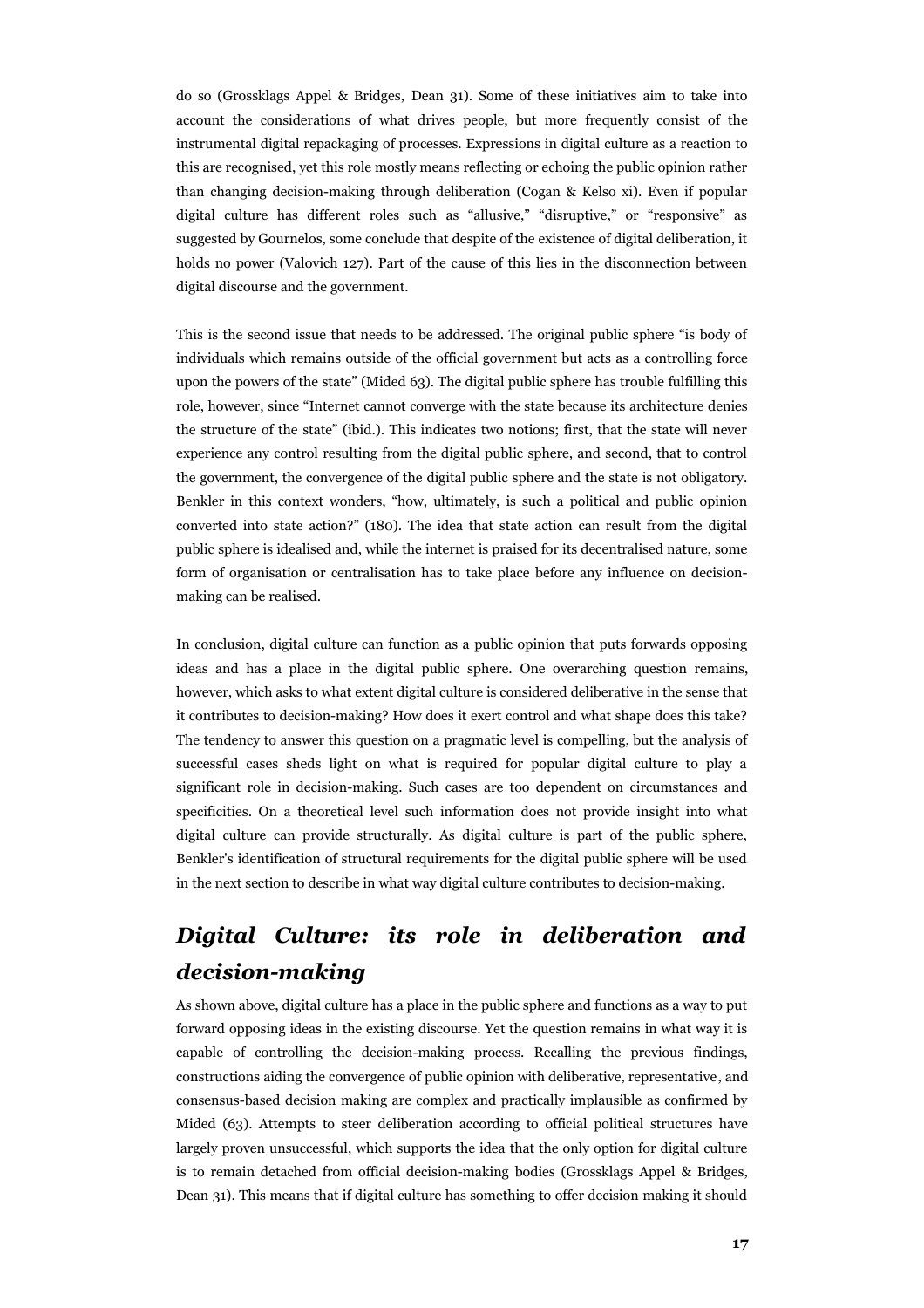do so in its own body of deliberation," in which digital culture is the carrier of the public opinion. To investigate whether digital culture can constitute its own deliberative process or not, it will be tested against Benkler's five requirements of a digital public sphere.

#### *Benkler's requirements of the chosen digital cultural objects*

In Benkler's discussion on "Design characteristics of a communications platform" in which he centralises Habermas' idealised public sphere as a starting point, his main aim is to answer the question: "How is private opinion communicated to others in a form and in channels that allow it to be converted into a public, political opinion, and a position worthy of political concern by the formal structures of governance of a society?" (180). This question is important for two reasons: first, it acknowledges that digital deliberation should not be part of the formal political system, which ensures the analysis remains in line with the conclusions above; second, this research question shows to what extent digital culture is a meaningful carrier of the public opinion and how it relates to the political playing field, which is exemplified in the following investigation.

The five requirements that provide contribution of the public sphere include: first, that of a "universal intake," meaning all topics suggested by "all those governed by that system are equally respected as potential proper subjects for government action"; second, "filtering for potential political relevance", meaning that a public sphere itself must decide what topics are suitable for political review; third, "filtering for accreditation," meaning that instead of identifying topics, topics are judged on their political credibility; fourth, "independence from government control," meaning the public sphere in which deliberation takes place must not be controlled by the government, though the government might contribute to the discussion (Benkler 180-185). Finally, the fifth requirement, "synthesis of public opinion," as reviewed in the previous part in the discussion, concerns what counts as a public sphere (ibid.). The following four demands will work to answer the question of how digital culture captured in memes, hacktivism, and political online discussions is meaningful to deliberation in the public sphere, and what potential it has to influence decision-making.

#### *Memes*

The political relevance of memes has been addressed in several accounts, in academia as well as in the media. The Washington Post reports that "Politicians have always looked for a way to express complex messages in as brief and compact a way as possible. During the television era, it was the sound bite. During the Internet era, it is the meme" (Basulto). It is suggested that politicians are not in control of the memes, but can only "seed" the internet with material that allows a meme to be created (ibid.). An example portraying this is with the Barack Obama memes, which are described by Fraser and Dutta as part of an online strategy: "He [Obama] will be the first occupant of the White House to have won a presidential election on the Web" (qtd. in Burns, 79). What lacks is an explanation of the relation between politics, the digital public sphere, and decision-making processes. Why are memes are made by users of the online space and not as part of political communications?

The political relevance of a meme created on the user end is questioned by Gosa, who claims memes about politics are only "ostensibly" politically relevant (228). His research does show that specific audiences–in this case black male youth in the U.S.–act upon the relation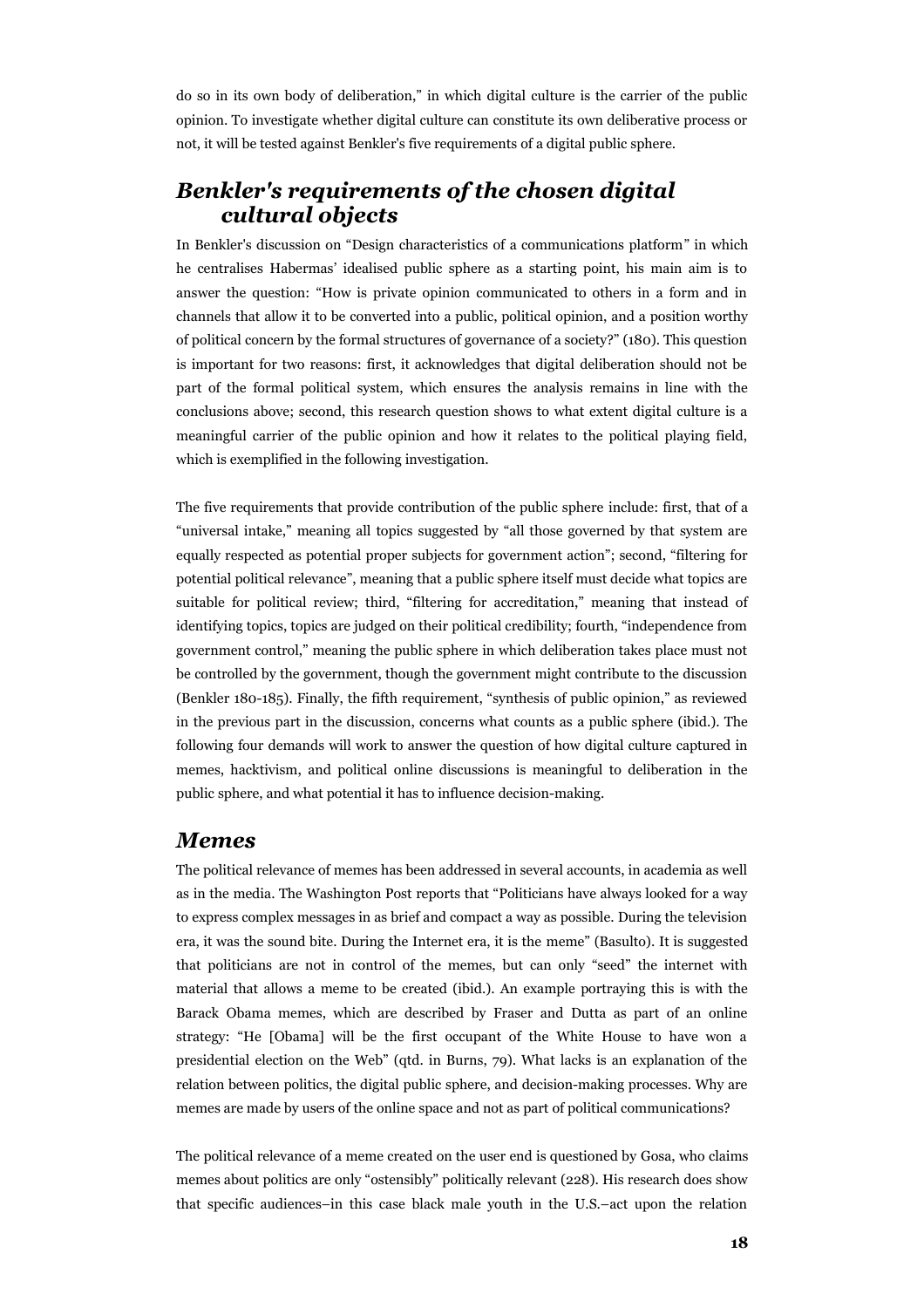between their own identity and political memes (229). The relevance of a meme in this case depends on how much identity and the political person are connected. Political relevance of memes also includes a meme's propagandistic tendency; memes are spread not because they are true but because "they have the power to propagate themselves" (Fiala 16). Fiala claims that "Cultural ideas tend to succeed when they satisfy our cognitive, emotional and social needs. Success is defined by persistence over time and not by truth." (ibid.).

Another explanation for the relation between the (popular) public sphere and politics that memes embody, is the idea that "memeplexes," are complicated and interrelated sets of knowledge which are configured by our brains as easy to comprehend and simplified understandings, which contributes to the simple diffusion of memes. (Blackmore 41, 143, 170). Brodie's idea that politicians are 'bombarded' by memes carrying voter beliefs, in combination with Blackmore's notion of a meme as a 'shortcut' to certain ideas, supports a scenario where citizens can more easily connect with decision-makers (174). Brodie claims that politicians pick up on memes by "reading, listening to others, and perhaps from offhand conversation in social circles", though it is unlikely legislators personally search the web for interesting memes to discuss (ibid.). Despite the relevance of memes for political decision making and legislators, it remains the question to what extent memes contribute to decision making and the public sphere. In order to apply Benkler's requirements, it is necessary to first understand what a meme is.

A meme is "an idea, belief or belief system, or pattern of behavior that spreads throughout a culture either vertically by cultural inheritance (as by parents to children) or horizontally by cultural acquisition (as by peers, information media, and entertainment media)" ('Emme'). Memes in internet culture thrive on this principle and are spread through blogs, websites, and social networks. and They generally have some sort of entertainment value, but can also have a more serious meaning. Memes often start as a joke or comment about a specific topic in the form of a picture, text, or a combination of the two. The texts are generally short and evolve around a single or few images which can be 'hand-made' (by use of drawing software for example) or pre-made (a photograph for example). If a meme gains traction, it can be picked up in a couple of ways. The same meme can be extended by adding another line of comment or picture to the same meme. This can lead to extended 'meme-conversations', where an extended meme is the result, or where the literal picture or text is used over and over again with a different pun. Memes can also be reproduced as a topic, meaning the same joke is expressed by a different meme where text and images are replaced but the topic remains the same.

Memes are used to create meaning and understanding about a topic. Benkler argues that "culture, shared meaning, and symbols are how we construct our views of life across a wide range of domains – personal, political, and social" (Benkler 274). Some views are more radical, suggesting memes are the foundation of our culture (Burns 78). Memes are not necessarily near the foundation of our culture, but they are important vehicles of opinions. An important political meme was the reproduction of the Barack Obama posters which were either copied visually or with different images set to the associated slogan, "Yes We Can!" (ibid. 79). This meme demonstrated how political content and the accompanying discourse are part of digital culture. Memes make politics more fun and easier to engage with, though they are relatively shallow, lacking a well-developed background of the opinion they put forward. Knobel and Lanckshear claim that "the meme's staying power, in part, has to do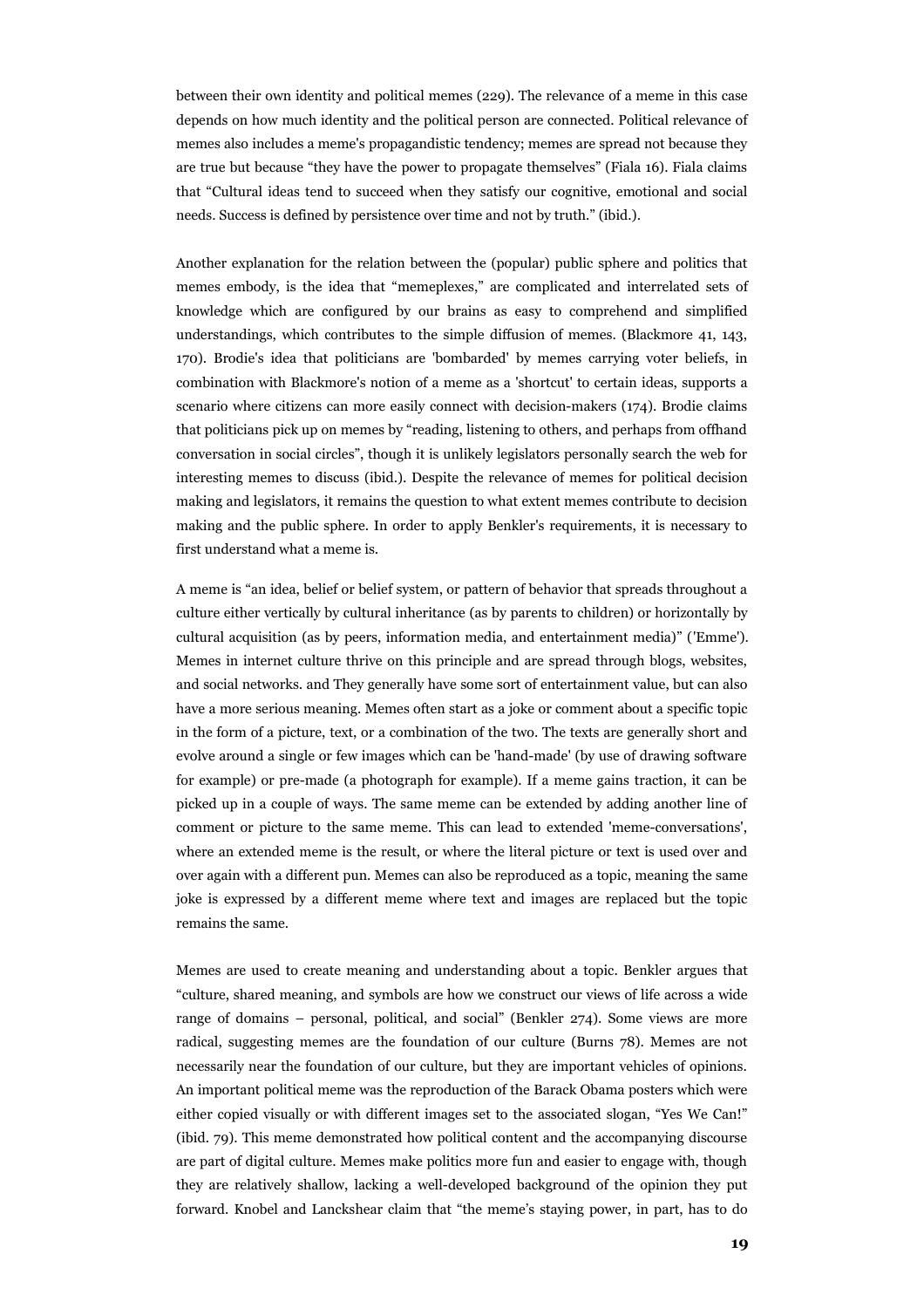with their relationship to people's interests in political critique, advocacy and citizenship" (qtd. in Heron-Hruby & Alvermann 219). Analysing these memes provides insight into the public opinion and the meaning people give to specific (political) topics.

The last requirement of a public sphere, that of government independence, is easily achieved by the public sphere if memes play a major role. First, it should be noted that there are still ways for governments to intervene with its independence. Indirect control by manipulating Internet Service Providers or blocking websites, as is done in China for example, can still wreck the independence of memes (Abbott 99-144). In most Western democracies, the governments' interest in memes and their potential political charge is unlikely to trigger relevant events. Alternatively, memes can be considered government-independent, a notion that must consider the other three requirements.

Memes are not successful considering the requirement of universal intake. Most memes are judged on their entertainment value and, although memes make it easier to engage with politics, they are not valued based on their potential for government action. An equitable consideration of memes is difficult since they are subject to a range of audiences with differing size and composition. Governments hardly consider memes relevant to their business, unless there is a direct connection as in the case of the Obama meme. There is no record that explicitly captures or investigates the attention governments allocate to identifying potential, politically-interesting 'meme-conversations'. Since memes exist across platforms and often rely on their viral contagion for success, a single system by which memes would be governed can be considered non-existent. Without a single, clear criterion to consider and compare memes equally as potential subject for government action, it becomes difficult to create meaning and enable understanding.

Determining a meme's political relevance is simpler. Although groups mostly do not decide consciously or on predetermined conditions that a meme is politically relevant, the fact that some political topics become memes shows their political relevance to the audience. This is a two-way development; if a political topic is interesting and widely recognised, it might be worth a meme since there are enough people who will understand it. On the other hand, the more people talk about the meme, the more popular/public? recognition a political topic will develop. If the idea of the meme appeals to public opinion, an increase in viral contagion is expected, as was the case in the Obama memes. Although the topic is not necessarily important enough to set a political agenda, it is important enough to be considered by the community. This also reflects the difference between filtering for review and filtering for accreditation. Though its potential for review is partially reflected in a meme's success, its low potential to reach the political agenda means most topics are not politically credible. The topics that are politically credible, however, are likely to be put on the agenda in another way, such as through other paths than a meme. This shows the difference between what is important for the public and what is important for the polity.

#### *Hacktivism*

The relevance of hacktivism for political decision-making is complicated since it varies in shape and perception by those affected by it. In trying to understand the relation between hacktivism and politics, different parties offer different insights. The Huffington Post reports on the arrest of hackers group LulzSec and their actions, claims that the attention created by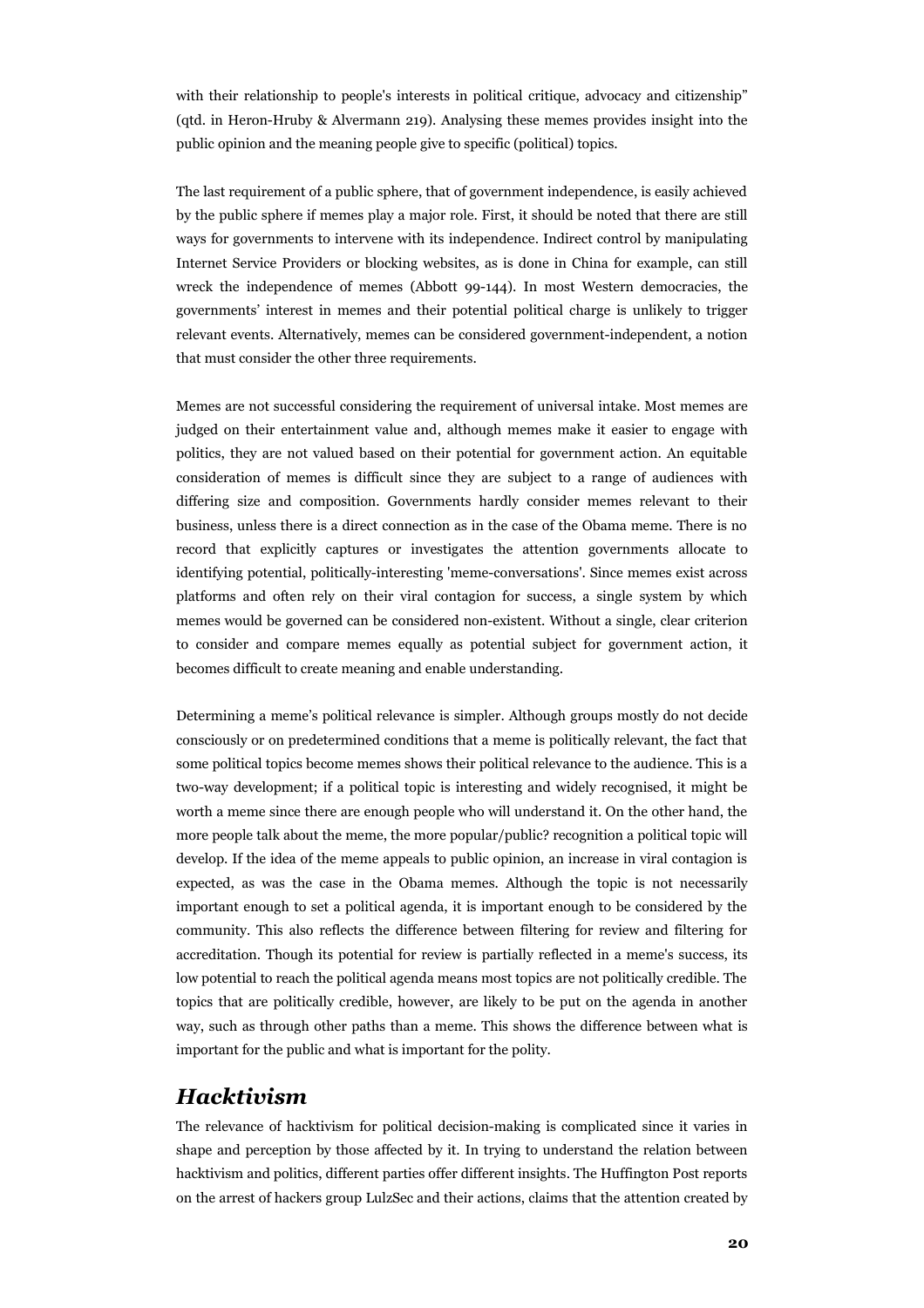hacktivists outweighs the damage they create (Crump). According to PBS News Hour Transparency Camp, hacktivism is "an open forum for participants to drive solutions, share experiences and collaborate on furthering the goal of open government." This clearly shows that hacktivists are interested in political engagement (Ganesan & Bruns). This openness is often seen as one of the major ways to create political influence by disclosing data: "(...) transparency activist Marko Rakar, of Croatia's data publishing organization Windmill, wondered aloud whether a government could control its citizens solely by withholding data and information from them. 'Suddenly,' he said, "[the government's] competence for judgment can be questioned." [sic]" (ibid.). By disclosing data, people can express an/have access to opinions about and insights on government decision making, which provides a basis for their judgement. Additionally, disclosing such information channels power to some extent from the government to the people.

Taylor and Jordan notice a discrepancy between the ideal of channelling power and actual illegal actions that hacktivists undertake, and describe a desire to "hack" and to make "technology more democratic" (13). Taylor and Jordan conclude that the hacker's political agenda and their practical skills both engage and dissociate hacktivists from politics and society (ibid.). In the end, hacktivists can have politically relevant roles in decision making and the public sphere. Shane claims that the spread of technological tools aims to "take the decision to monitor or regulate speech out of the hands of the state," while "individuals create their own speech regimes" (139). Not only are there reasons to assume political relevance through the spread of tools and the existence of a political agenda, Houghton suggests that hacktivists "*use* the lack of physicality in online life to amplify a political message" (220). This means that the nature of hacktivism plays a major role in its importance for the digital public sphere and political decision making.

Hacktivism as activity has been described as "theft and distribution", "software development", "site parodies", "site defacements" "site redirects", "information theft", "virtual sabotage" and "performative hacktivism", which tends to put forth "carnivalesque protest actions" (Samuel 129). Hacktivism is a way to directly intervene in existing information structures and has been researched from different perspectives. Sociologists Jordan and Taylor explain hacktivism as a means to access tools for political action while groups of people self organise digitally. Further, hacktivism can be seen as digital "grassroots political protest" (1). Hacktivism is something that belongs to the people. It is popular political action rather than institutionalised political action and it harbours critique, an oppositional activity in the digital realm. Hacktivism is also seen as "civil disobedience" and "direct action" while hacktivists are attributed with computer skills and a sense of "tactics, purpose and efficacy of political protest" (Lowes 113). Hacktivism is more organised than memes, and so are the counter actions from governments and corporations. This indicates that hacktivism potentially yields more influence over the political agenda and discourse. It is not a mere expression but a possible threat to the safety of opponents' networks and information.

A more nuanced approach distinguishes between a deconstructivist interpretation and a constructivist interpretation (Von Busch & Palmås 19). The constructivist notion suggests that "(...) the challenge for activists, artists and designers lies in how to create wellfunctioning self-organised structures (self-consistent aggregates) which can replace the previous structures." (ibid. 19.). If hacktivism aims to replace a deficit system with another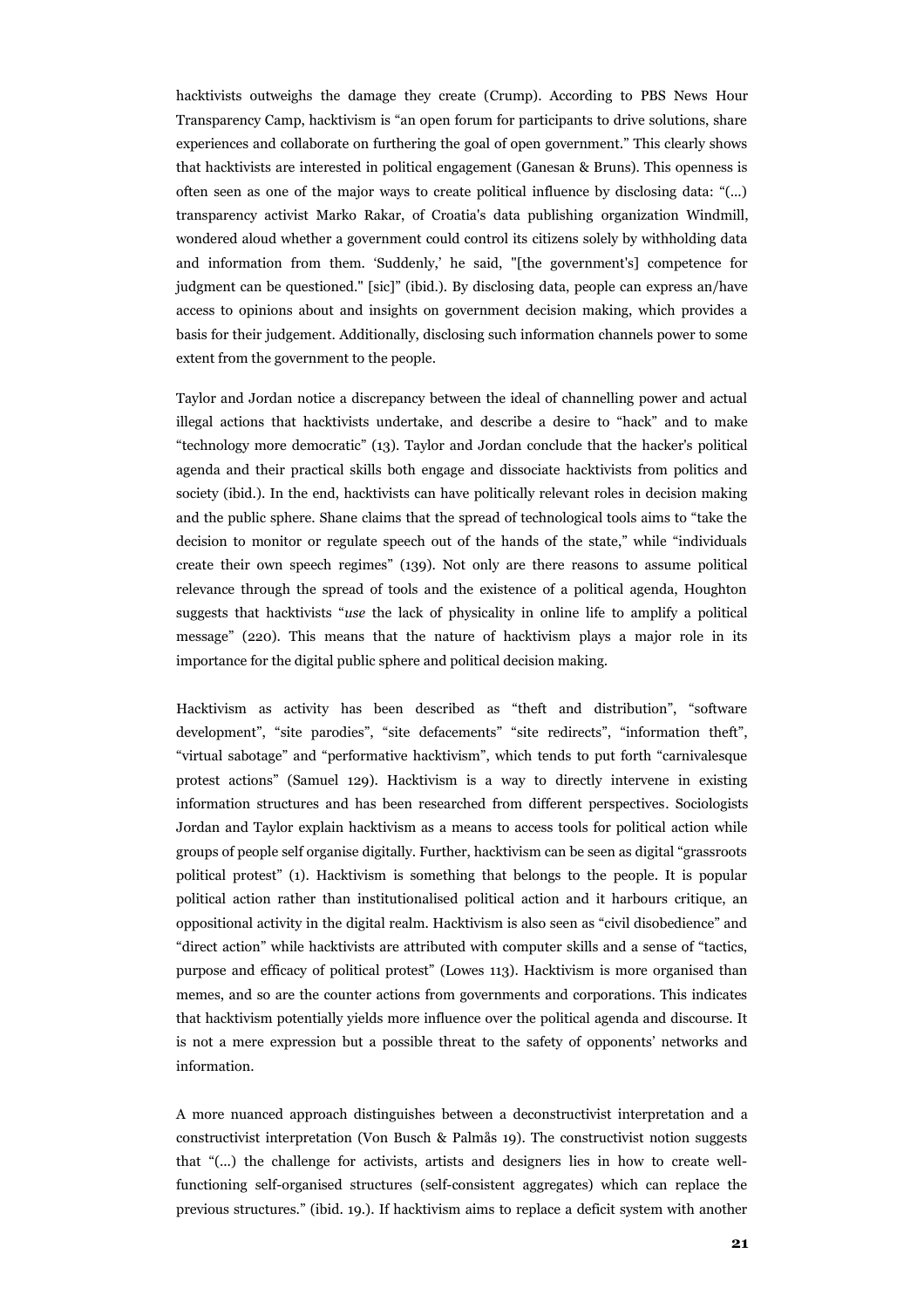structure, it must be based on a strategic approach as well as a conviction of what this change should bring about.

Samuel claims hacktivists are driven by a "cyberlibertarian ideology" that assigns personal digital rights as politically, the most valuable achievement (ibid. 131). Hacktivismo is a hacker group that claims that their efforts aid social justice wherever democracy is at stake (Robbins). On its website, Hacktivismo advises governments, large corporations, and anyone with an interest in security to download Goolag for example, a piece of software that checks website security (Ruffin). Assuming Hacktivismo's intentions are sincere, hacktivism can potentially aid governments, contributing to an official political body from another body of political engagement through digital means.

Whether one agrees or disagrees with a cyberlibertarian view does not expedite that Hacktivismo outside of official political institutional structures, operates on the political premise of carrying out a view, representing a group of individuals, and acting as an organised institution that operates based on certain values and convictions (ICCPR, HESSLA). Another group that receives more attention in media discourse is Anonymous (The New York Times, Information Week). There exists much discussion about Anonymous' intentions and whether they represent political protest or criminal behaviour, yet most agree on the amplification of their actions through the internet (The New York Times). If the relation between politics, activism, the digital environment, and tools is seen as an amplifier, does this mean Hacktivismo's and Anonymous' actions can be amplified to the extent they play a role in deliberation?

Based on universal intake, hacktivism has a special relation with the government, strongly relating to the requirement of government independence. Since their actions are not exclusively political or criminal, hacktivism has the potential to evoke support as well as counter actions from the government. This relationship is complex. On the one hand there is a need for cooperation as governments reward hackers for testing the safety of a government's infrastructure, while on the other hand, hacktivists are faced with arrests and persecution (ANP, Security.nl). The leitmotiv in such concessions is based on improving a government's digital security. Other topics such as the credit card attacks protesting the allegedly wrongly arrested Julian Assagne, or attacks protesting the prevention of filesharing, have not so positively been received (BBC News). This means the topics 'suggested' by hacktivism are not equally considered since they are judged on the usefulness or threat to governments. Attacks targeting the money flow of Visa and MasterCard are considered attacks against a person, company, or institute, rather than a protest against specific events or principles. This means the nature of the action is changed from 'protest' to 'attack' making equal consideration impossible. Hacktivism is both dependent on the government and independent from the government for achieving its goals and proposing topics as matters for deliberation.

The notion That both filtering for political relevance and filtering for accreditation are successful might seem contrary. If the attacks are newsworthy, the media might instigate some form of discussion. Governments can be interrogated about their failing digital conduct, or hacktivists are positioned as 'the attackers'. This means hacktivists are, to some degree, in charge of their own political relevance. They have the option to perform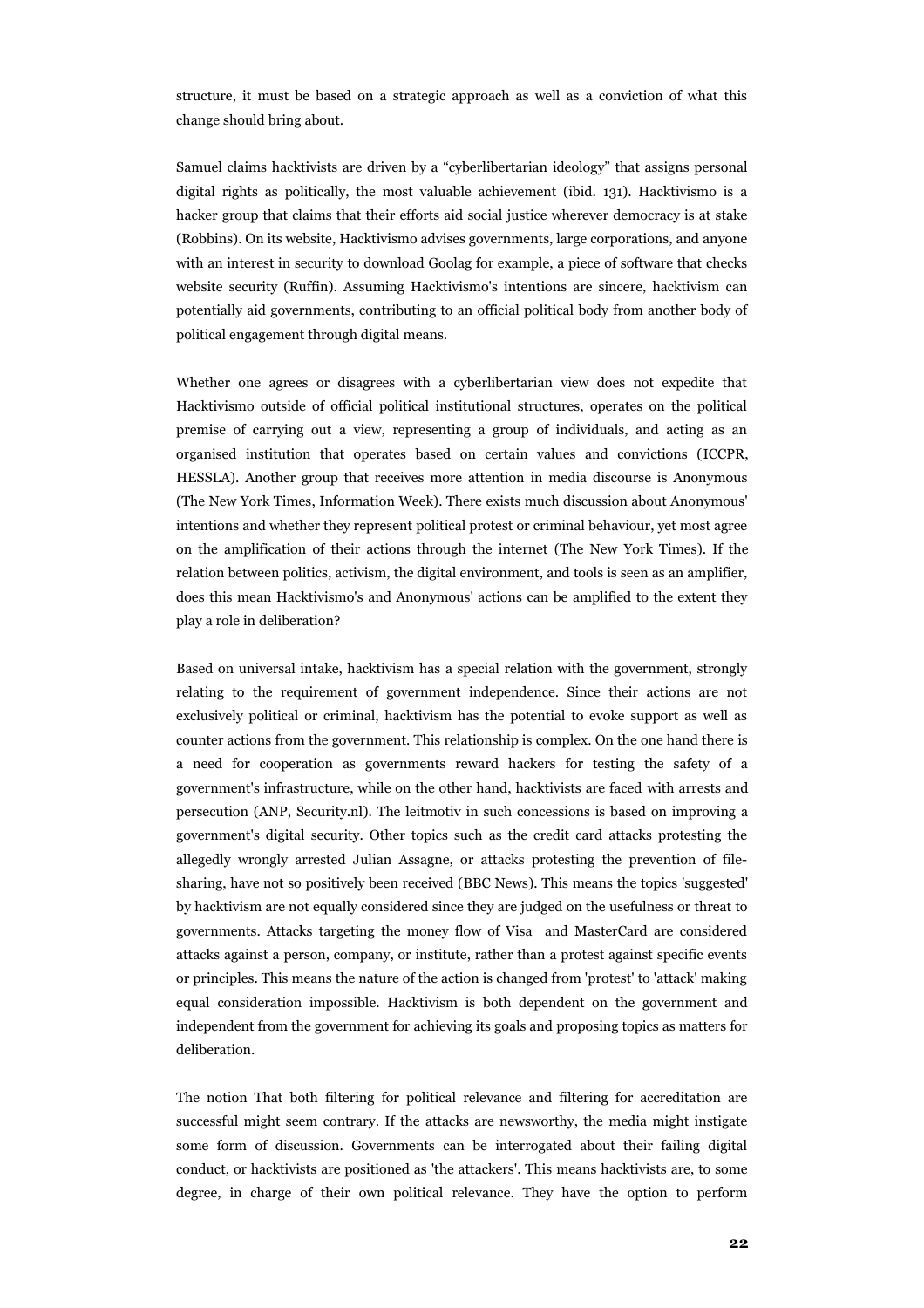newsworthy actions to be put on the political agenda. Though also they have the capacity to create political relevance by strategically organising their actions; they remain dependent on other news outlets for how much publicity they receive. Some attacks are bound to be noticed, but governments can also strategically position discussions concerning attacks in a way most beneficial to them. Although according to some the term "cyber war" is exaggerated in the context of hacktivism, a "war" can be witnessed in who occupies the deliberative space and who takes what place in discussion (Shiels).

Hacktivism is engaged politically and is an influential player in the discussion on what principles should be applied to the web. The relatively small organisation of core contributors depends on the digital spread of their tools and on the media discourse to create awareness about their goals. Alas, the lack of participation as a recognisable public entity is detrimental to the public visibility of hacktivism, and therefore often lacks the force to structurally influence decision making and policy design. Additionally, though some actions instigate discussion and deliberation about what should be done, the largest part of this discussion entails actions against hacktivist groups and their potential threat against governments. Without a broad support of the principles that hacktivism promotes – the support that can instigate change and demonstrate the importance of promoted ideas – structural change is unlikely.

#### *Reddit*

The notion that online forums are meaningful in politics is hardly denied, yet whether the relation between the two is positive or negative remains in debate. Bimber suggests that digital media support the deterioration of civic engagement while increasing a variety of contradicting views (qtd. in Chadwick 238). Political views not previously discernible might now have larger chances of gaining traction, and making forums very relevant for them. Yet Bimber also recognises a less positive side to online technologies, claiming they may "deinstitutionalize politics, fragment communication, and accelerate the pace of the public agenda and decision making," thereby undermining the unity of the public sphere (ibid). The notion that the public agenda and political decision making have come closer to one another is true to some extent. For example, the Electronic Frontier Foundation (EFF) has gained major traction through the political section of the web forum Reddit, after a Reddit user suggested to create an "Internet Freedom Association" (Patterson). The EFF aims to promote internet freedom while raising its first "\$7,500 from over 200 separate donations" in the first 24 hours after it had been suggested on Reddit (ibid.). The EFF has been acti ve lobbying online against the Cyber Intelligence Sharing & Protection Act (CISPA) , using a Twitter-hashtag campaign called #CongressTMI (Walton).

Positive contributions to political engagement, such as deliberation and political influence, through forums are acknowledged by Buth (46). She describes the possibility of gaining insight into the opinions and beliefs of citizens at the moment when debates amongst citizens increase, while additionally, people believe their contribution had a beneficial influence (ibid.). Hindman on the other hand correctly points out that even though such notions might ring true to some extent, the political relevance of some forums is decreased by a lack of "eyeballs", when "formal and informal barriers hinder" direct contact between politicians and citizens. She argues that forums serve best in strengthening "the watchdog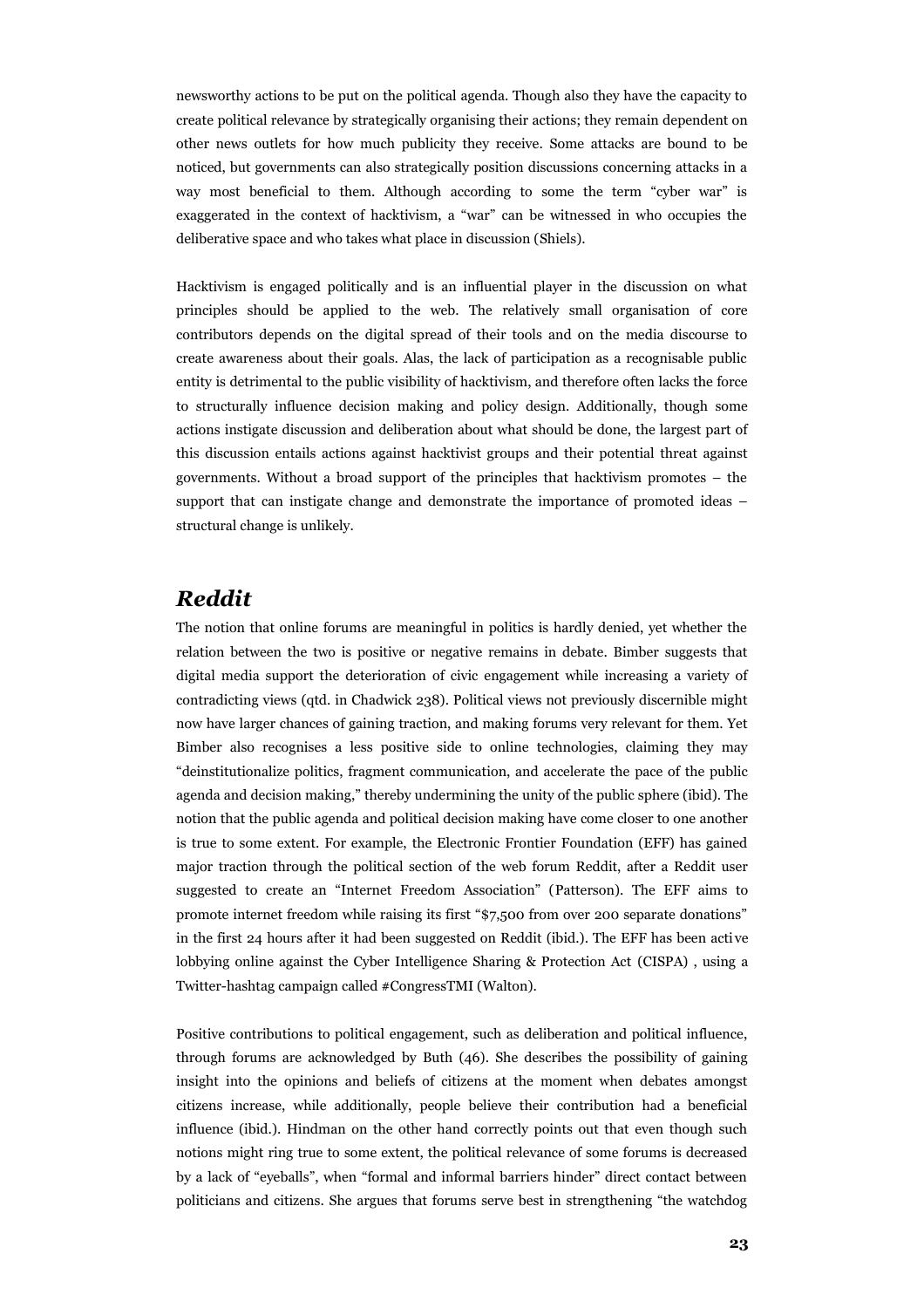function" (18). Put differently, audiences can watch from the sidelines but will never be able to adjust political decision-making to their own views.

These opposing notions can be explained by looking at the 'success factors' of political forums. Kies and Remenyi, researchers in political and economical sciences, in researching the Italian political forum Radicali.it, extracted three requirements for its success: first, openness and a lack of censorship; second, participation of and commenting by key contributors so users know their comments will be evaluated; and third, "personal links" between members both on- and offline (qtd. in Remenyi 242). To further deepen the idea of 'success factors' to answer the question of how forums create political relevance through online deliberation, Reddit is an interesting example to explore. Meeting all three requirements, Reddit adds to the ideal of political influence through digital deliberation by providing concrete actions organised by members (as in the case of EFF). Not only do users create political relevance, but politicians are also known to contribute or take an interest in and act upon Reddit's deliberations. In order to acknowledge to what extent Reddit embodies the 'digital deliberative ideal', Benkler's requirements are now addressed.

Reddit.com is an online discussions-board featuring those which specifically target politics. It is characterised by its highly deliberative nature. Members contribute by providing information and opinions about political views: "(...) Lessig offers up some damn interesting strategies while acknowledging that it will be an incredibly difficult fight that relies not on politicians, but on citizens to challenge the status quo." ('actlikehumans'). Others propose practical steps such as drafting outlines stating the participators' views which then, through personal connections, can be offered to legislators ('alphawimp731'). This particular topic accumulated 175 responses within half a day, some of which offered suggestions of what to put in a counter-acting bill. Reddit exemplifies a set of communities, blogs, websites or other online entities with the potential to create political engagement. This means that such communities are "willing to influence the functions of the political system", and with the "articulation and aggregation of interests, political support, but also political socialization and recruiting of political personnel" which is important in order to influence the political system (In Der Smitten 34).

Filtering for political relevance on Reddit is simple: if a member has a contribution that is expected to be politically relevant it is posted in the "Politics" thread of Reddit, and if the content does adhere to the guidelines provided by moderators, the topic will (automatically) be removed. Universal intake is more difficult because Reddit does not consider all topics equal, failing to live up to the requirement of universal intake. The topics suggested are generally in disagreement with conservative ideas, as topics of a more liberal nature are preferred by the audience. However, discussions consider varying opinions equally. The selection of topics are to be discussed is based on their relevance in a politically liberal perspective, but the deliberation on what is right or wrong, or what actions should be considered, reflects a more varied body of thoughts. This double edge means filtering political relevance can only be partly successful because only a percentage of political topics available (those of a more liberal nature) are considered relevant. the deliberative sphere is very much alive, though, despite this general tendency to barricade the equal consideration of all political convictions.

The political credibility of the topics is generally considered high because of the guidelines.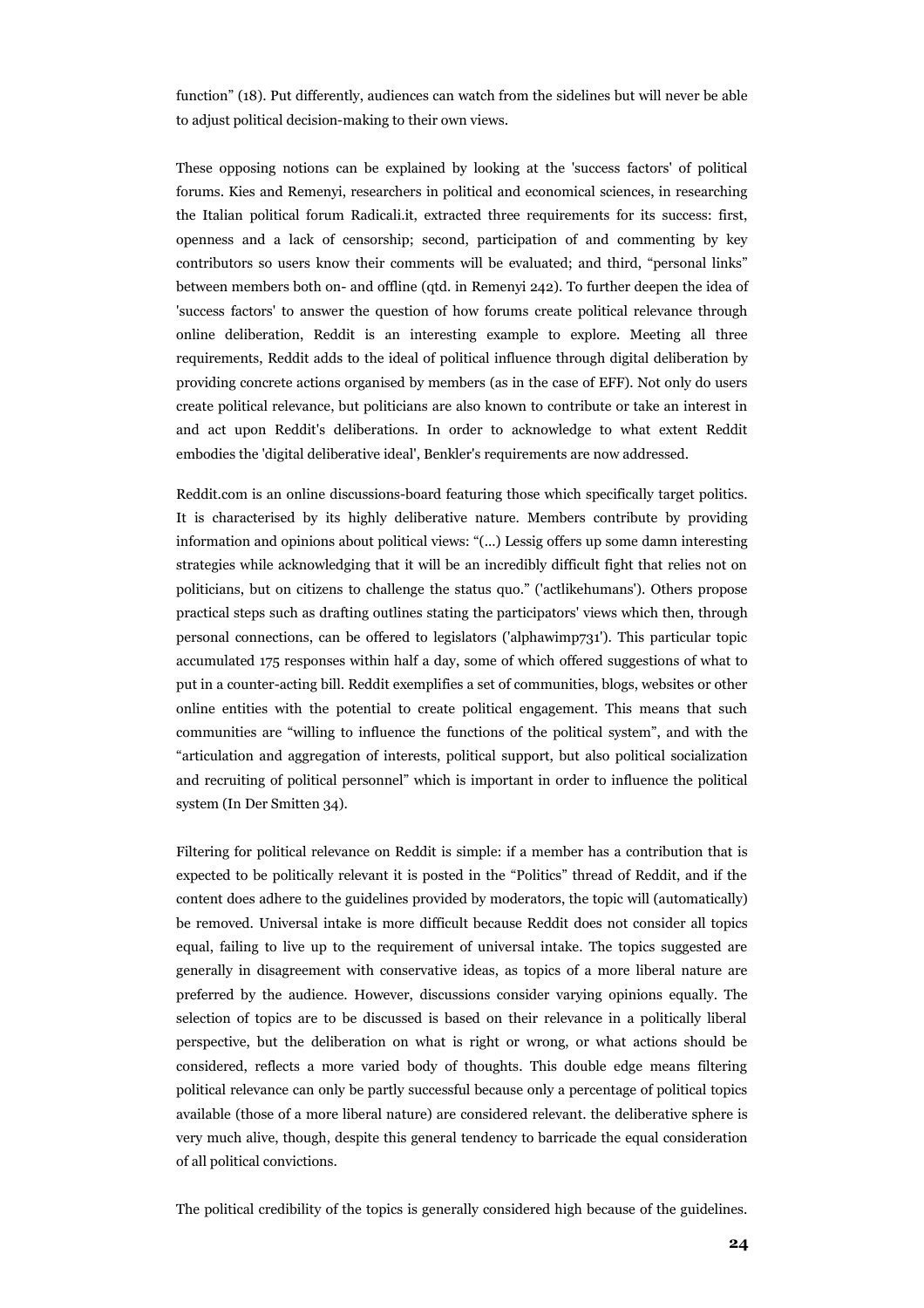These include to separate between generally insulting comments or contradictions with one's own beliefs, change the titles of submitted links, "Use "BREAKING" in your titles" and more guidelines which are to ensure the political credibility and contents of the posts made (Reddit). Many posts include links to articles whose titles may not be edited in order to remain as authentic as possible. Keeping the sources intact emphasizes their genuine origin, aiming to create political credibility. Similar rules apply to the use of images or the word "Breaking", which would benefit an article's importance at the expense of other articles by advertising uniqueness rather than the relevance of the content (ibid.). The moderators aim to keep the credibility of the thread in check and therefore control the quality of the discourse taking place.

Thread credibility is also enhanced by the contribution of government members and the online actions organised that support them. Reddit is independent from government control but it does not mean the two do not influence each other. This influence is demonstrated by a group of protesters in opposition of the SOPA/PIPA bill which would censor and control online activities, aiding major entrainment corporations and organisations such as the Motion Picture Association of America. The group "calling themselves 'Operation Pull Ryan', [is] a non-partisan coalition with the intent of protecting internet-based free speech from legislations such as SOPA, PIPA, and the 2012 iteration of the NDAA," organises themselves through Reddit (Pullryan). Reddit protesters raised \$15,000 within 48 hours to support Ryan's opponent Rob Zerban, as Paul Ryan was financially backed to vote in favour of the bill (Franzen).

This is an interesting development for two reasons. Firstly, political action can apparently be instigated in mainly discursive environments; control is seized and a rudimentary capable organisation forms alongside the government. Secondly, the idea that this organisation should stand by the government because internet and the political framework do not correspond is undermined due to the participation of a few political members on Reddit audience. Whether this development is good or not partially depends on the degree of independence the organisation has. It should be noted however that this was a relatively small action, helped by the fact that there were only a few politicians directly involved, rather than an entire political system. Nevertheless the control over decision making based on deliberative practices shifts from a potential to a reality.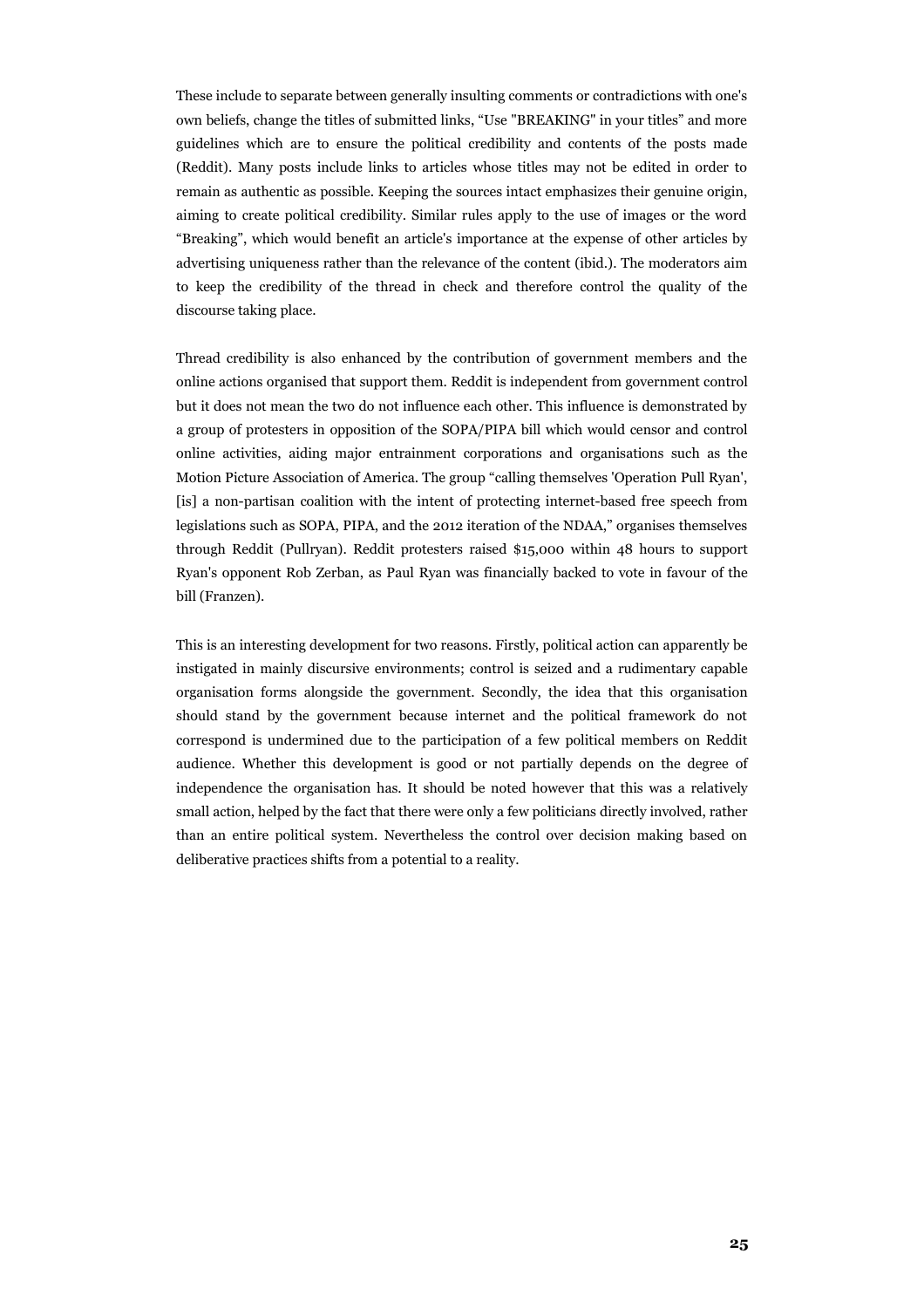# **Concluding**

Returning to the question of what role digital culture has in deliberative decision making which is currently obstructed by neoliberalism, several conclusions can be drawn. Digital culture cannot be said to confront the problems of neoliberalism head on, except in some cases of hacktivism aimed against the support of neoliberal principles, held by some major corporations or governments. These principles strive to reach a neoliberal ideal or one of the following aforementioned principles. These hacktivist actions are too loosely connected in order to counter the problems structurally, and are seen as actions against persons or companies instead of actions against certain principles. In terms of the requirements for deliberation and the role of culture in neoliberalism as Hayek defined it, there are some other conclusions that can be drawn. The deliberative decision-making process demands that citizens organise and negotiate with themselves their beliefs about political views and actions. In this sense, digital culture can be seen as an instigator of this process. Therefore, it is evident that digital culture functions on three dimensions of deliberation: memes, hacktivism, and discussion boards.

Memes increase accessibility by circumventing the demands that a politically engaged citizen should otherwise abide by. Participation in a meme enables one to share their opinion whilst positioning themselves in relation to a specific idea or topic. Though this might not require a deep understanding of the matter in discussion, and the sharing or discussing might only take place for entertainment, one is willing to identify themselves in support or opposition to a political topic. In this process, the role of culture is appointing a political identity.

Hacktivism increases awareness in several discourses and though its actions can also evoke counteractions, it connects several layers of political engagement. Discussions about hacktivism or its actions penetrate the media discourse, the political agenda, and to a less measurable extent the 'civilian' discourse. This makes it an important political player, yet the danger is if it becomes too powerful without the required support, serious actions might be organised to erase or further counter hacktivist parties.

Reddit increases action in relation to political conviction. It can be said to be the carrier of high quality deliberation consisting of discussion, a valuation of opinions, and opinions that are based on knowledge of the political discourse. Deliberation, both as requirement of a decision-making process and the discussion of norms, takes place here. The presence of deliberation might explain the participation of both civil and political actors as deliberation creates insight into how these two groups should go about achieving their corresponding goals and why they should do so. Such actions show that the political discourse and 'civilian' discourse can be closer connected than they currently are in most cases.

In terms of actually influencing decision making, it is alarming to note the outline of a type of influence that can only be constituted by positioning oneself directly against governments. Hacktivism might not be deliberative in nature, but it is one form of digital culture that is most likely to be put on the political agenda by posing a threat. On the one hand, this shows that influence by counter-actions is possible, but on the other, it concludes that in order to exert influence one has to oppose the current political decision, making discussion and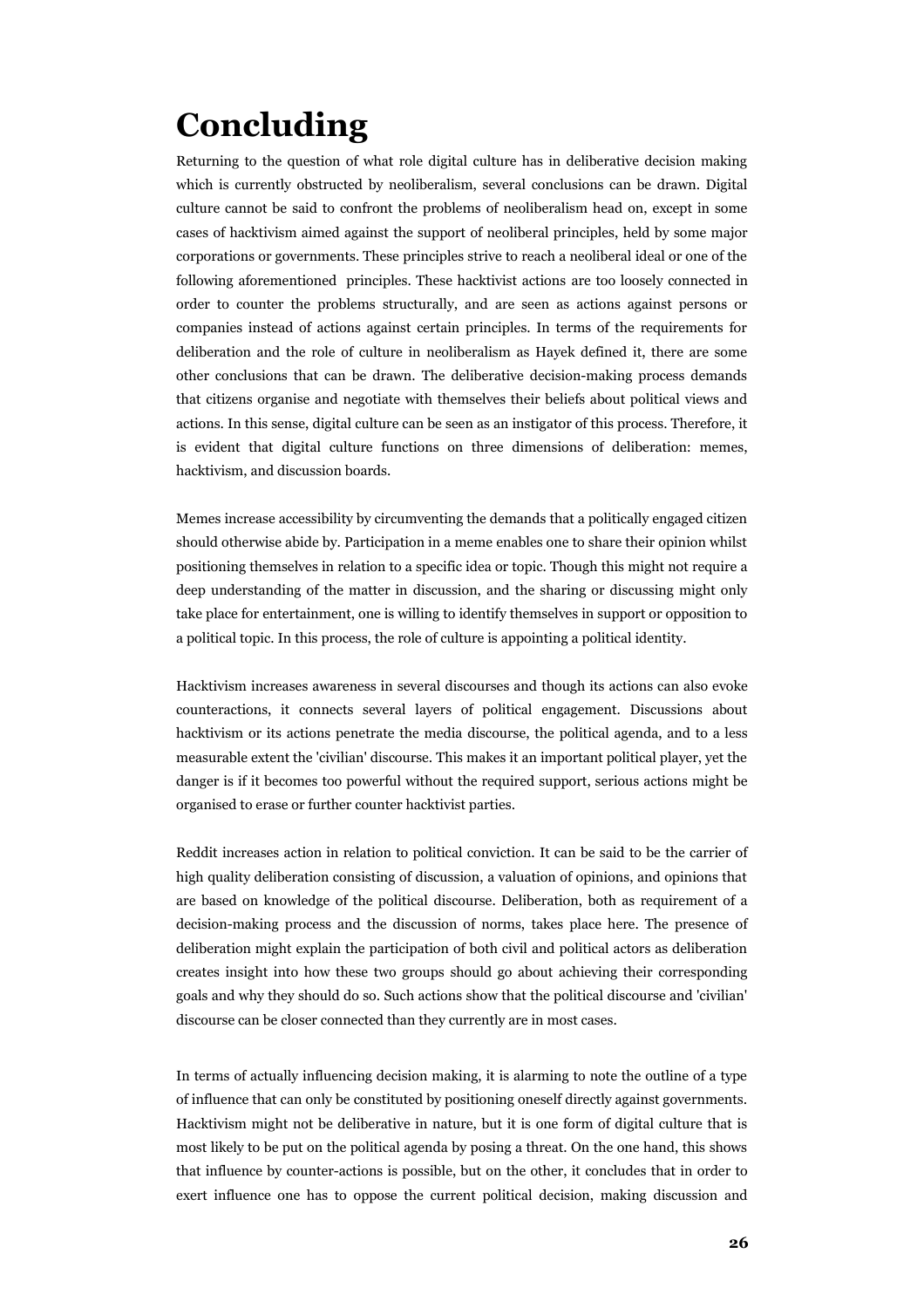cooperation non-influential alternatives. While influence is possible, it cannot be made in the form of a contribution. Memes, however informative they can be for harvesting the public opinion in regards to specific topics, exert no influence. Reddit enables high quality deliberation but, despite its reflective and knowledgeable nature, is hardly contributing to political decision making structurally. Yet the sporadic actions are constitutive rather than destructive as is often the case with hacktivism, and the discussions are very insightful for and can potentially aid political agenda-setting.

More generally this conclusion indicates that the limitation of the digital public sphere's potential lies mainly in either its 'unprofessional' or destructive nature. Additionally, interesting discussions towards political agenda setting are ignored, indicating that there are too few or weak connections between the political system and the public discourse. Even when a topic in digital public discourse is already on the political agenda, considerations from the digital discourse receive hardly any attention. Yet, even though a body of deliberation exists that can provide politicians with feedback, the connection required seems non-existent. Much could be gained here if the demand for a (group of) representative(s) of the digital public sphere existed, as Malcolm suggested. These representatives as a link between deliberation and the political institution, would also aid the requirements such as political credibility, Benkler put forward, ensuring that, regardless of whether all users contribute to decision making equally or directly, there are at least attempts to equally and more directly represent the public opinion in decision-making processes. This would provide people with a sense of being acknowledged instead of voting in routine elections to provide their governments with a carte blanche.

In order to establish such a connection, governments must stop favouring neoliberal principles through reflective practices, and sacrificing those principles which are thought to be more important than those considered neoliberal. Unfortunately, a government receiving a carte blanche with every election cycle has little incentive to do so. This raises the requirements for political systems to put forward more prominently and rely more heavily on digital deliberation than what currently is the case. Digital culture plays an important role in this system because it educates the government.

The original idea put forward by Hayek, that culture had to educate people to ensure their civilian and political duties, has shifted to a scenario where digital culture is capable of educating the political deliberative decision-making process. The notion that all citizens ought to be engaged or educated to the extent that they can contribute to political deliberation is too idealistic. It is possible, however, to include persons engaged and educated enough in the political deliberation process, in addition to the political parties present. Such parties have trouble embracing digital methods of connecting to the public and often use digital tools to pursue their own goals. This does not mean political actors do not contribute in an effective way to decision making, but they pursue goals other than those of digital cultural expressions of political deliberation. The latter aims to create an understanding, an identity, method, or opinion of decisions to be made, rather than to navigate their way through the political decision-making body. In this sense, digital culture harbours the tenable political convictions that political parties should strive to attend to and succeed in and through their decision-making process.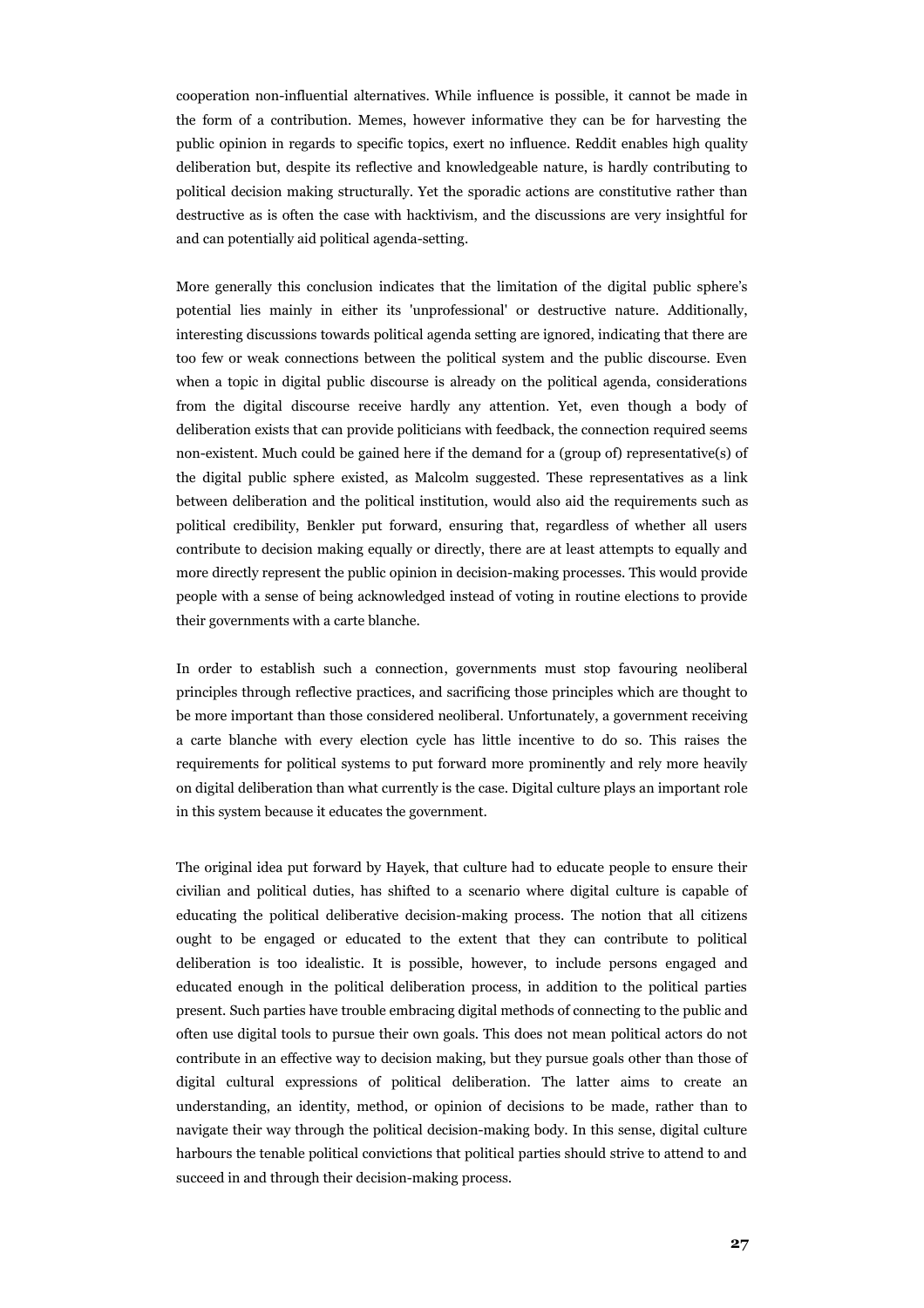Before concluding that digital culture can successfully contribute to deliberative decision making, the structure of a connection between the political and digital discourse must be research further. Although based on this research, non-political representation allows for some contribution, it is insufficient to conclude that this option is attainable, or that perhaps other connections between the two discourses have more to offer. Additionally, more clarity should be obtained as to how the fields of politics and digital culture remain separate. This separation is both a strength and an obstacle for Benkler's independent digital public sphere. In order to benefit from identifying tenable political convictions that political parties should strive for, while also keeping it separated from official political bodies, more understanding of this separation is necessary. To infer that actions such as Reddit's 'Pull Ryan' are successful in terms of size and structure, regardless of conditions, is dangerous since structure implies attending to a myriad of problems instead of just one.

Unanswered questions that need to be answered are if include whether or not digital culture is suited merely for agenda-setting, and if so, whether it need be self-constituting or require a more controlled approach in order to enhance agenda setting? Based on the limited selection of digital cultural practices (memes, hacktivism, and discussion-boards), it is reasonable to wonder if more potentially rewarding practices exist that can either counter the problems created by the neoliberal discourse or add to the deliberative decision-making processes. Also, attention must be paid to the governing body behind these cultural practices in order to see if digital culture can be really considered as an influencer of agenda setting. At large, it is only when the network through which political deliberation and decision making passes, aligns with the network of politically relevant digital content, that one can see whether the potential of digital culture extends beyond carrying public opinion to exerting influence on political decision-making processes.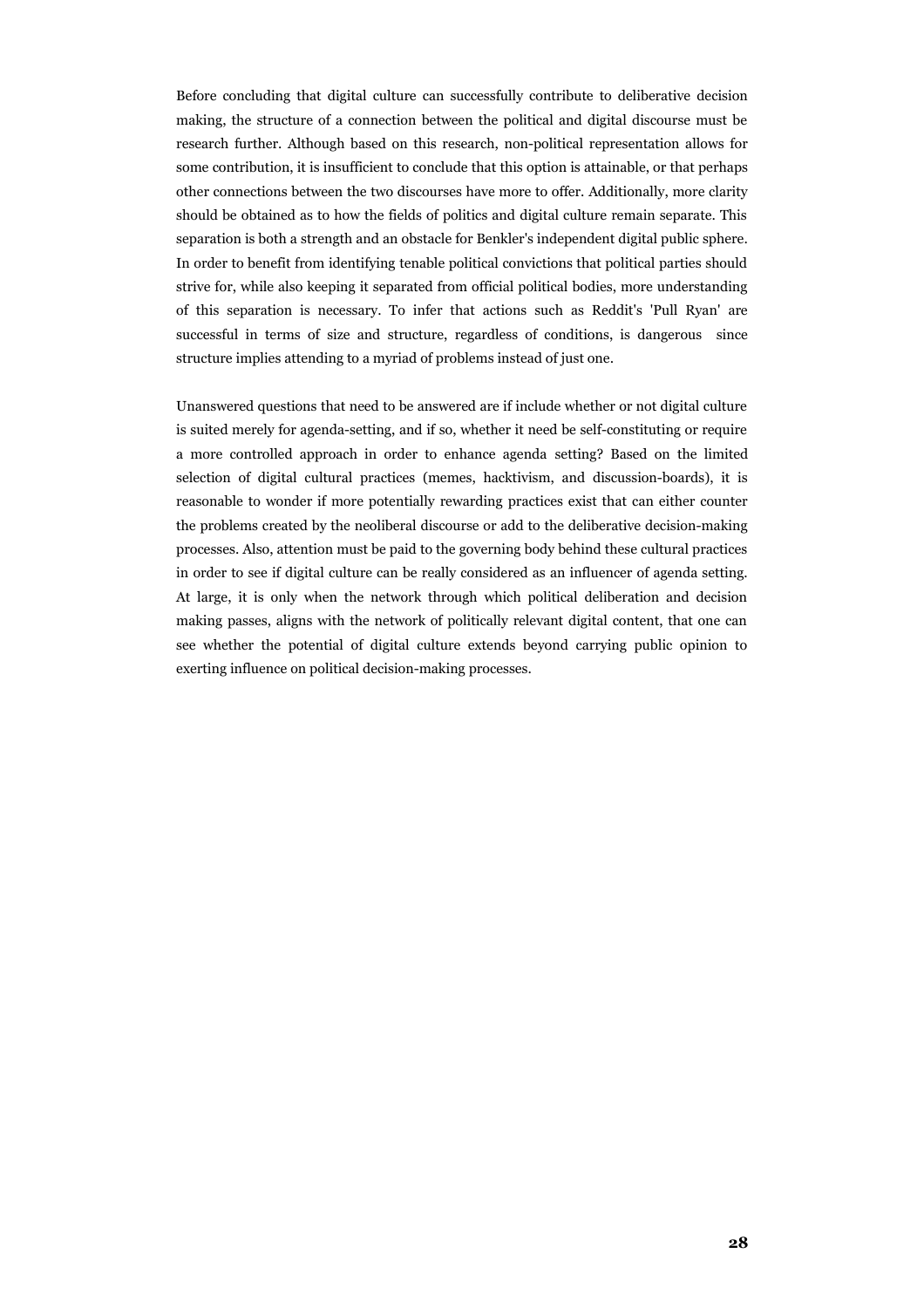### **Works Cited**

-, -. "Power To The People." *economist* (2003): 17-23. *EBSCOhost*. Web. 28 Mar. 2012.

-, Pullryan. "Reddit Users Launch Operation Pull Ryan | Operation Pull Ryan." *Operation Pull Ryan | An Online Campaign Against Paul Ryan and His Support of SOPA/NDAA*. N.p., 30 Dec. 2011. Web. 9 Feb. 2012. <http://www.pullryan.com/reddit-users-launch-operation-pull-ryan-2/>.

- -, actlikehumans. "Best of r/politics." *Reddit.com*. N.p., 29 Jan. 2012. Web. 30 Jan. 2012. <www.reddit.com/r/politics/comments/p2iyb/ if were willing to spend  $750$  billion so far to/>.
- -, alphawimp731. "Best of r/politics, 2011." *Reddit.com*. N.p., 29 Jan. 2012. Web. 30 Jan. 2012. <www.reddit.com/r/politics/comments/p1qmo/ the\_free\_internet\_act\_a\_bold \_plan\_to\_save\_the/>.
- -, Emme. "Meme". *Urban Dictionary.com.* N.p, 10 Dec. 2003. Web. 05 Jan. 2012 < http://www.urbandictionary.com/define.php?term=meme>
- Abbott, Jason P. "Democracy@internet.asia? The challenges to the emancipatory potential of the net: Lessons from China and Malaysia." *Third World Quarterly*22.1 (2010): 99-114. *Taylor Francis Online*. Web. 7 Apr. 2012.
- "Anonymous (Internet Group)." *The New York Times* 8 Mar. 2012, sec. Times Topics: n. pag. *Topics. NYTimes*. Web. 7 Apr. 2012.
- "Anonymous hacktivists say Wikileaks war to continue." *BBC Homepage*. N.p., 9 Dec. 2010. Web. 7 Apr. 2012. <http://www.bbc.com/news/technology- 11935539>.
- ANP. "Kunnen hackers de overheid helpen? Nieuwsuur.nl." *Maandag t/m zaterdag om 22:00 uur op Nederland 2 - Nieuwsuur.nl*. N.p., 1 Oct. 2011. Web. 7 Apr. 2012. <http://nieuwsuur.nl/onderwerp/277667-kunnen-hackers-deoverheid-helpen.html>.
- ANP/Redactie. "Snel bonusverbod voor staatsgesteunde banken." *de Volkskrant* [Amsterdam] 10 June 2011: n. pag. *Volkskrant Binnenland*. Web. 28 Dec.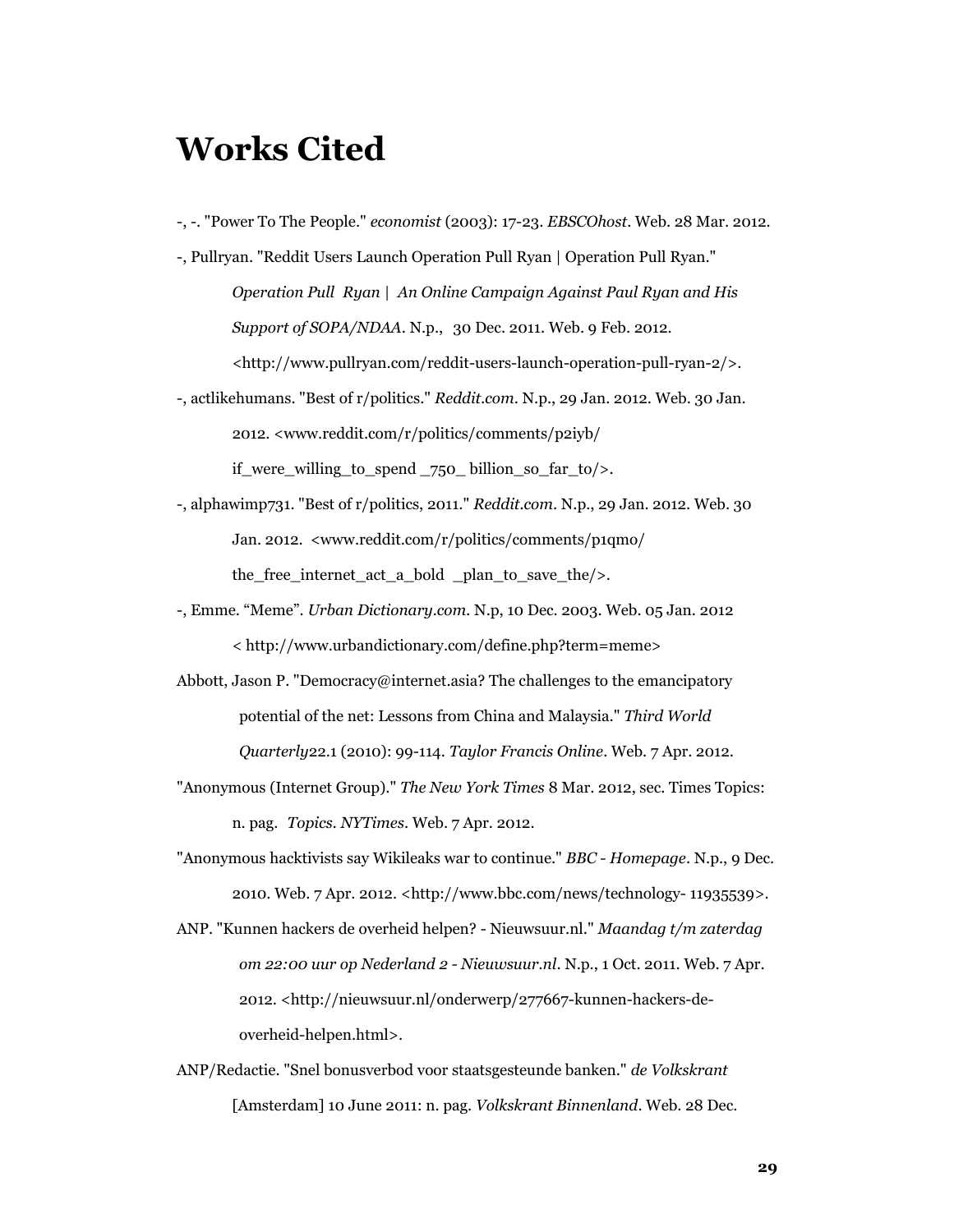2012.

- Asimow, Michael, and Shannon Mader. "Lawyers as Villains. Assigned film: The Verdict (1982)." *Law and popular culture: a course book*. New York: P. Lang, 2004. 47-64.
- Basulto, Dominic. "Cory Booker, Hillary Clinton and Ryan Gosling: Memes are the new sound bite" *The Washington Post* 13 Apr. 2012: n.pag. *The Washington Post National.* Web. 2 May 2012.
- Benkler, Yochai. *The wealth of networks: how social production transforms markets and freedom*. New Haven [Conn.: Yale University Press, 2006. Print.
- Berger, Arthur Asa. "Introduction." *Political culture and public opinion*. New Brunswick, U.S.A.: Transaction Publishers, 1989. 1-17.
- Bishop, George F. "The Elusiveness of "Public Opinion". *The illusion of public opinion: fact and artifact in American public opinion polls*. Lanham, MD: Rowman & Littlefield, 2005. 1-18.

Blackmore, Susan J. *The meme machine*. England: Oxford University Press, 1999.

Boas, Taylor C., and Jordan Gans-Morse. "Neoliberalism: From New Liberal Philosophy to Anti- Liberal Slogan." *Studies in Comparative International* 

*Development* 44.2 (2009): 137- 161. *Springer Link*. Web. 22 Dec. 2011.

- Bohman, James. "Expanding the Dialogue: The Internet, Public Sphere, and Transnational Democracy." *Democracy online the prospects for political renewal through the Internet*. Ed. Shane, Peter M. New York: Routledge, 2004. 47-61.
- Brian, Cain E. "More or Less: Searching for Regulatory Balance." *Race, reform, and regulation of the electoral process: recurring puzzles in American democracy*. Eds. Charles, Guy, Heather K. Gerken, and Michael S. Kang. Cambirdge: Cambridge University Press, 2011. 273-286. Print.
- "Britse overheid geeft hackers bonussen Security.NL." *Security.NL*. N.p., 5 Jan. 2012. Web. 7 Apr. 2012. <http://www.security.nl/artikel/39761/1/Britse\_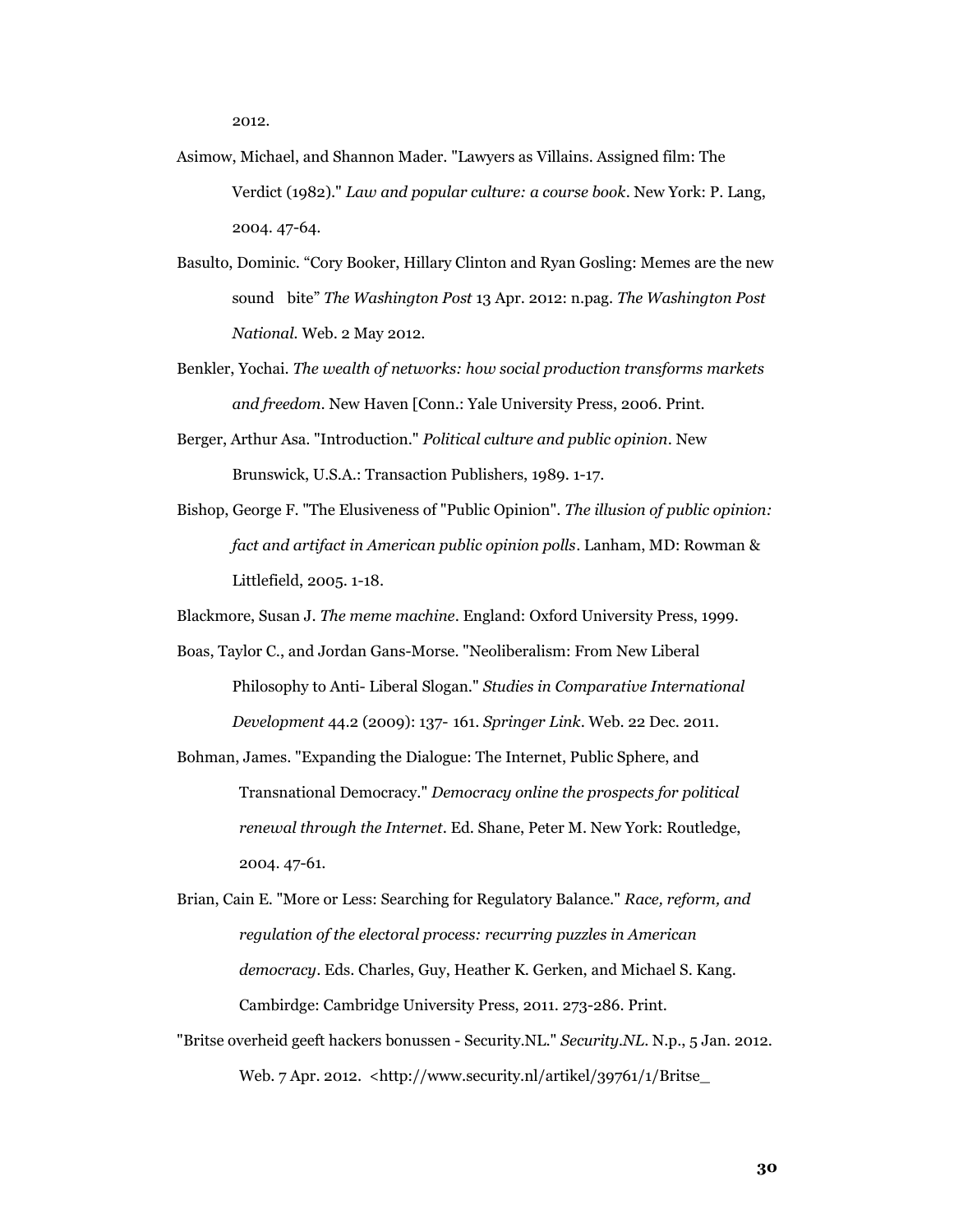overheid\_geeft\_hackers\_bonussen.html>.

- Brodie, Richard. "Cultural Viruses." *Virus of the mind: the new science of the meme*. Seattle, Wash.: Integral Press, 1996. 147-180.
- Burke, Peter. "The Great Tradition." *What is Cultural History?* 2004. Re Cambridge: Polity, 2008. 6-19.
- Burns, Kelli S. "From Memes to Mashups: Creating Content from Content." *Celeb 2.0: how social media foster our fascination with popular culture*. Santa Barbara, Calif.: Praeger, 2009. 75-88.
- Busch, Otto von, and Karl Palmås. "Abstract Hacktivism." *Abstract hacktivism: the making of a hacker culture*. London: Open Mute, 2006. 15-26.
- Buth, Vanessa. "Berlin Case Studies." *Capacities of participative governance: The role of NGOs in EU politics*. Diss. München: GRIN Verlag, 2007. 45-47.
- Campbell, John L., and Ove Kaj Pedersen. "The Second Movement in Institutional Analysis." *The rise of neoliberalism and institutional analysis*. Princeton, N.J.: Princeton University Press, 2001. 249-273.
- Castells, Manuel. "The Politics of the Internet 1: Computer Networks, Civil Society, and the State." *The Internet galaxy: reflections on the Internet, business, and society*. Oxford: Oxford University Press, 2001. 127-167. Print.
- Castells, Manuel. "The Politics of the Internet 2: Privacy and Liberty in Cyberspace." *The Internet galaxy: reflections on the Internet, business, and society*. Oxford: Oxford University Press, 2001. 168-187. Print.
- Chadwick, Andrew, Philip N. Howard, and Zizi Papacharissi. "The Virtual Sphere 2.0. The Internet, the Public Sphere, and Beyond." *Routledge Handbook of Internet politics*. London: Routledge, 2009. 230-245.
- Champagne, Patrick. "'Making the People Speak': On the Social Uses of and Reactions to Public Opion Polls." *Pierre Bourdieu and democratic politics: the mystery of ministry*. Ed. Wacquant, Loïc J. D. Cambridge, UK: Polity, 2005. 111-132.
- Cogan, Brian, and Tony Kelso. "Introduction." *Encyclopedia of politics, the media, and*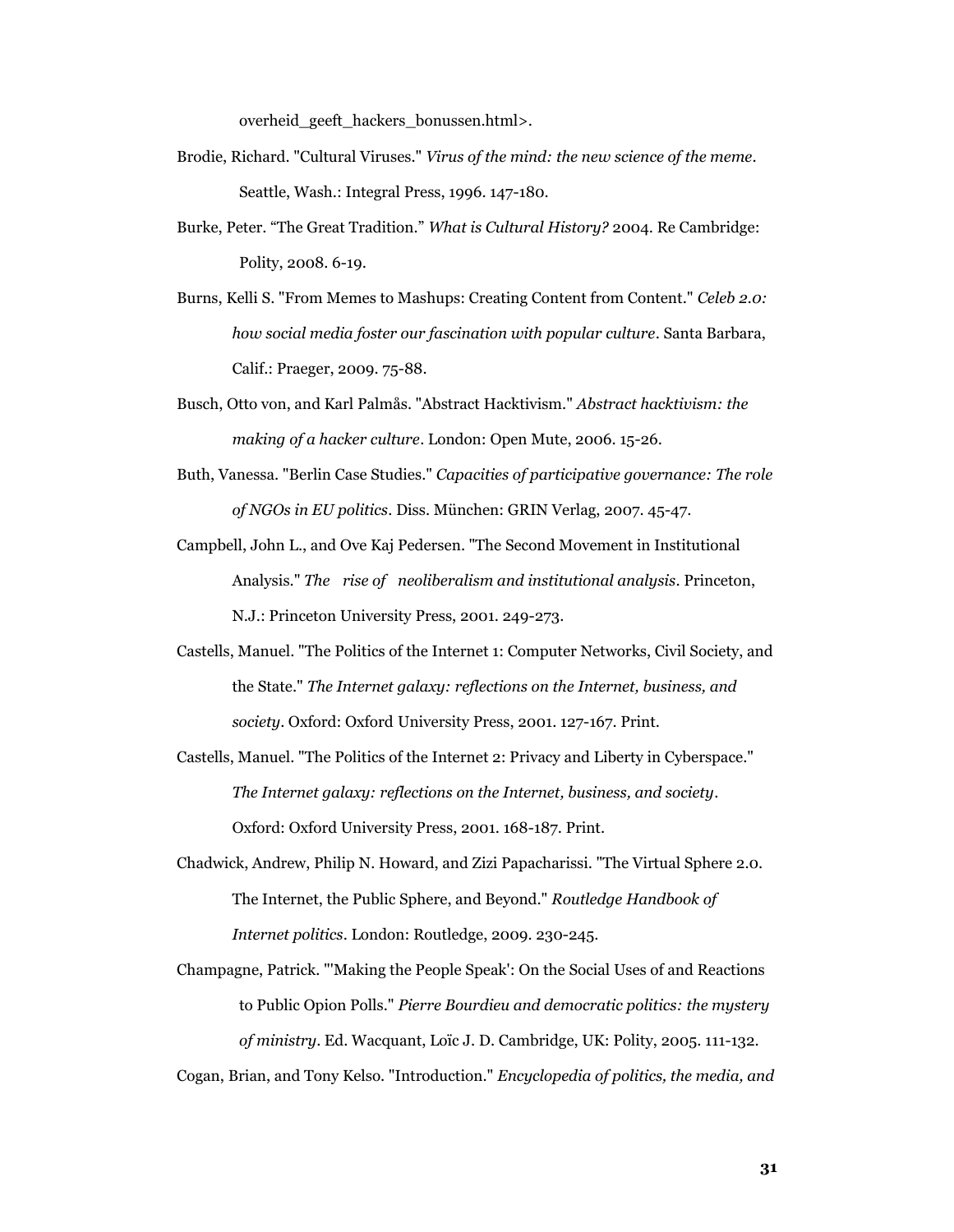*popular culture*. Santa Barbara, Calif.: Greenwood Press, 2009. xi-xii.

Cohen, Josua. "Moral pluralism and consensus." *The Idea of democracy*. Eds. Copp,

- David, Jean Hampton, and John E. Roemer. Cambridge: Press Syndicate of University of Cambridge, 1993. 270-291.
- Couldry, Nick. "Voice as Value." *Why voice matters: culture and politics after neoliberalism*. Los Angeles: SAGE, 2010. 1-20.
- Crump, Justin. "Anonymous: Weakness and Strength." *The Huffington Post* 29 July 2011: n. pag. *The Huffington Post The Blog*. Web. 2 May 2012.
- Dahl, Robert Alan. *A preface to democratic theory.* . Expanded edition. ed. Chicago: University of Chicago Press, 2005.
- Dahlberg, Lincoln. "Introduction: Approaching the Question of the Internet and the Public sphere." *Journal of Computer mediated communications* 7.1 (2001): -. *Journal of Computer Mediated Communications*. Web. 8 Mar. 2012.
- Dahlberg, Lincoln. "Extending the Public Sphere through Cyberspace: The case of Minnesota E-Democracy." *First Monday* 6.3 (2001): -. *First Monday*. Web. 8 Mar. 2012.
- Dean, Jodi. "Technology." *Democracy and other neoliberal fantasies: communicative capitalism and left politics*. Durham: Duke University Press, 2009. 1-49.
- Dean, Jodi. "Democracy. A knot of hope and despair." *Democracy and other neoliberal fantasies: communicative capitalism and left politics*. Durham: Duke University Press, 2009. 75-94.
- Dunleavy, Patrick, and Helen Margetts. "From Majoritarian to Pluralist Model? Electoral Reform in Britain since 1997." *Journal of Theoretical Politics* 13.3 (2001): 295-319. *SAGE Journals*. Web. 6 Mar. 2012.
- Ferson, Paul. "Hackers attack government contractor Neowin.net." *Neowin.net - Where unprofessional journalism looks better*. N.p., n.d. Web. 29 Jan. 2012. <http://www.neowin.net/news/hackers-attack-government-contractor>.

Fiala, Andrew G. "Chapter 2: The Myth and Memes of Political Life." *The just war*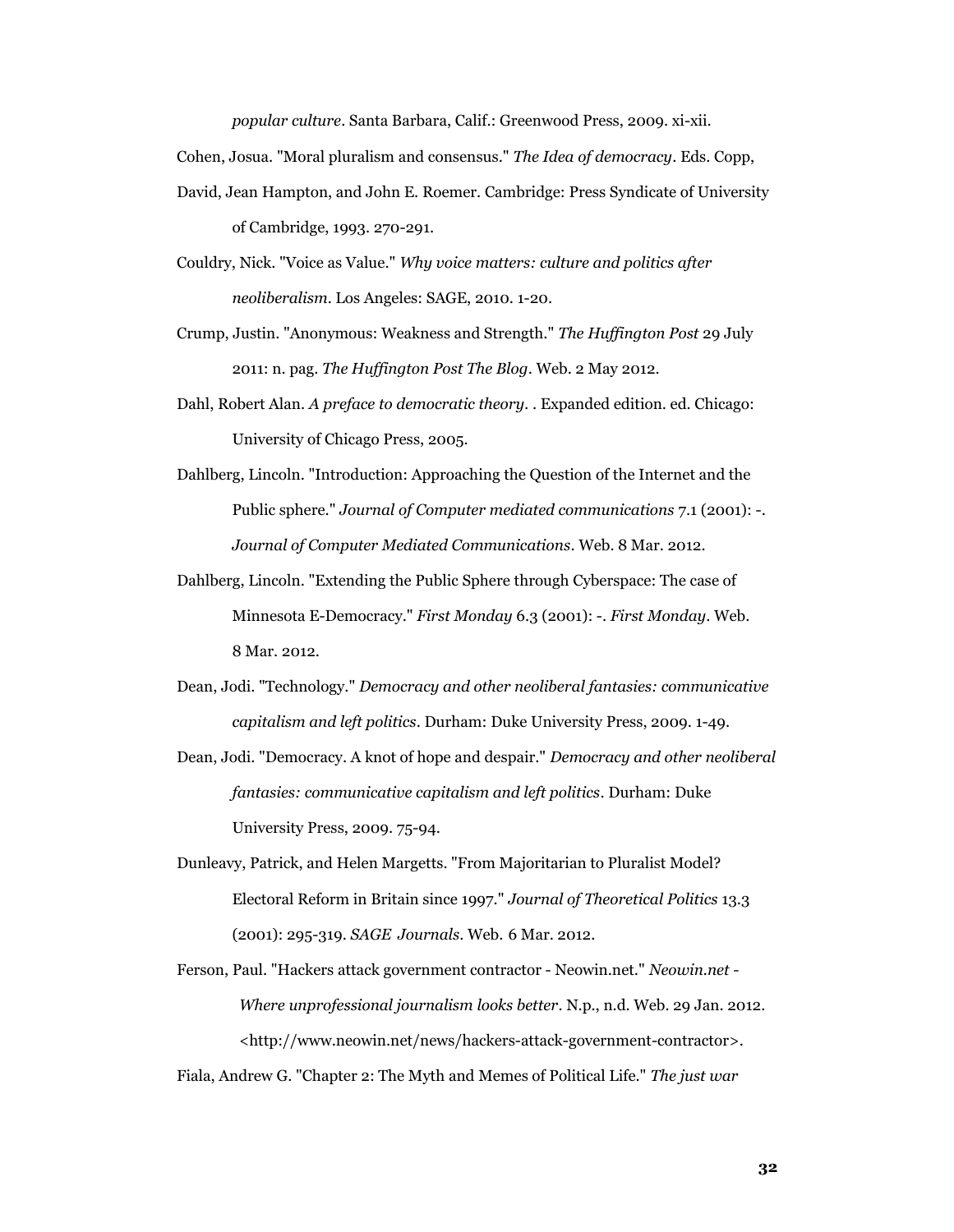*myth: the moral illusions of war*. Lanham: Rowman & Littlefield, 2008. 15- 28.

- Fisher, Jeffrey. "The Postmodern Paradiso: Dante, Cyberpunk, and the Technospace of Cyberspace." *Internet culture*. Ed. Porter, David. New York: Routledge, 1997. 111-132.
- Fitzpatrick, Tony. "Deliberative Democracy, Critical Rationality and Social Memory: Theoretical Resources of an Education for Discourse" *Studies in Philosophy and Education* 28.4 (2008): 313-332. *EBSCOhost*. Web. 30 Mar. 2012.

Flichy, Patrice. *The internet imaginaire*. Cambridge, Mass.: MIT Press, 2007.

- Franzen, Carl. "Reddit, Still Attacking Paul Ryan, Raises \$15,000 For Challenger ." *Talking Points Memo* 3 Jan. 2012: -.
- "Full Text of the 99% Declaration." *The 99% Declaration*. N.p.,s 15 Oct. 2011. Web. 28 Mar. 2012. <http://www.the99declaration.org/full\_text>.
- Gallaher, Carolyn. "Neoliberalism." *Key concepts in political geography*. London: SAGE, 2009. 52-163.
- Ganesan, Meena, and Alex Bruns. "This One Time at Transparency Camp, 'Hacktivists' Pushed Open Government ." *PBS Newshour* 30 Apr. 2012: n. pag. *PBS Newshour The Blog*. Web. 2 May 2012.
- Gaus, Gerald F. "Reason, Justifications, and Consensus: Why Democracy Can't Have It All." Eds. Bohman, James, and William Rehg. *Deliberative democracy essays on reason and politics*. Cambridge, Mass.: MIT Press, 1997. 205-242.
- Gimmler, Antje. "Deliberative democracy, the public sphere and the internet." *Philosophy & Social Criticism* 27.4 (2001): 21-39. *SAGE Pub*. Web. 15 Mar. 2012.
- Gitelman, Lisa. "Introduction: Media as Historical Subjects." *Always already new: media, history and the data of culture*. Cambridge, Mass.: MIT Press, 2006. 1- 22.
- Gournelos, Ted. *Popular culture and the future of politics: cultural studies and the tao*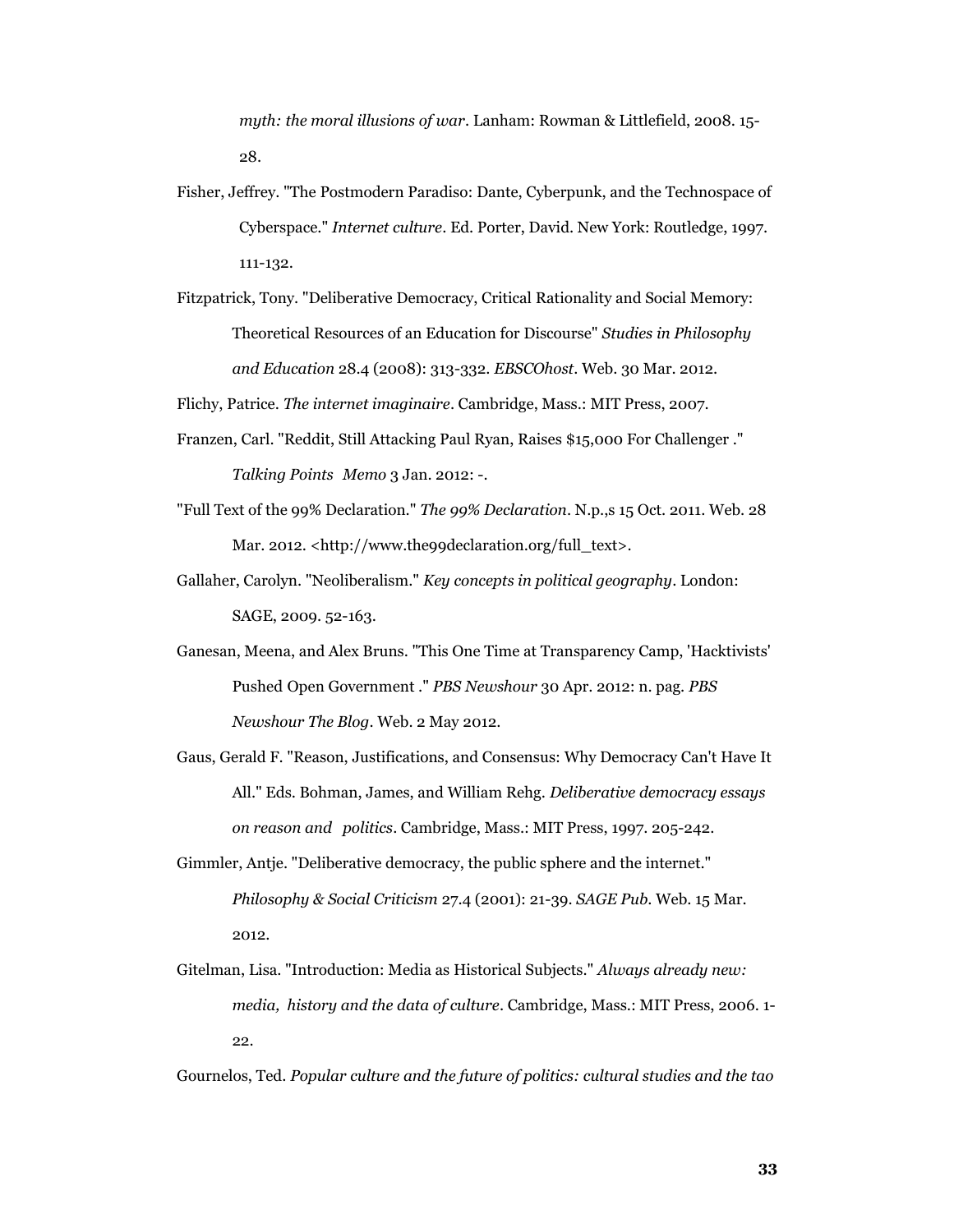*of South Park*. Lanham, Md.: Lexington Books, 2009.

- Gosa, Travis L. "Black Youth, Social Media, and the 2008 Presidential Election." *Social Media: Usage and Impact.* Eds. Noor Al-Deen, Hana S., Hendricks, John Allen. Plymouth: Lexington, 2011. 219- 238.
- Grossklags, Jens, Lora Appel, and Frank Bridges. *Young adults and online political participation: Search strategies and the role of social media*. -: Proceedings of the 12th International Digital Government Research Conference, 2011.
- Grönlund, Ake. "Democracy in an IT-Framed Society." *Communications of the ACM* 44.1 (2001): 22-26. *ACM Digital Library*. Web. 3 Mar. 2012.
- "Hacktivismo: International Covenant on Civil and Political Rights." *Hacktivismo: News*. Hacktivismo, n.d. Web. 7 Apr. 2012. <http://www.hacktivismo.com /public/iccpr.php>.
- Haraway, Donna Jeanne. *Simians, cyborgs, and women: the reinvention of nature*. New York: Routledge, 1991.
- Harvey, David. *A brief history of neoliberalism*. Oxford [u.a.: Oxford Univ. Press, 2005.
- Hayles, N. Katherine. "Toward Embodied Virtuality." *How we became posthuman: virtual bodies in cybernetics, literature, and informatics*. Chicago, Ill.: University of Chicago Press, 1999. 1-24.
- Hendriks, Frank. "Consensus Democracy. Pacification and Accomodation.." *Vital democracy: a theory of democracy in action*. Oxford: Oxford University Press, 2010. 66-85.
- Heron-Hruby, Alison, and Donna E. Alvermann. "Adolescent's Popular Culture Use for School ." *Literacy instruction for adolescents: research-based practice*. New York: Guilford Press, 2009. 210-223.
- Hesmondhalgh, David. "Neoliberalism, imperialism and the media." *The media and social theory*. Eds. Hesmondhalgh, David, Toynbee, Jason. New York: Routledge, 2008. 95-111.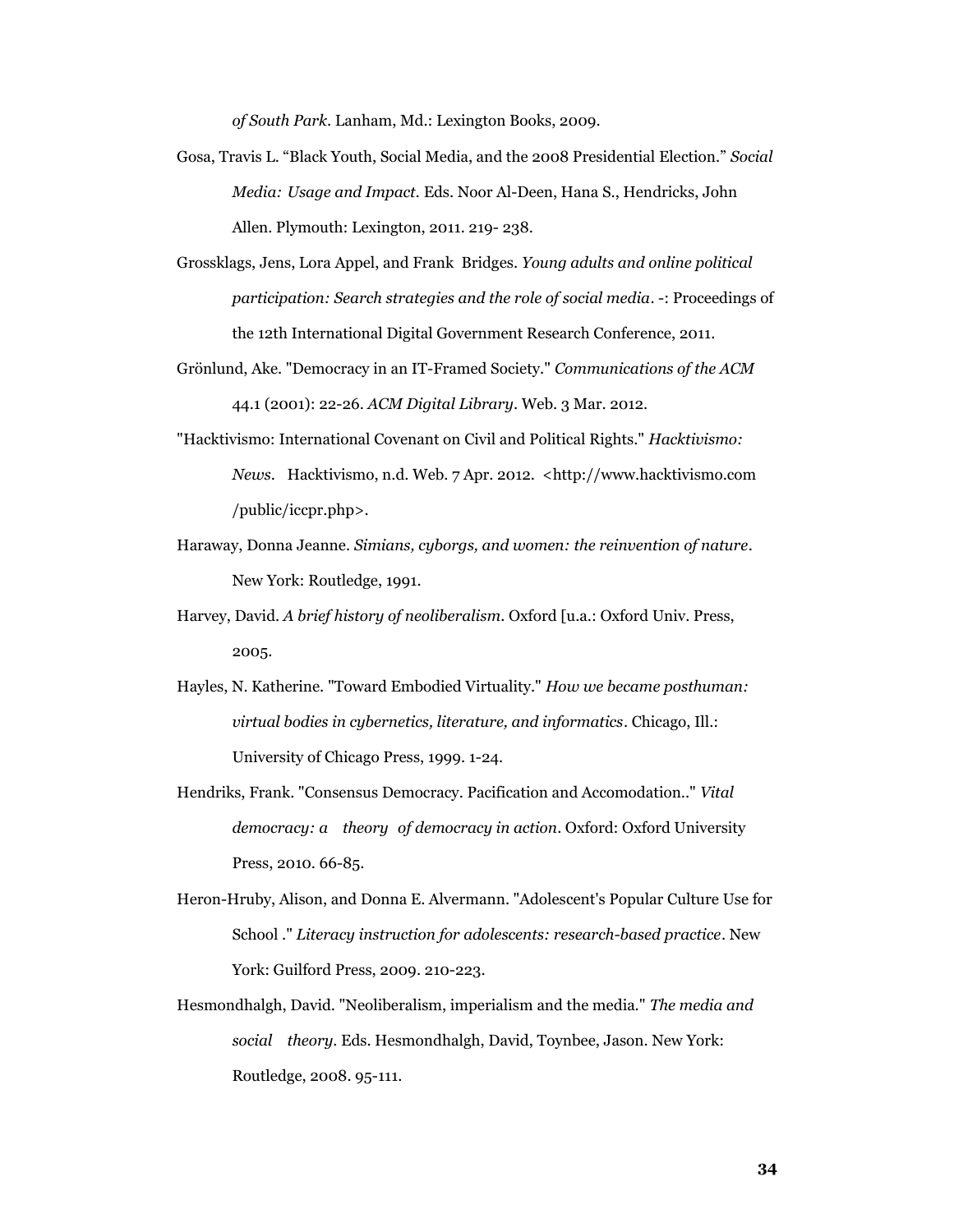- "HESSLA GNU Project Free Software Foundation (FSF)." *The GNU Operating System*. HESSLA, 2 Sept. 2011. Web. 7 Jan. 2012. <http://www.gnu.org/licenses/hessla.html>.
- Hindman, Matthew Scott. "The Internet and the "Democratization" of Politics." *The myth of digital democracy*. Princeton: Princeton University Press, 2009. 1-19.
- "ING schrapt 2.700 banen, ondanks megawinst." *de Volkskrant* [Amsterdam] 11 Apr. 2011: n. pag. *Volkskrant Archief*. Web. 23 Dec. 2012.
- In Der Smitten, Susanne. "German Policy Studies Volume Four, Number 4, pp. 33-62 2008
- Political Potential and Capabilities of Online Communities." *German Policy Studies* 4.4 (2008): 33-62.
- Janda, Kenneth, Jeffrey M. Berry, Jerry Goldman, and Kevin W. Hula. "Dilemmas of Democracy." *The challenge of democracy: American government in global politics*. 8th ed.. Australia: Wadsworth, Cengage Learning, 2012. 2-41.
- Jenkins, Henry. "Introduction: "Worship at the Alter of Convergence": A New Paradigm for Understanding Media Change." *Convergence culture: where old and new media collide*. New York: New York University Press, 2006. 1-24.
- Jordan, Tim, and Paul A. Taylor. "Hacking and Hacktivism." *Hacktivism and cyberwars: rebels with a cause?* London: Routledge, 2004. 1-19.
- Houghton, Tessa J. "The People's Republic of Hacktivism: A Public Sphere Theoretical Interpretation of Online Independence Movements and the People's Republic of China." Eds. Araya, Daniel, Breindl, Yana and Houghton, Tessa J. *Nexus: new intersections in Internet research*. New York: Peter Lang, 2011. 215-225.
- Kennedy, Emmet. "Ideology" from Destutt de Tracy to Marx." *Journal of the History of Ideas* 3 (1979): 353. *JSTOR*. Web. 7 Jan. 2012.
- Kiesler, Sara. "Preface." *Culture of the Internet*. Mahwah, N.J.: Lawrence Erlbaum Associates, Publishers, 1997. ix-xvi.

Kreyche, Gerald F. "What Is Philosophy, Anyway?" *USA Today* (2006): 82. *EBSCOhost*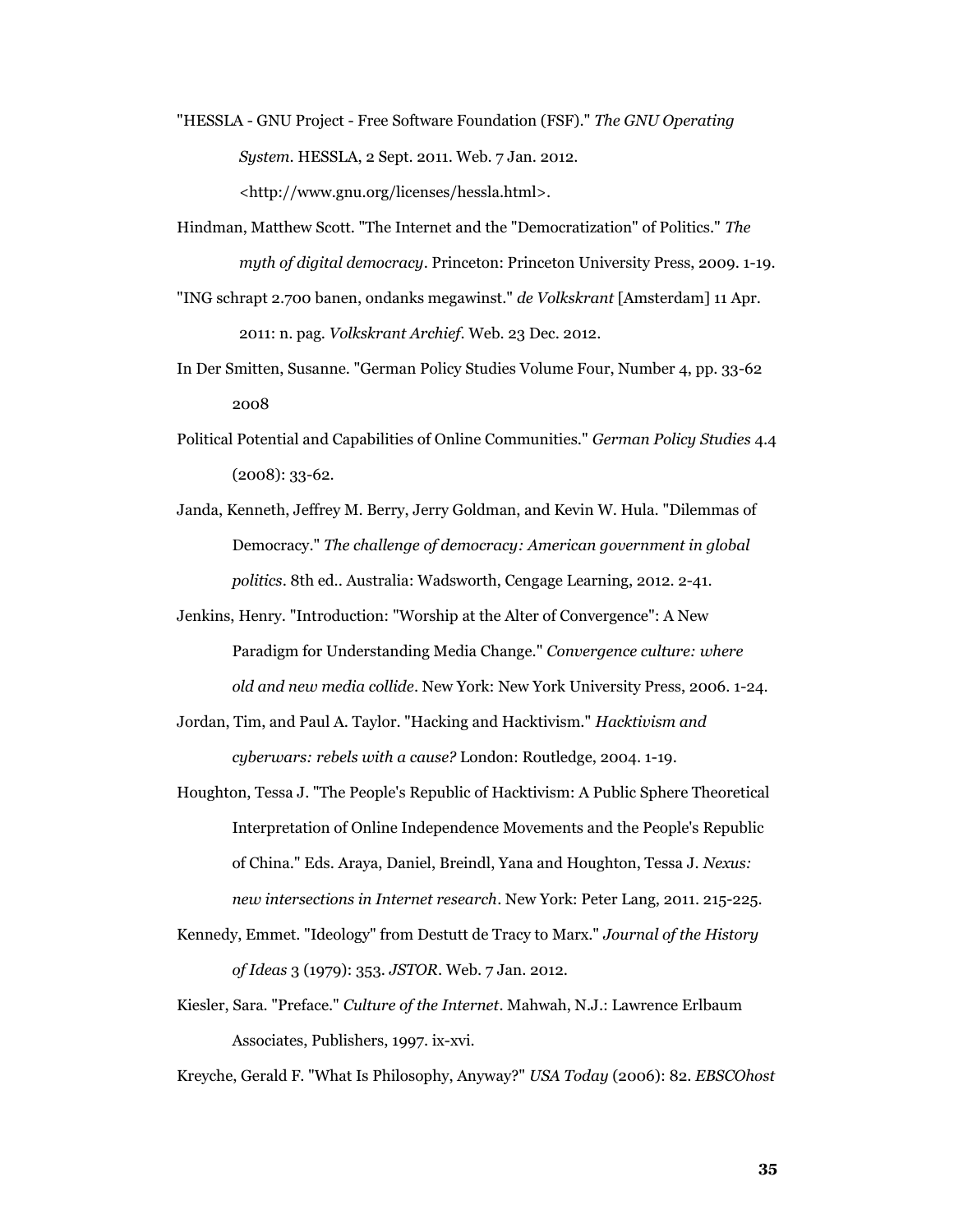*Academic Search Elite* . Web. 20 Dec. 2012.

- Lahusen, Christian. "Conclusion: putting the pieces together." *The rhetoric of moral protest: public campaigns, celebrity endorsement, and political mobilization*. Berlin: W. de Gruyter, 1996. 53-56.
- Lane, Melissa. "Ancient Political Philosophy." *Standford Encyclopedia of Philosophy*. Fall 2011 ed. Vol. -. 2010. -. *Stanfored Encyclopedia of Philosophy*. Web. 1 Dec. 2011.
- Law, John. "Materials of Power. Technology is society made durable.." *A Sociology of monsters: essays on power, technology, and domination*. London: Routledge, 1991. 103-131.
- Lévy, Pierre. "Introduction: Deluges." *Cyberculture*. Minneapolis, Minn.: University of Minnesota Press, 2001. ix-xvii.
- Lowes, David E. "Hacktivism." *The anti-capitalist dictionary: movements, histories & motivations*. Nova Scotia: Fernwood, 2006. 115-116.
- Lyotard, Jean. "Legitimation by Parology." *The postmodern condition: a report on knowledge*. Minneapolis: University of Minnesota Press, 1984. 60-67.
- Macdonald, Dwight. "Masscult & Midcult." *Popular culture theory and methodology: a basic introduction*. Ed. Hinds, Harold E., Marilyn Ferris Motz, and Angela M. S. Nelson. Madison, Wis.: University of Wisconsin Press/Popular Press, 2006. 9-11.
- Macnamara, Jim. "The Future of Mediated Politics." *The 21st century media (r)evolution: emergent communication practices*. New York: Peter Lang, 2010. 155-208.
- Malcolm, Jeremy. "4.3 Democratic." *Multi-stakeholder governance and the Internet Governance Forum*. Perth: Terminus Press, 2008. 226-290.
- Manin, Bernard. "The Verdict of the People." *The principles of representative government*. Cambridge: Cambridge University Press, 1997. 161-183.
- McGuigan, Jim. "Neo-liberalism, Culture and Policy." *International Journal of*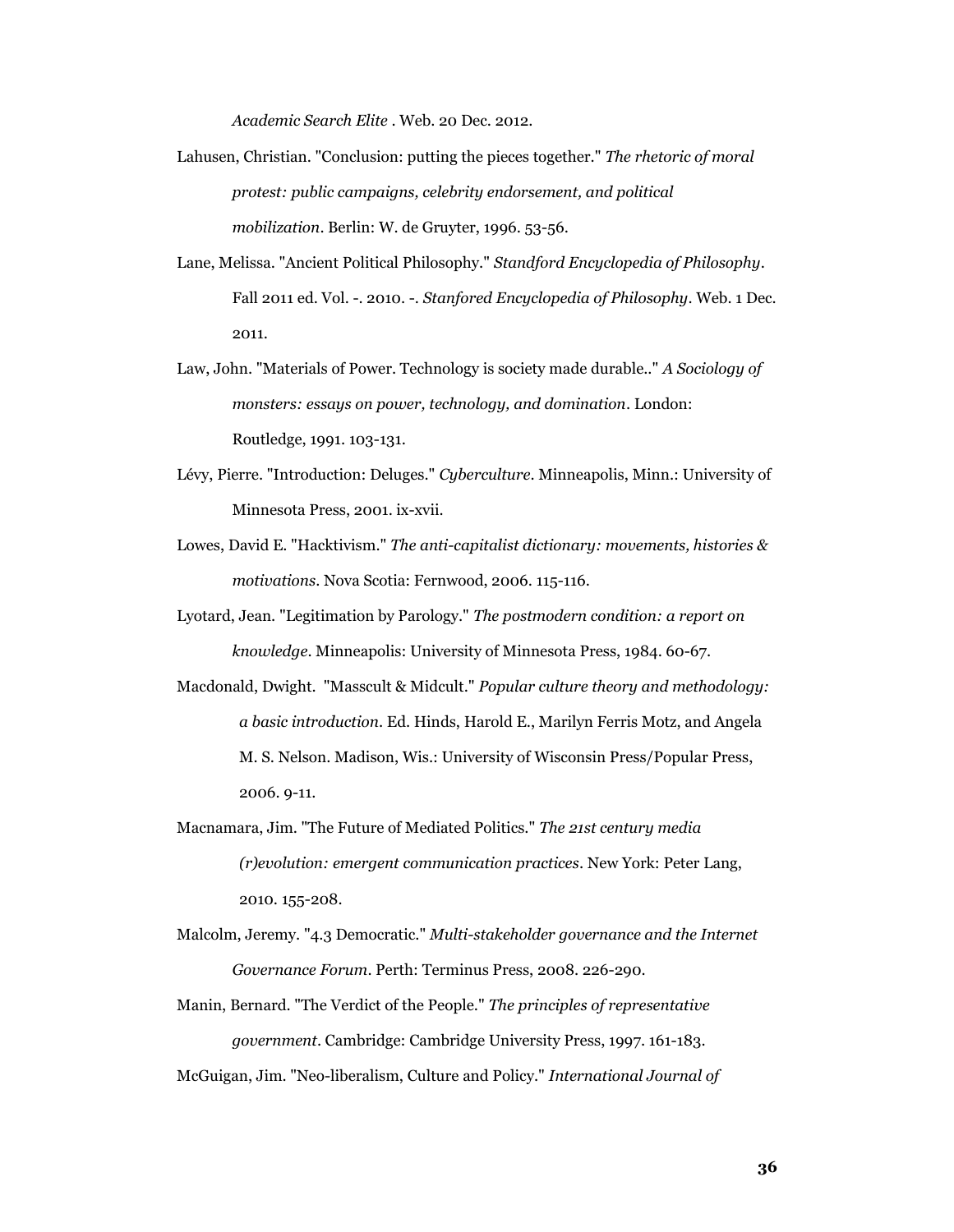*Cultural Policy* 11.3 (2005): 229-241. *Taylor Francis Online*. Web. 13 Mar. 2012.

- McKenzie, Ian. "Naomi Klein Interview with Occupy Vancouver | Common Dreams." *Home | Common Dreams*. N.p., n.d. Web. 05 Jan. 2012. <http://www.commondreams.org /video/2011/12/15-0>.
- Michelman, Frank. "How Can the People Ever Make the Laws? A Critique of Deliberative Democracy." *Deliberative democracy essays on reason and politics*. Eds. Bohman, James, and William Rehg. Cambridge, Mass.: MIT Press, 1997. 145-172.
- Mided, Jon. "The Internet and the Public Sphere: What Kind of Space is Cyberspace?" *Culture and technology in the new Europe: civic discourse in transformation in post-communist nations*. Ed. Lengel, Laura B. Stanford, Conn: Ablex, 2000. 63-76.
- Mouffe, Chantal. "Beyond the Adversarial Model." *On the political*. London: Routledge, 2005. 35-63.
- O'Brien, Martin, and Sue Penna. *Theorising welfare*. Thousand Oaks: Sage Publications Ltd., 1998.
- Paley, Julia. "Accountable Democracy: Citizens' Impact on Public Decision Making in Postdictatorship Chile." *American Ethnologist* 31.4 (2004): 497-513. *JSTOR*. Web. 7 Mar. 2012.
- Palley, Thomas I. "From Keynesianism to Neoliberalism: Shifting Paradigms in Economics." *Neoliberalism: A Critical Reader*. -: Pluto Press, 2004. 1-11.
- Park, C.J., and Jo Ik-jin. "Occupy Seoul activists rally against neoliberalism on day of action." *Socialist worker online* 13 Dec. 2011: n. pag. *Socialist Worker*. Web. 5 Jan. 2012.
- Patterson, Sean. "EFF Thanks Reddit For Increased Donations The internet freedom organization took in over \$7,500 due to a question on Reddit." *Webpronews / Business*. N.p., 1 May 2012. Web. 2 May 2012.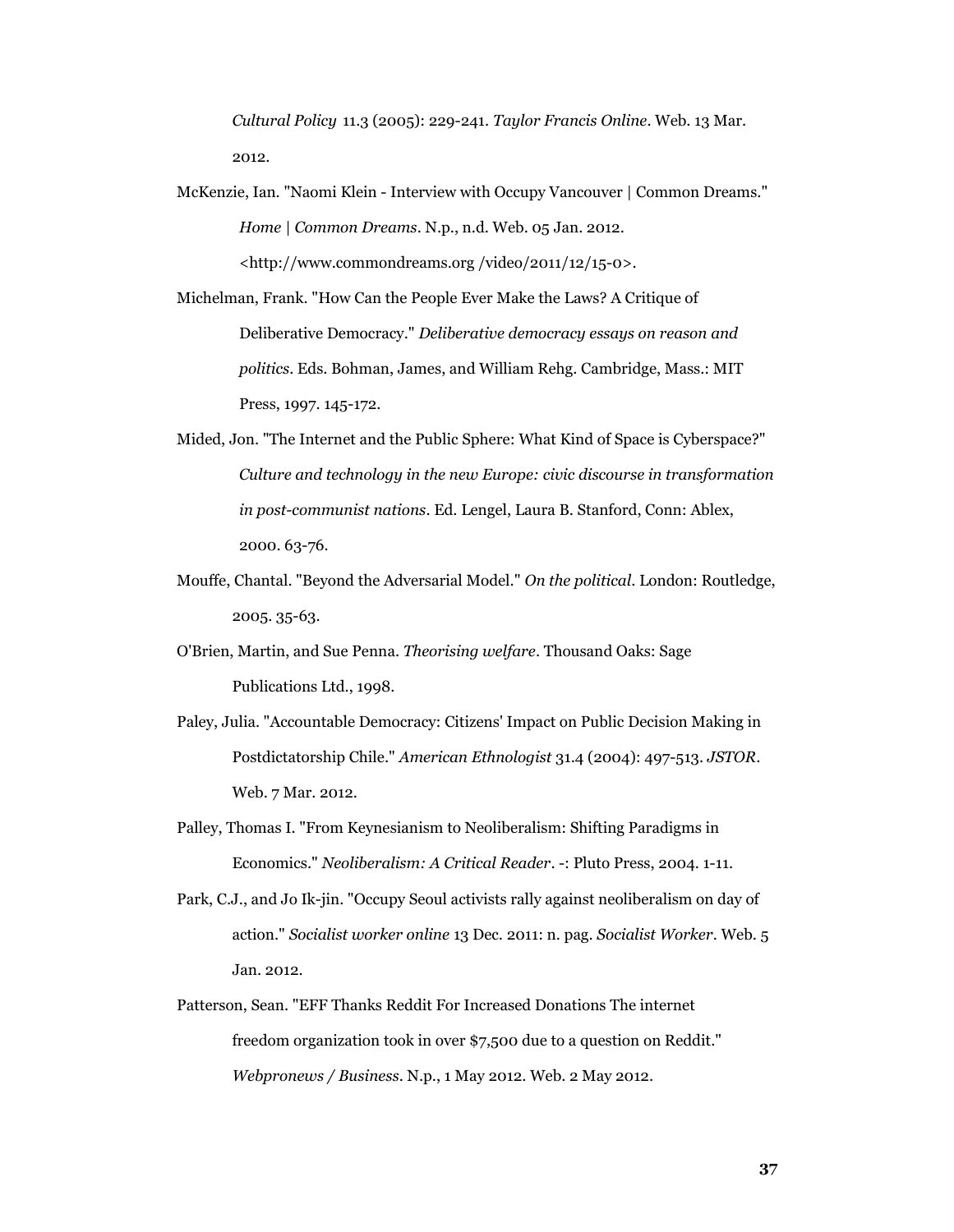<www.webpronews.com/eff-thanks-reddit-for-increased-donations-2012-05>.

- Pettit, Philip. "Deliberative Democracy, the Discursive Dilemma, and Republican Theory." *Debating Deliberative Democracy.* Eds. J. S. Fishkin and P. Laslett. Oxford: Blackwell Publishing Ltd., 2008. 138-162
- Plehwe, Dieter, Bernhard J. A. Walpen, and Gisela Neunhöffer. *Neoliberal Hegemony a Global Critique.* Hoboken: Taylor & Francis, 2005.

"Politics." *Reddit: the front page of the internet*. N.p., n.d. Web. 29 Jan. 2012. <http://www.reddit.com/r/politics/>.

Porter, David. "Introduction." *Internet culture*. New York: Routledge, 1997. xi-xviii.

- Poster, Mark. "The Culture of Underdetermination." *What's the matter with the Internet?* Minneapolis: University of Minnesota Press, 2001. 1-20.
- Poster, Mark. "Cyberdemocracy: Internet and the Public Sphere." *Internet culture*. Ed. Porter, David. New York: Routledge, 1997. 201-218.
- Rehmann, Bettina. *Deliberative Nerdocracy. Or the Online Public Sphere of Slashdot and Digg. Diss.* Hamburg: Hamburg University, 2010
- Remenyi, Dan, Kies, Raphael. "Not all the Online Political Forums are Futile: The Case Study of the "Radical Community". *5th European conference on egovernment: University of Antwerp, Belgium 16-17 June 2005*. Reading: Academic Conferences, 2005. 239-246.
- Rheingold, Howard. 1993. *The virtual community: homesteading on the electronic frontier*. Cambridge, Mass.: MIT Press, 2000.
- Robbins, Alexandra. "Hard Times for Hacktivists." *PC Online* 26 Nov. 2002: n. pag. *PC Mag*. Web. 7 Apr. 2012.
- Robins, Kevin, and Frank er. "Introduction: the changing technoscape." *Times of the technoculture: from the information society to the virtual life*. London: Routledge, 1999. 1-10.
- Ruffin, Oxblood . "cDc releases Goolag Scanner." *Hacktivismo: News*. N.p., 20 Feb. 2008. Web. 29 Jan. 2012. <http://www.hacktivismo.com/news/>.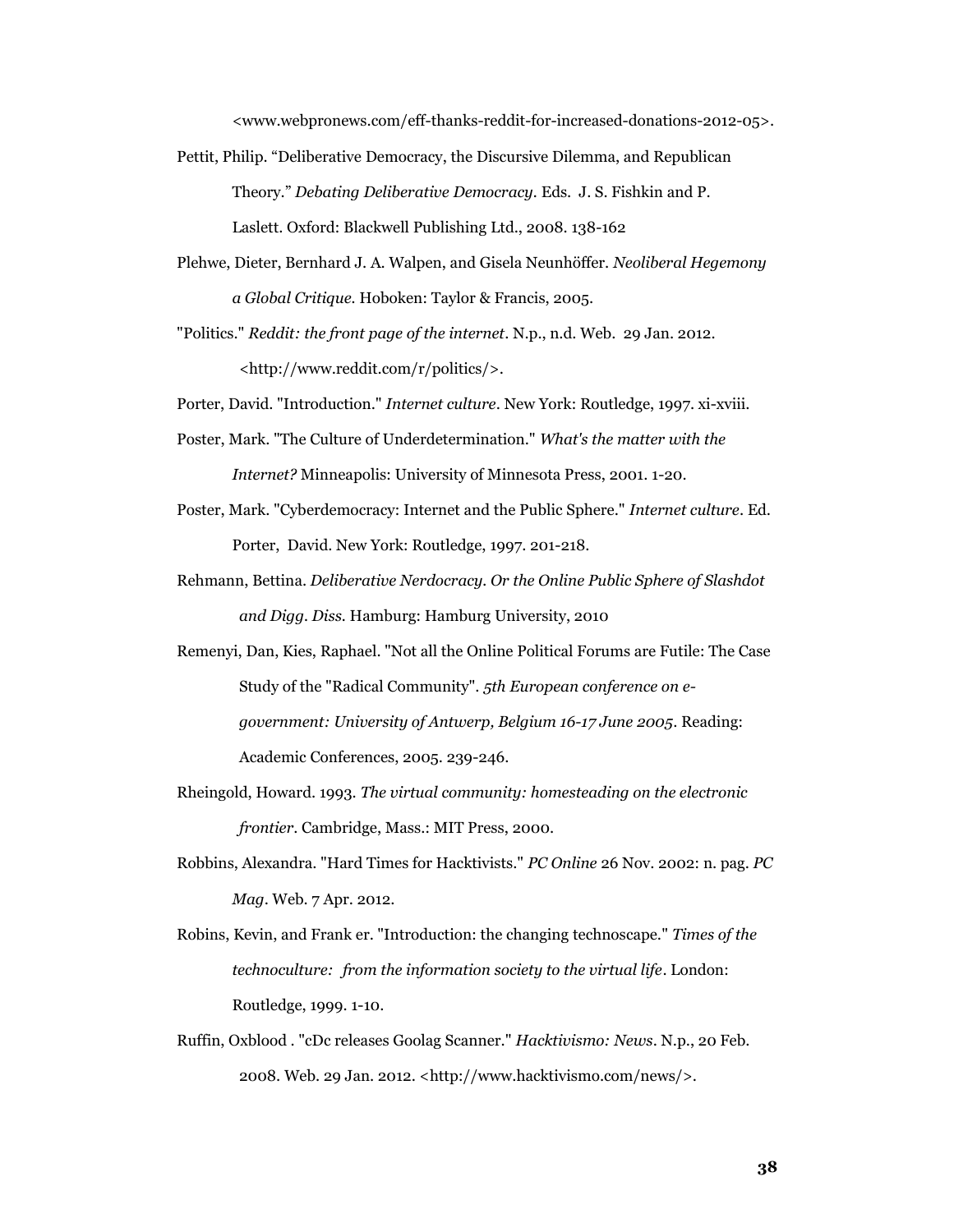- Samuel, Alexandra. "Hacktivism and the Future of Democratic Discourse." *Democracy online the prospects for political renewal through the Internet*. New York: Routledge, 2004. 123-140.
- Saward, Michael. "Is *This* Democracy?" *Democracy*. Cambridge, UK: Polity, 2003. 1- 31.
- Schwartz, Mathew J. "Anonymous Retaliates For Interpol Arrests." *Information Week* 1 Mar. 2012: n. pag. *Anonymous Retaliates For Interpol Arrests*. Web. 7 Apr. 2012.

Scruton, Roger. "What is Culture?" *Modern culture*. London: Continuum, 2005. 1-4.

- Shane, Peter M. "Hacktivism and the Future of Democratic Discourse." *Democracy online the prospects for political renewal through the Internet*. New York: Routledge, 2004. 123-140.
- Stratton, Jon. "Cyberspace and the Globalisation of Culture." *Internet culture*. Ed. Porter, David. New York: Routledge, 1997. 253-276.
- Sharma, Rajendra K., and Rachana Sharma. "Public and Public Opion." *Social psychology*. New Delhi: Atlantic Publishers and Distributors, 1997. 267-281.
- Shiels, Maggie. "BBC News Cyber war threat exaggerated claims security expert." *BBC - Homepage*. N.p., 16 Feb. 2011. Web. 10 July 2012. <http://www.bbc.com /news/technology-12473809>.

Slevin, James. *The internet and society*. Malden, MA: Polity, 2000.

Smith, Graham. "Deliberative democracy and green political theory." *Deliberative democracy and the environment*. London: Routledge, 2003. 53-76.

Coddington, Alan. "Keynesian economics: The search for first principles." *A macroeconomics reader*. Eds. Snowdon, Brian, and Howard R. Vane. London: Routledge, 1997. 36-55.

Sunstein, Cass R. *Republic.com 2.0*. Princeton: Princeton University Press, 2007.

Timmer, Jelte. *Web two-point-o, where did the power go? De macht van het web 2.0 in de context van het neoliberalisme.* Diss. Utrecht: University of Utrecht,